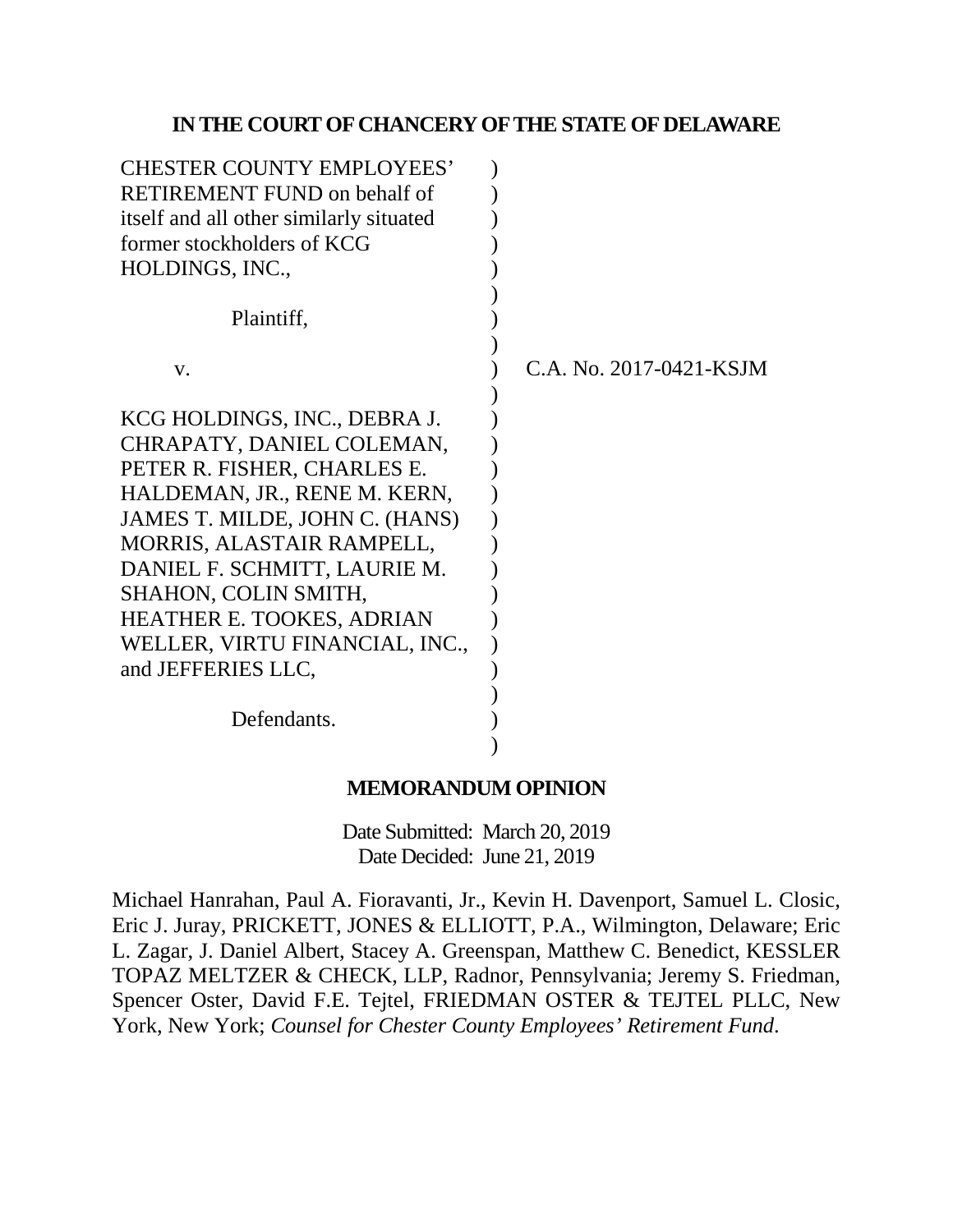Daniel A. Mason, Brendan W. Sullivan, PAUL, WEISS, RIFKIND, WHARTON & GARRISON LLP, Wilmington, Delaware; Andrew G. Gordon, Susanna M. Buergel, PAUL, WEISS, RIFKIND, WHARTON & GARRISON LLP, New York, New York; *Counsel for Virtu Financial, Inc. and KCG Holdings Inc. (n/k/a Virtu KCG Holdings LLC)*.

William M. Lafferty, Ryan D. Stottmann, Coleen W. Hill, MORRIS, NICHOLS, ARSHT & TUNNELL LLP, Wilmington, Delaware; *Counsel for Defendants Debra J. Chrapaty, Daniel Coleman, Peter R. Fisher, Charles E. Haldeman, Jr., Rene M. Kern, James T. Milde, John C. (Hans) Morris, Alastair Rampell, Daniel F. Schmitt, Laurie M. Shahon, Colin Smith, Heather E. Tookes and Adrian Weller*.

Gregory V. Varallo, Kevin M. Gallagher, Sarah T. Andrade, RICHARDS, LAYTON & FINGER, P.A., Wilmington, Delaware; Brian A. Herman, John M. Maloy, MORGAN, LEWIS & BOCKIUS LLP, New York, New York; *Counsel for Jefferies LLC*.

## **McCORMICK, V.C.**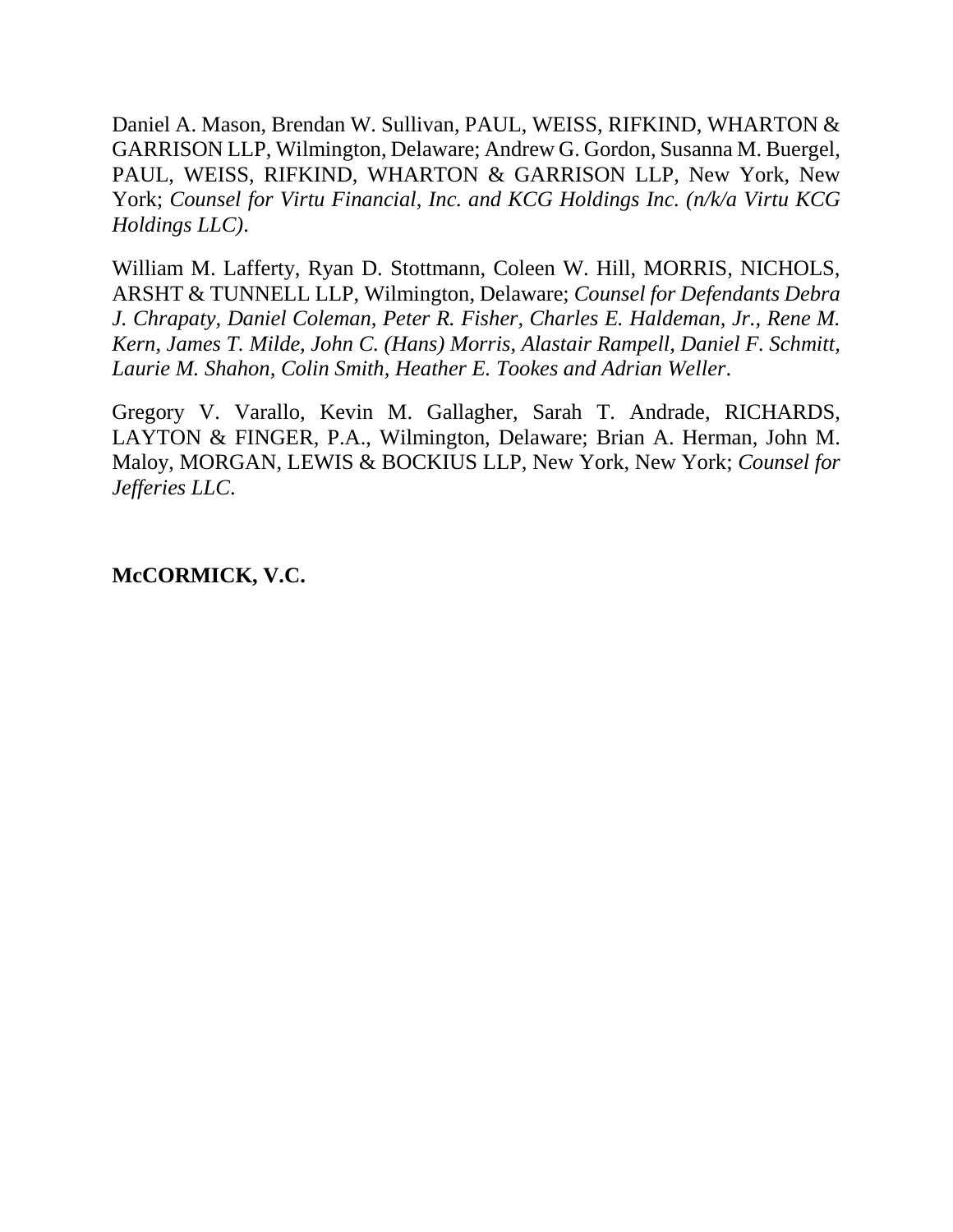In July 2017, Virtu Financial, Inc. ("Virtu") acquired KCG Holdings, Inc. ("KCG") for \$20 per share. In this case, a former KCG stockholder alleges KCG's directors failed to maximize value for the KCG stockholders in negotiating the merger, largely because of the actions of different influencers at both the beginning and the very end of the process that led to the transaction.

At the front end of the process, the plaintiff points to secret dealings between Virtu and Jefferies LLC ("Jefferies"), KCG's largest stockholder and long-time financial advisor, which allegedly undermined the KCG board's ability to extract greater value from Virtu. The plaintiff contends that beginning in December 2016 and continuing through February 2017, Virtu and Jefferies met and discussed a potential acquisition of KCG. During that time, Jefferies proposed to Virtu that a sale of KCG's standalone bond-trading platform, BondPoint, would increase KCG's tangible book value ("TBV") to over \$21 per share. Jefferies even gave Virtu confidential information about BondPoint, information which the plaintiff alleges Jefferies obtained as KCG's financial advisor. The plaintiff posits that by mid-February, Virtu and Jefferies had agreed that Jefferies would support a \$20 per share deal price, and Virtu would sell BondPoint post-acquisition using Jefferies as its financial advisor.

Meanwhile, KCG's board was unaware that Virtu was interested in acquiring KCG until late February. On February 23, 2017, Virtu sent KCG's board a proposal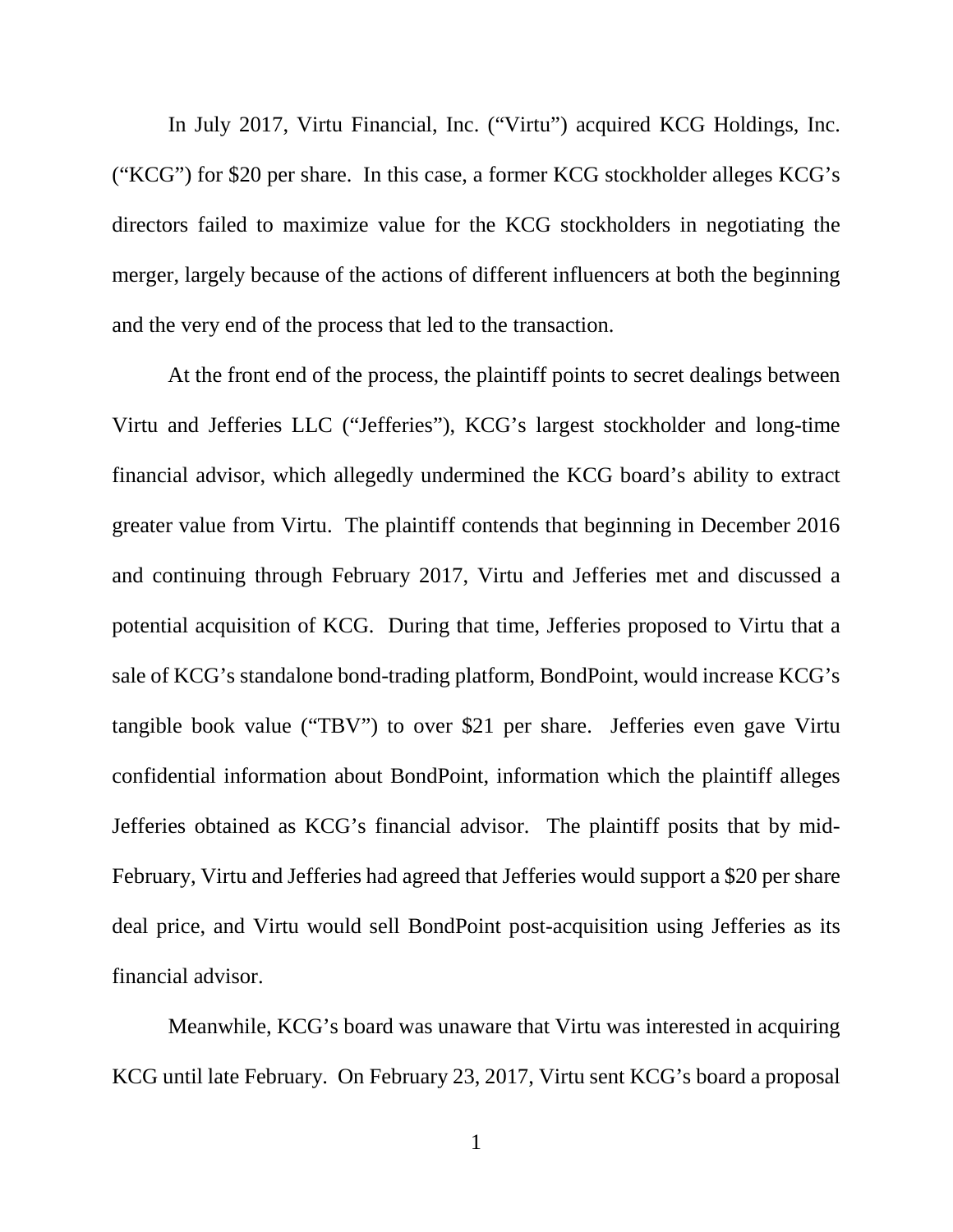to acquire KCG at a price in the range of \$18.50 to \$20 per share. At the time, Jefferies was advising KCG's board on a restructuring plan that KCG's management believed was a financially superior alternative to KCG's offer. KCG's board still determined to engage in negotiations with Virtu at Jefferies' recommendation.

Just before KCG received Virtu's initial expression of interest, Jefferies informed KCG's board of some—but not all—of its discussions with Virtu. Not immediately, but eventually, KCG became suspicious of Jefferies, tried to exclude Jefferies from the sales process, and hired another financial advisor. But Jefferies continued to advise KCG on the restructuring plan and pressure KCG's board to pursue a transaction with Virtu.

At the back end of the process, the plaintiff points to different culprits. In April 2017, Virtu made its best and final bid of \$20 per share. Every director except for KCG's chief executive officer, Daniel Coleman, approved a \$20.21 per share counteroffer. Coleman told the board that a \$20.21 counteroffer was "too low" and that the restructuring plan would create 25% more value than KCG's offer. Still, Coleman promised that he would support the merger *if* he could negotiate a satisfactory compensation and retention pool for himself and his management team. Coleman's desire to obtain compensation for his management team conflicted with the KCG board's obligation to maximize consideration paid to the KCG stockholders. Despite this conflict, the board authorized Coleman to negotiate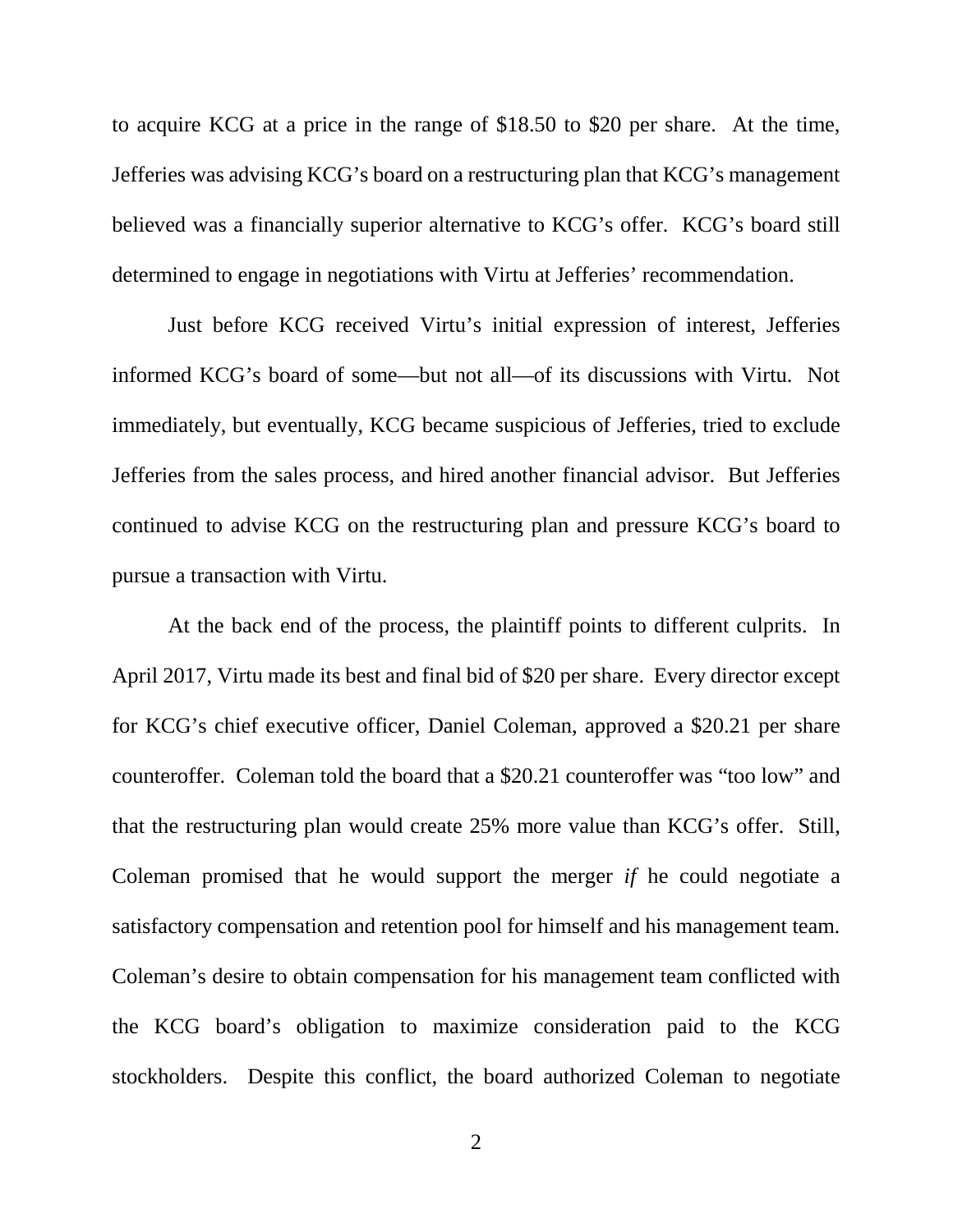simultaneously the compensation pool and deal price. In the end, KCG rejected the \$20.21 counteroffer and Coleman negotiated a compensation pool to his satisfaction. Then, the KCG board—including Coleman—approved a \$20 per share price.

Compounding concerns, the night before the board approved the \$20 per share price, Coleman and his management team revised the company's financial projections to be more pessimistic. The plaintiff says that the board approved those revisions over email. KCG's financial advisor then based the fairness opinion on the more pessimistic projections. With the revised projections, the deal price fit squarely in the middle of the financial advisor's discounted cash flow analysis.

The plaintiff commenced this litigation shortly after KCG announced the merger. Initially, the plaintiff sought a preliminary injunction based on a claim that the merger was subject to anti-takeover measures found in Section 203 of the Delaware General Corporation Law. After discovery on the preliminary injunction motion, KCG issued a new proxy designed to moot the plaintiff's Section 203 claim, and the plaintiff withdrew the preliminary injunction motion. Using documents and testimony obtained in the preliminary injunction phase, the plaintiff amended its complaint to allege that the director defendants breached their fiduciary duties in negotiating and approving the merger and that Virtu and Jefferies aided and abetted in those breaches. The plaintiff also asserted a civil conspiracy claim against Virtu and Jefferies.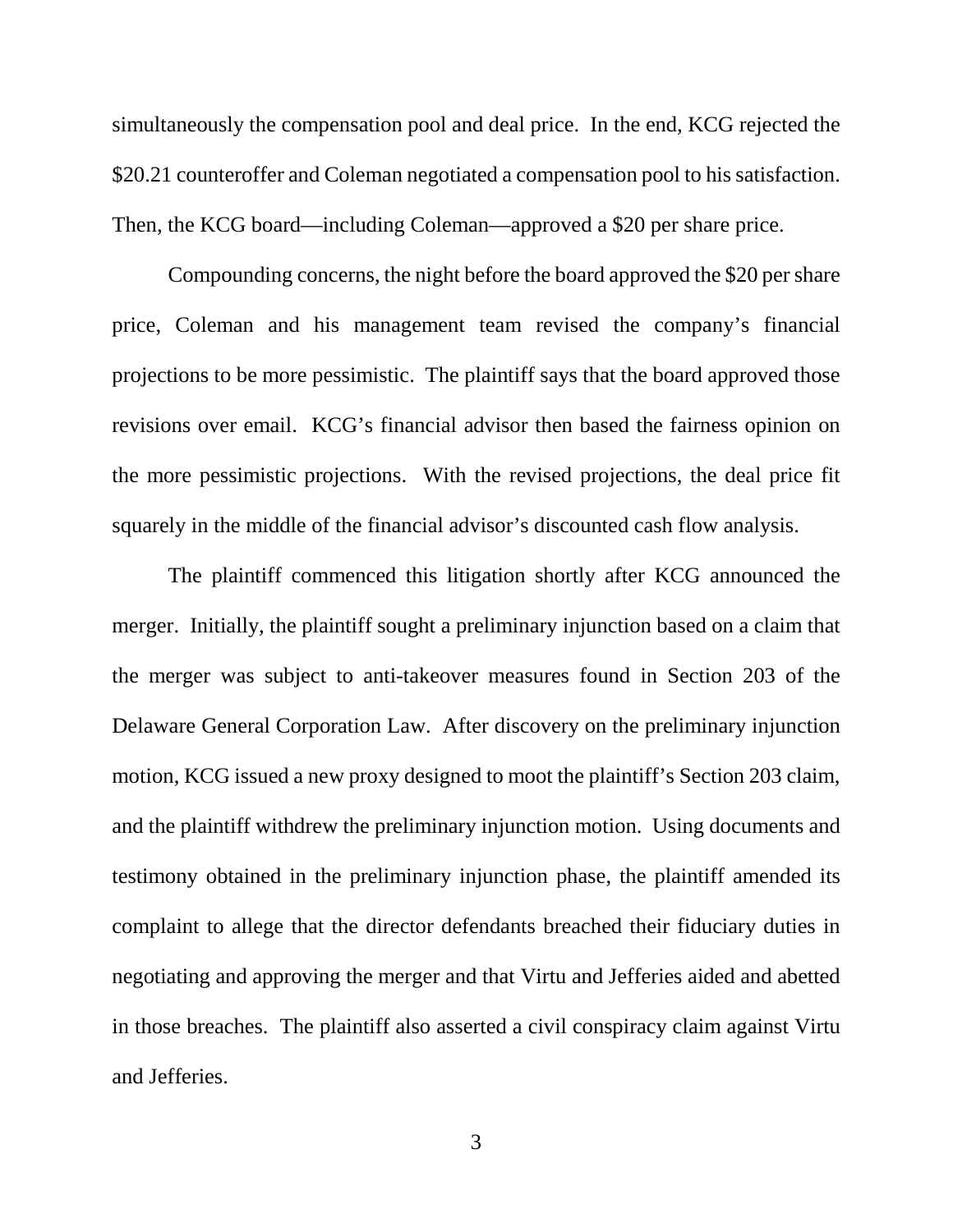The defendants have moved to dismiss the complaint. They argue that the merger is subject to the deferential business judgment standard of review under *Corwin v. KKR Financial Holdings LLC* because it was approved by a majority of KCG's stockholders in a fully informed, uncoerced vote.<sup>[1](#page-5-0)</sup>

The plaintiff, however, has identified three significant deficiencies in the defendants' disclosures concerning the merger that render the stockholder vote uninformed.

First, the proxy fails to disclose detailed information about the BondPoint divestiture strategy proposed by Jefferies to Virtu. The proxy instead includes an ambiguous statement that Jefferies proposed that "certain divestitures" could raise KCG's TBV, creating the misleading impression that the divestiture strategy was undeveloped. By contrast, the complaint portrays a detailed, BondPoint-specific divestiture strategy informed by confidential financial information not previously disclosed to the stockholders. Next, the proxy fails to disclose Coleman's initial "too low" view of the \$20.21 per share counteroffer, later support of the \$20 per share deal price, and intervening negotiations of the compensation pool. Last, the proxy fails to disclose the more optimistic, earlier projections presented during the merger negotiations and the circumstances surrounding the creation of the later

<span id="page-5-0"></span> <sup>1</sup> 125 A.3d 304 (Del. 2015).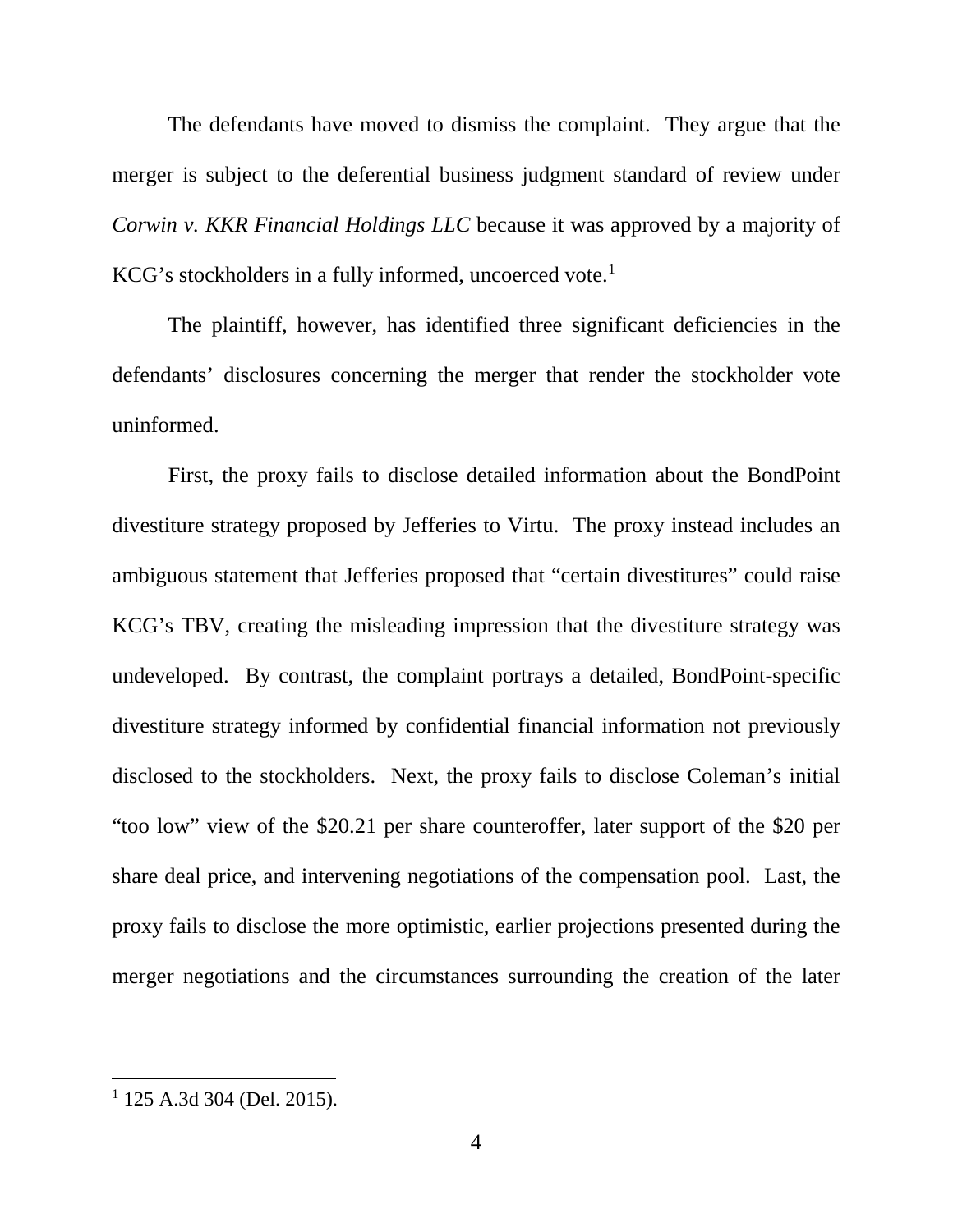revised projections. It is reasonably conceivable that a stockholder would view the omitted facts as material and that the information disclosed is materially misleading.

Because the plaintiff alleges facts sufficient to support a finding that the stockholder vote was not fully informed, *Corwin* does not lead to dismissal.

As an independent basis for dismissal, the defendants argue that the plaintiff fails to state non-exculpated claims against the director defendants. The complaint, however, adequately alleges that the director defendants were fully complicit in the procedural flaws at the back-end negotiations. According to the complaint, the director defendants knowingly placed Coleman in a position to extract compensation for management at the expense of the per share merger price received by the stockholders. They then approved last-minute revisions to the company's projections that made the deal price more reasonable relative to the company's discounted cash flow valuation. These actions are enough to infer bad faith and state a non-exculpated claim for breach of fiduciary duties.

The claims of aiding and abetting and conspiracy against Virtu and Jefferies also survive the defendants' motion. Claims for breach of the duty of care, though exculpated, provide a valid predicate for claims of aiding and abetting. Here, at a minimum, the plaintiff's concerns about the front-end process flaws concerning Jefferies and Virtu's secret negotiations adequately state a claim that the director defendants breached their duty of care. The complaint also adequately alleges that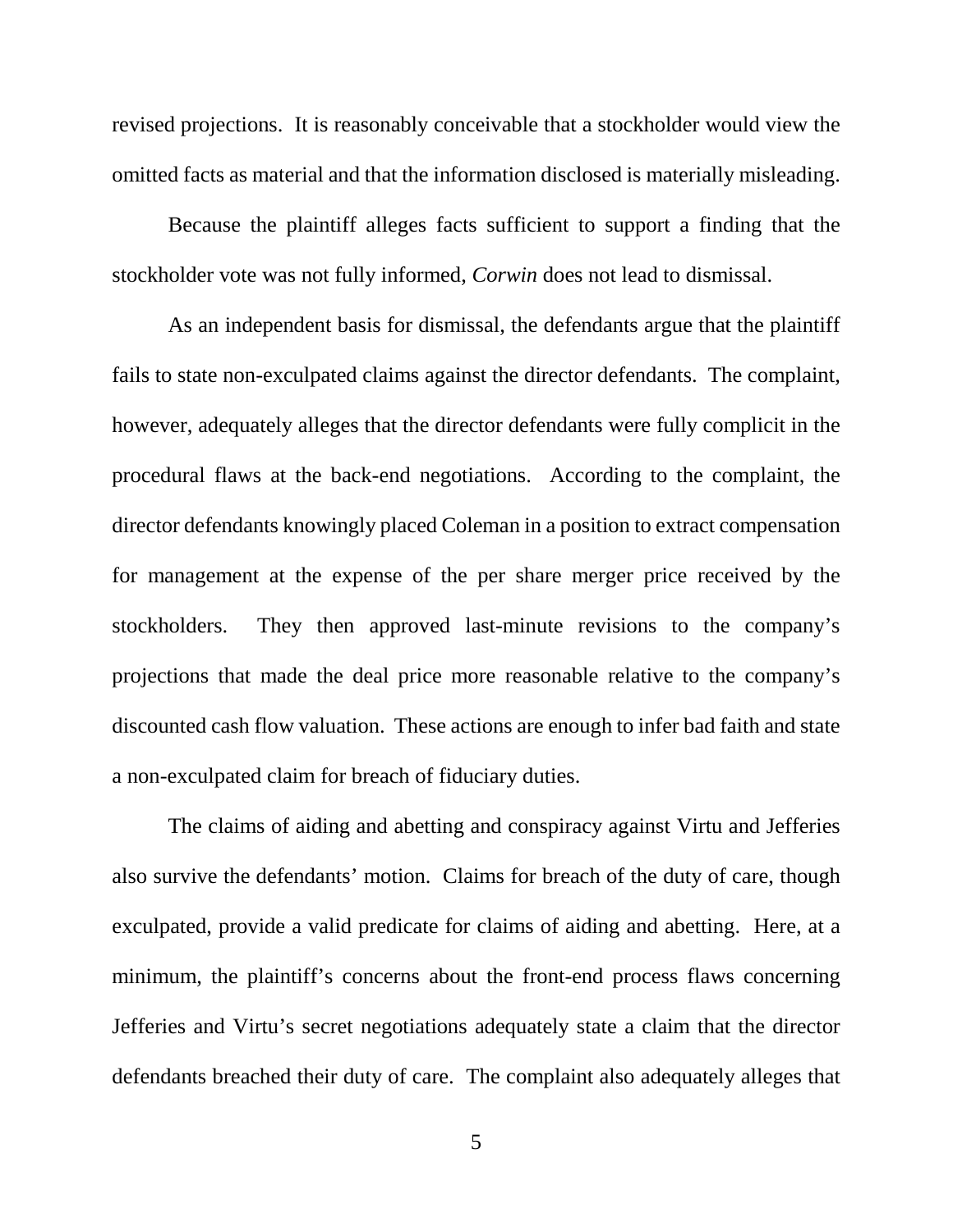Virtu and Jefferies created the sort of informational vacuum this Court has found sufficient to constitute knowing participation in a breach of fiduciary duties in support of an aiding and abetting claim. Further, the complaint adequately alleges facts from which it can be inferred that Virtu and Jefferies conspired to pursue the merger for their own benefit and to the detriment of the stockholder class.

### **I. FACTUAL BACKGROUND**

The background facts come from the Verified Second Amended Class Action Complaint (the "Complaint") and documents it incorporates. [2](#page-7-0)

#### **A. Jefferies' History with KCG**

KCG was a global financial services firm that offered market-making, highfrequency trading services across asset classes, product types, and time zones. KCG was the product of a 2013 merger between GETCO Holding Company, LLC and Knight Capital Group, Inc. ("Knight Capital"). Jefferies had owned an interest in Knight Capital. As a result of the 2013 merger, Jefferies received a large pay-out and financial advisory fees while simultaneously retaining a substantial equity position in Knight Capital, later named KCG. Over the next three years, Jefferies nearly doubled its stake in KCG and continued to receive substantial financial advisory fees. In the fall of 2016, Jefferies advised KCG to repurchase the largest

<span id="page-7-0"></span> <sup>2</sup> C.A. No. 2017-0421-KSJM, Docket ("Dkt.") 155, Verified Second Am. Class Action Compl. (cited as "Sec. Am. Compl.").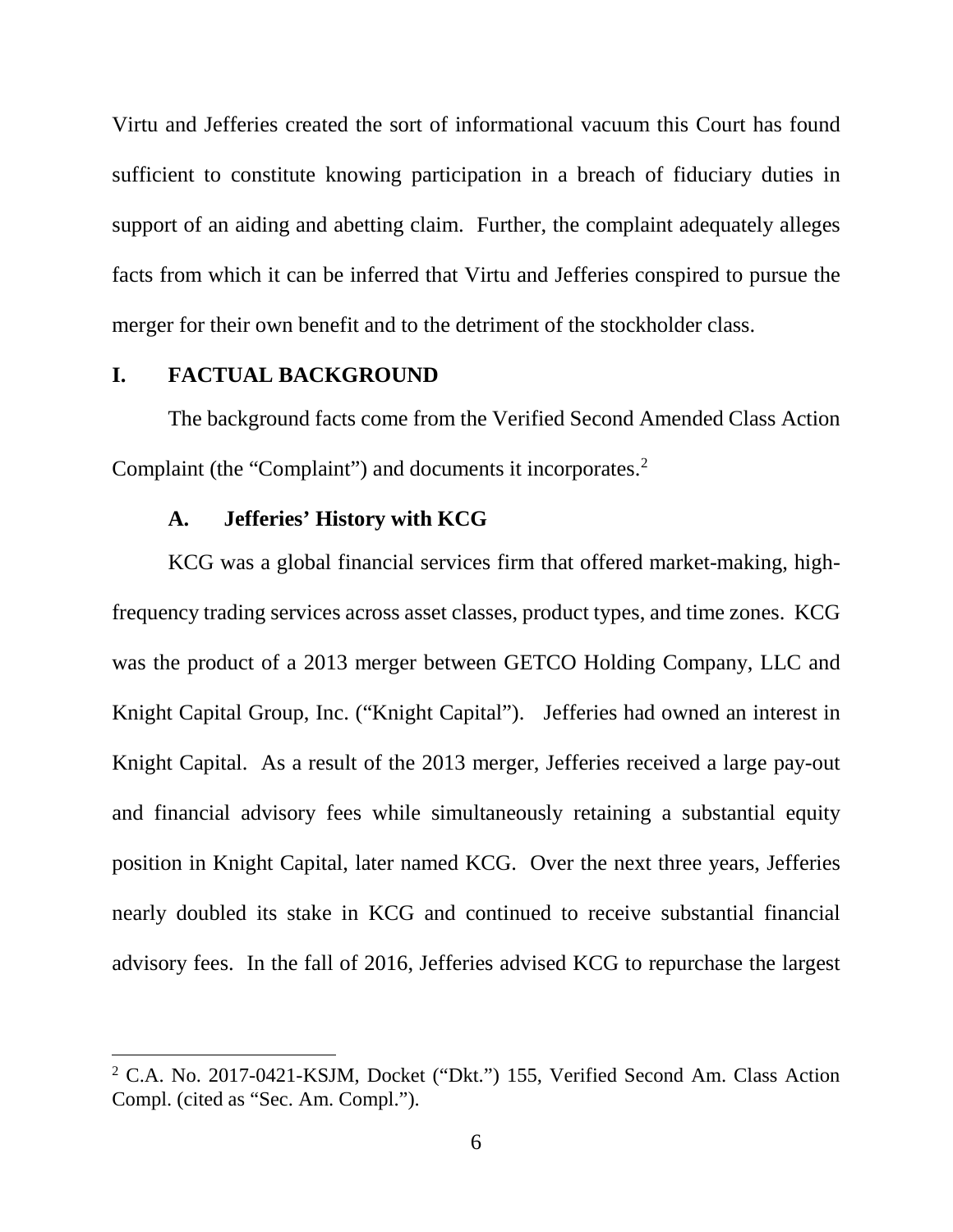stockholder's shares. After the buyback, Jefferies became KCG's largest stockholder, owning approximately 24% of KCG's outstanding stock. The Complaint alleges that in 2016, Jefferies was looking to cash out of its KCG investment.

## **B. Virtu Reaches Out to Jefferies to Express an Interest in Acquiring KCG**

Virtu was one of KCG's primary competitors. It had unsuccessfully pursued an acquisition of Knight Capital in 2012. By late 2016, Virtu viewed KCG's stock price as depressed and considered acquiring KCG. On December 19, 2016, Virtu's controlling stockholder, Vincent Viola, told Jefferies' CEO Richard Handler about Virtu's interest in acquiring KCG.

Right after his meeting with Viola, Handler began negotiating a deal to sell KCG to Virtu. Handler asked Alexander Yavorsky, a Jefferies investment banker and long-time advisor to KCG, to analyze a \$20 per share acquisition of KCG. The \$20 per share price was based on the projected increase in KCG's TBV—the value of a company's equity after removing intangible assets—resulting from a sale of KCG's standalone bond trading platform, BondPoint. The next morning, Yavorsky provided Handler an analysis illustrating that BondPoint's sale would likely yield at least \$200 million in proceeds and raise KCG's TBV by more than \$2.20 per share to between \$21 and \$21.50 per share.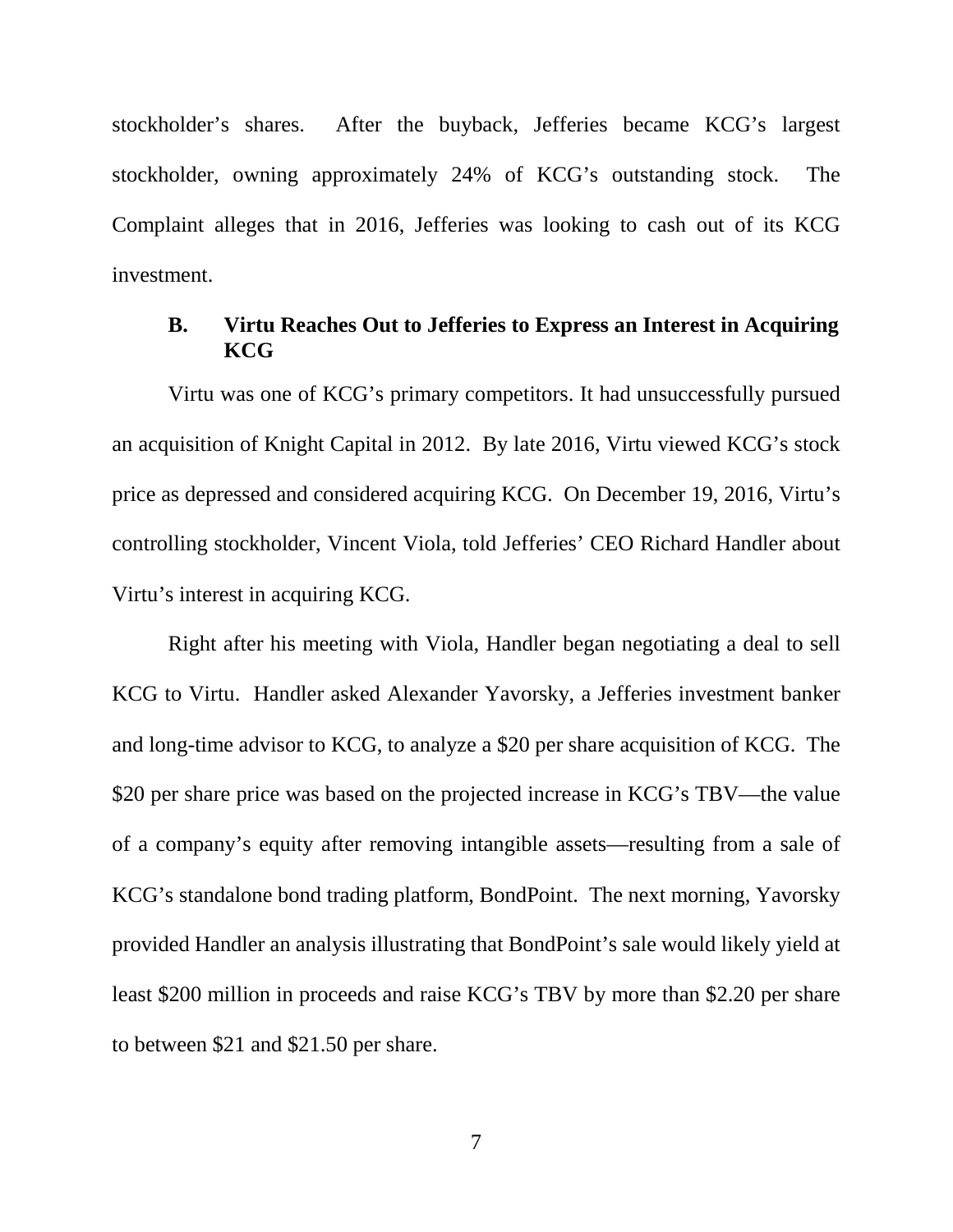On December 20, 2016, Handler met with Virtu's CEO, Douglas Cifu, who proposed that Virtu acquire KCG for \$17 to \$18 per share. Relying on Yavorsky's analysis, Handler countered that TBV was the proper way to value KCG, and that KCG's TBV would increase to at least \$21 per share upon BondPoint's sale. Two days later, Cifu sent a text message to Handler saying that Jefferies' position on KCG's sale was "loud and clear," and Cifu was "[g]oing to run through some models with [Viola]" and get back to Handler in January 2017.<sup>[3](#page-9-0)</sup>

On December 27, 2016, Handler emailed KCG's CEO, Daniel Coleman, to suggest that KCG sell BondPoint and use the proceeds to repurchase KCG shares. Coleman responded that at that time KCG was not interested in a sale of BondPoint, which was experiencing rapid growth. Handler did not disclose to Coleman his discussions with Virtu. At the time, KCG management was developing a restructuring initiative (the "Restructuring Plan"). Indeed, Jefferies was assisting KCG with this effort. Coleman stated that a sale of BondPoint might be worth considering after the restructuring.

Virtu prepared for negotiations concerning KCG throughout January 2017. In preparing, Virtu assumed a post-acquisition sale of BondPoint. On January 24, 2017, Virtu's CFO, Joseph Molluso, had Virtu's financial advisor, J.P. Morgan

<span id="page-9-0"></span><sup>&</sup>lt;sup>3</sup> *Id.* ¶ 74 (second alteration added).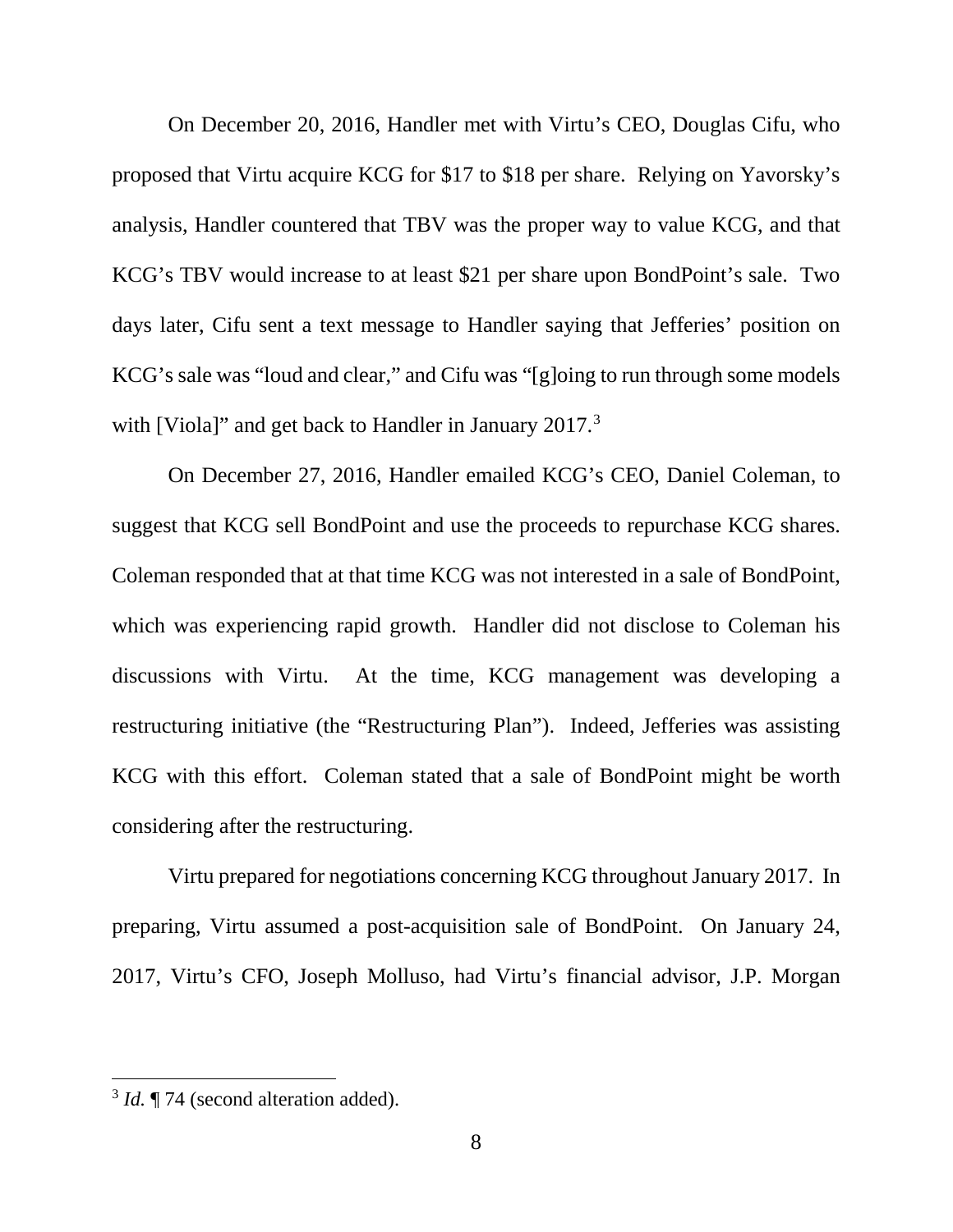Securities LLC ("J.P. Morgan"), prepare a sensitivity table calculating KCG's TBV after a sale of BondPoint and repurchase of shares.

Jefferies' Yavorsky delivered an hour-long presentation on KCG to Virtu on February 14, 2017. Notes from the meeting indicate that Yavorsky shared with Virtu confidential information regarding BondPoint, which Jefferies acquired as KCG's financial advisor. That information included BondPoint's EBITDA, growth rate, and projected value. KCG had never publicly disclosed that information nor authorized Jefferies to disclose it to Virtu.<sup>[4](#page-10-0)</sup>

The next day, Jefferies' Yavorsky floated a potential price range to Virtu's Molluso. Yavorsky stated that Jefferies was "[f]ocused on a price with a 2 handle," and Molluso "socialized that there [was] a bid offer [of]  $$18-$20...$  "<sup>[5](#page-10-1)</sup> In an internal Virtu update, Molluso told Viola that Jefferies "[c]learly wants to do something."<sup>[6](#page-10-2)</sup> Viola responded, "[w]e can make a deal happen."<sup>[7](#page-10-3)</sup>

<span id="page-10-0"></span><sup>&</sup>lt;sup>4</sup> In its briefs, Jefferies contends that it is not reasonably conceivable that it supplied confidential information to Virtu on an "unrestricted basis." Dkt. 166, Def. Jefferies LLC's Opening Br. in Supp. of its Mot. to Dismiss ("Jefferies' Opening Br.") at 35–36; Dkt. 184, Def. Jefferies LLC's Reply Br. in Further Supp. of its Mot. to Dismiss ("Jefferies' Reply Br.") at 17–18. For this proposition, Jefferies relies on Cifu's deposition transcript, who proffered a factual defense to this allegation. At the pleadings stage, the court must draw all reasonable inferences in Plaintiff's favor. Applying that rule, it is reasonably conceivable from Plaintiff's allegations that Jefferies disclosed confidential KCG information to Virtu.

<span id="page-10-1"></span><sup>5</sup> Sec. Am. Compl*.* ¶ 82 (alterations in original).

<span id="page-10-2"></span><sup>6</sup> *Id.* ¶ 82 (alteration in original).

<span id="page-10-3"></span><sup>7</sup> *Id.* ¶ 83 (alteration in original).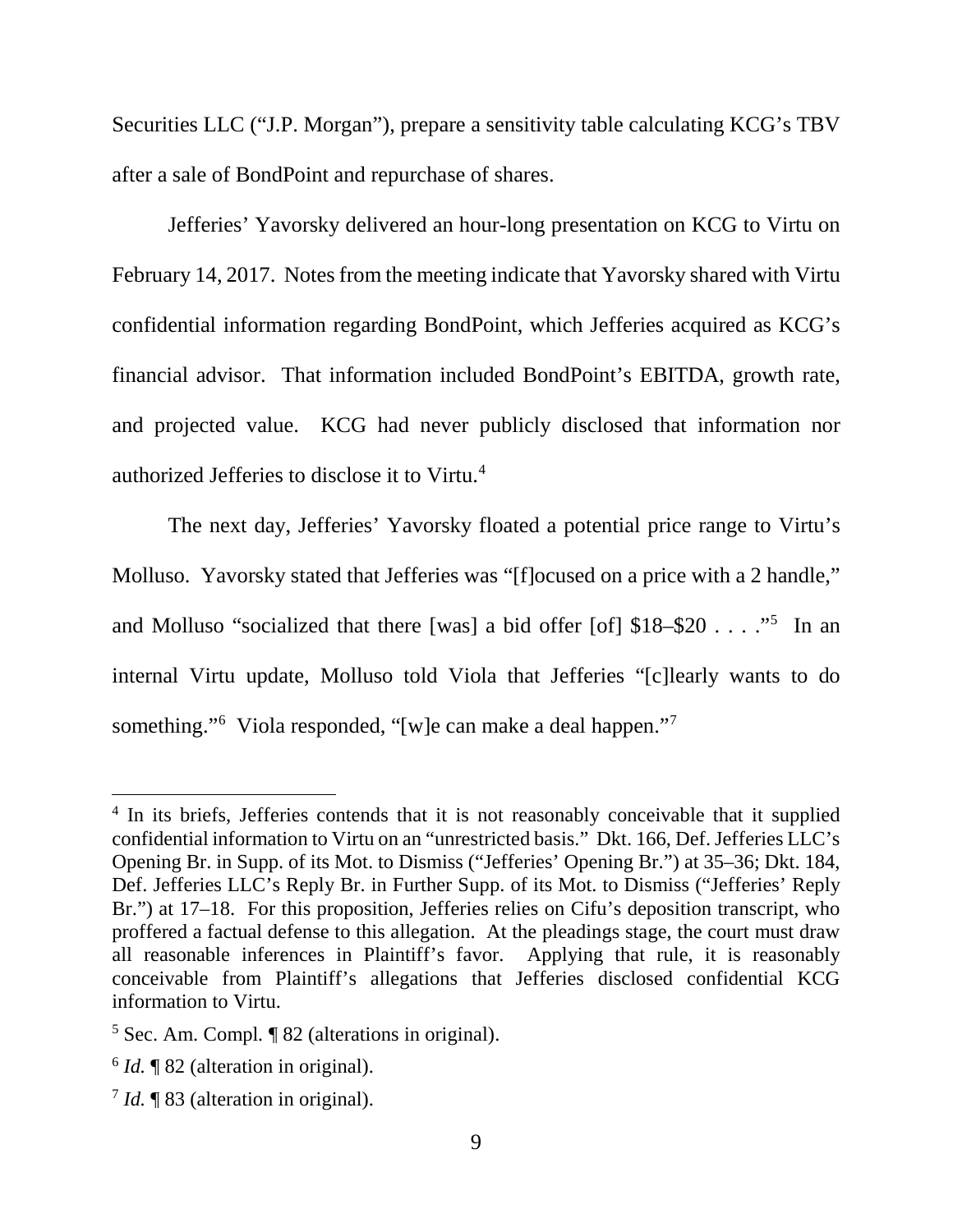Jefferies and Virtu's CEOs met on February 16, 2017. They discussed KCG's TBV and the price Jefferies would accept for its KCG shares. A few hours later, Molluso emailed Yavorsky to discuss BondPoint. Over the next few days, Handler and Cifu exchanged text messages on the timing and contents of Virtu's initial bid to KCG.

#### **C. Virtu Offers to Acquire KCG**

The plaintiff posits that, by the February 16, 2017 meeting of CEOs, Jefferies and Virtu had reached a meeting of the minds that Jefferies would support Virtu's acquisition of all outstanding KCG shares for \$20 per share. It was not until February 21, 2017, however, that Jefferies informed KCG of Virtu's interest in acquiring KCG. At that time, Handler told Coleman that Virtu would be making a formal offer to acquire KCG. Handler did not disclose to Coleman or anyone else at KCG that he had been negotiating with Virtu over the past two months.

On February 22, 2017, Jefferies' Yavorsky told KCG's deputy general counsel about his February 14 meeting with Virtu. The deputy general counsel shared the news with KCG's general counsel, who then called Yavorsky directly. During these conversations, Yavorsky only discussed his February 14 meeting and did not provide information concerning his other communications with Virtu.

On February 23, 2017, Virtu's Cifu emailed KCG's Coleman a non-binding indication of interest to acquire KCG at a price in the range of \$18.50 to \$20 per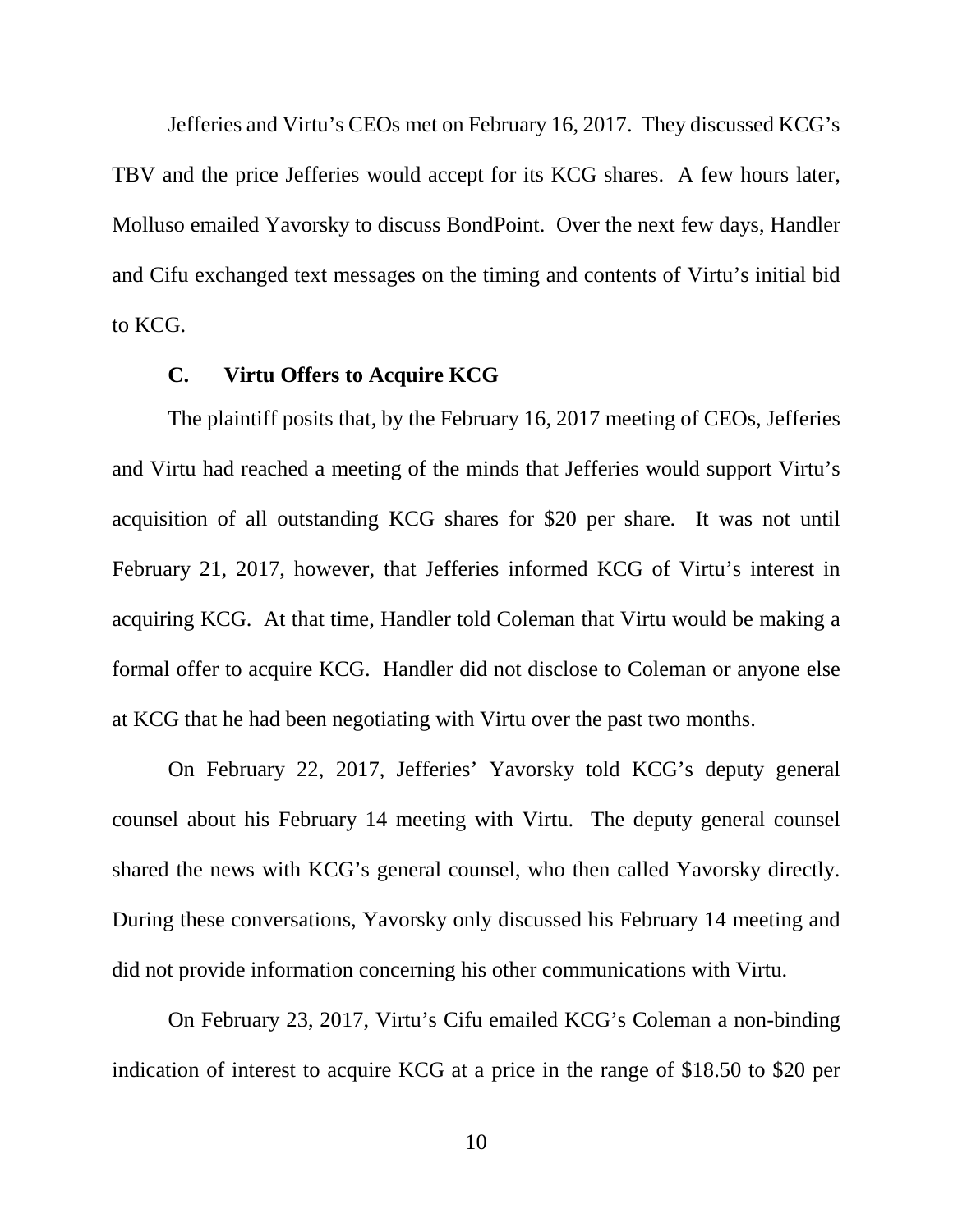share in cash. $8$  This offer represented a significant premium to the then-current trading price of \$14.31, but it received a cool reception.

Coleman acknowledged Virtu's bid, but accelerated management's efforts on the Restructuring Plan, which "management believed would return more capital to stockholders with less risk and disruption than a transaction with Virtu . . . . "<sup>[9](#page-12-1)</sup> At that time, Coleman did not know the full extent of Jefferies' discussions with Virtu and he engaged Jefferies, and specifically Yavorsky, to help formulate the Restructuring Plan.

# **D. KCG's Board Retains Advisors**

On February 26, 2017, KCG's twelve-person board of directors (the "Board") established a four-person sub-committee of outside directors to recommend an independent financial advisor to advise KCG in negotiations with Virtu.<sup>[10](#page-12-2)</sup> The subcommittee met with various firms.

On March 15, 2017, the Board met and decided, at the recommendation of the sub-committee, to retain Goldman Sachs ("Goldman") as KCG's financial advisor, and Sullivan & Cromwell LLP as KCG's legal advisor.

<span id="page-12-0"></span><sup>&</sup>lt;sup>8</sup> After Cifu submitted the bid letter, Viola emailed Cifu predicting that Coleman "will be overwhelmed by [H]andler" in the negotiations to sell KCG. *Id. ¶* 92.

<span id="page-12-1"></span><sup>9</sup> *Id.* ¶ 94. *See also id. ¶* 107 ("[I]t was management's belief that the value from the [Restructuring] Plan would be approximately 25% higher than the current proposal from Virtu[.]") (alterations in original).

<span id="page-12-2"></span><sup>&</sup>lt;sup>10</sup> The sub-committee included outside directors James T. Milde (Chairman), Rene M. Kern, Heather E. Tookes, and Alastair Rampell.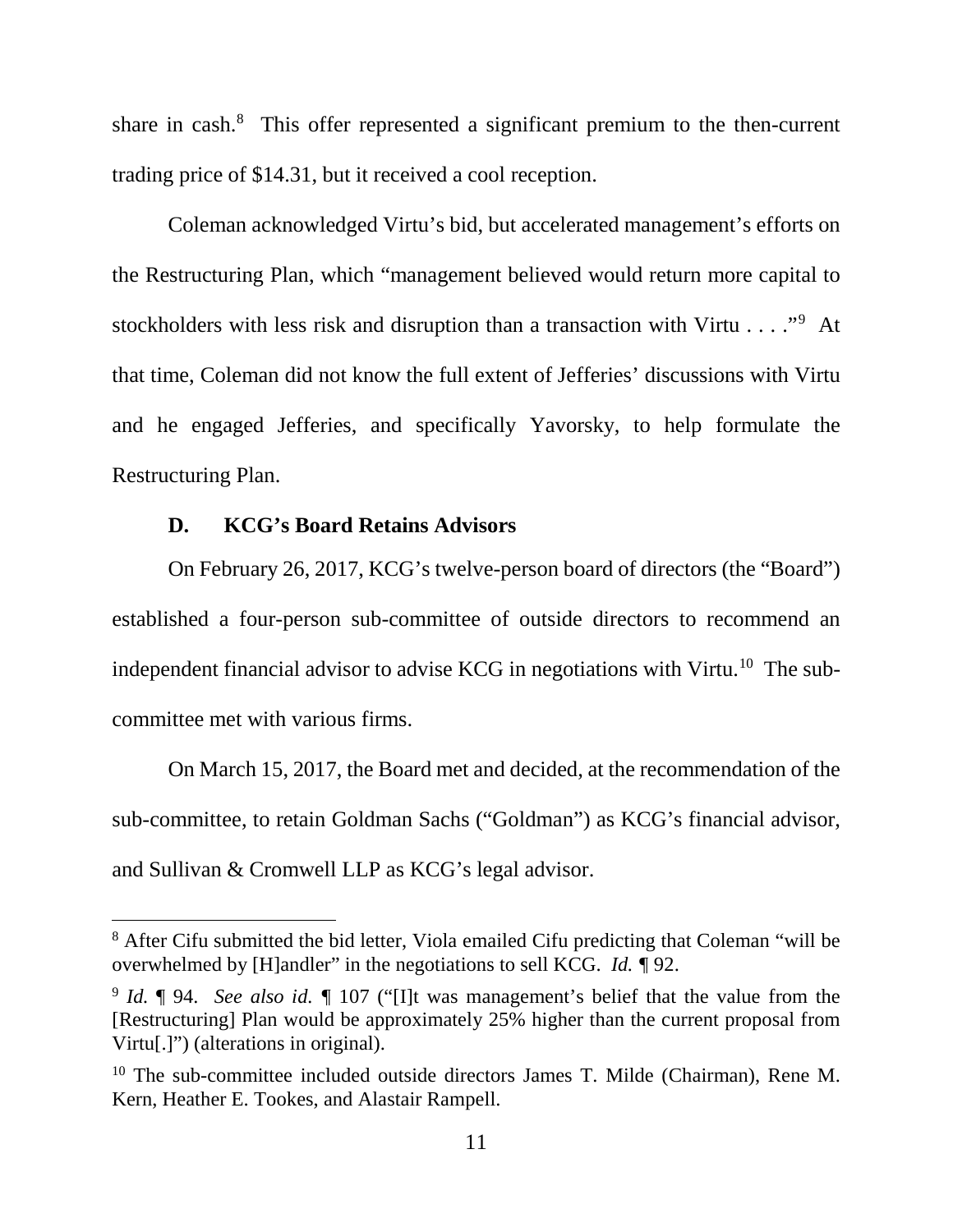#### **E. KCG and Virtu Negotiate the Merger Agreement**

At the March 15 meeting, the Board discussed the Restructuring Plan and Virtu's bid. Coleman stated "management's belief that the value from the [Restructuring] Plan would be approximately 25% higher than" Virtu's offer, and stated "there was the potential for significant upside above and beyond the [Restructuring] Plan if the markets were to revert to more normal conditions."[11](#page-13-0) The Board's advisors agreed with this analysis.<sup>12</sup> The Board concluded that Virtu's offer, even at the \$20 per share price at the top-end of the range, undervalued KCG.

The day before the March 15 Board meeting, however, Jefferies had reached out to KCG to encourage it to engage in discussions with Virtu. And at the Board meeting, despite the directors' view that Virtu's offer undervalued KCG, the Board determined to engage with Virtu as Jefferies recommended. Goldman took away from the meeting that "Jefferies (in [its] capacity as shareholder) told both the KCG chairman and CEO that if they didn't engage with Virtu, they would 'no longer be

<span id="page-13-0"></span> $11$  *Id.*  $\llbracket 107 \text{ (emphasis omitted)}$ .

<span id="page-13-1"></span><sup>&</sup>lt;sup>12</sup> Jefferies had "[s]crutinized management's operating projections . . . [and determined that] the quantum and timing of cost cuts appear generally credible and achievable[.]" *Id.*  $\parallel$  108 (alterations in original). Goldman affirmed Coleman's and Jefferies' contentions that the Restructuring Plan created the "[p]otential for significant value creation" and Coleman's contention that Virtu's "100% cash offer eliminates any ability for [KCG] shareholders to participate in any further upside post-deal[.]" *Id. ¶* 109 (alterations in original).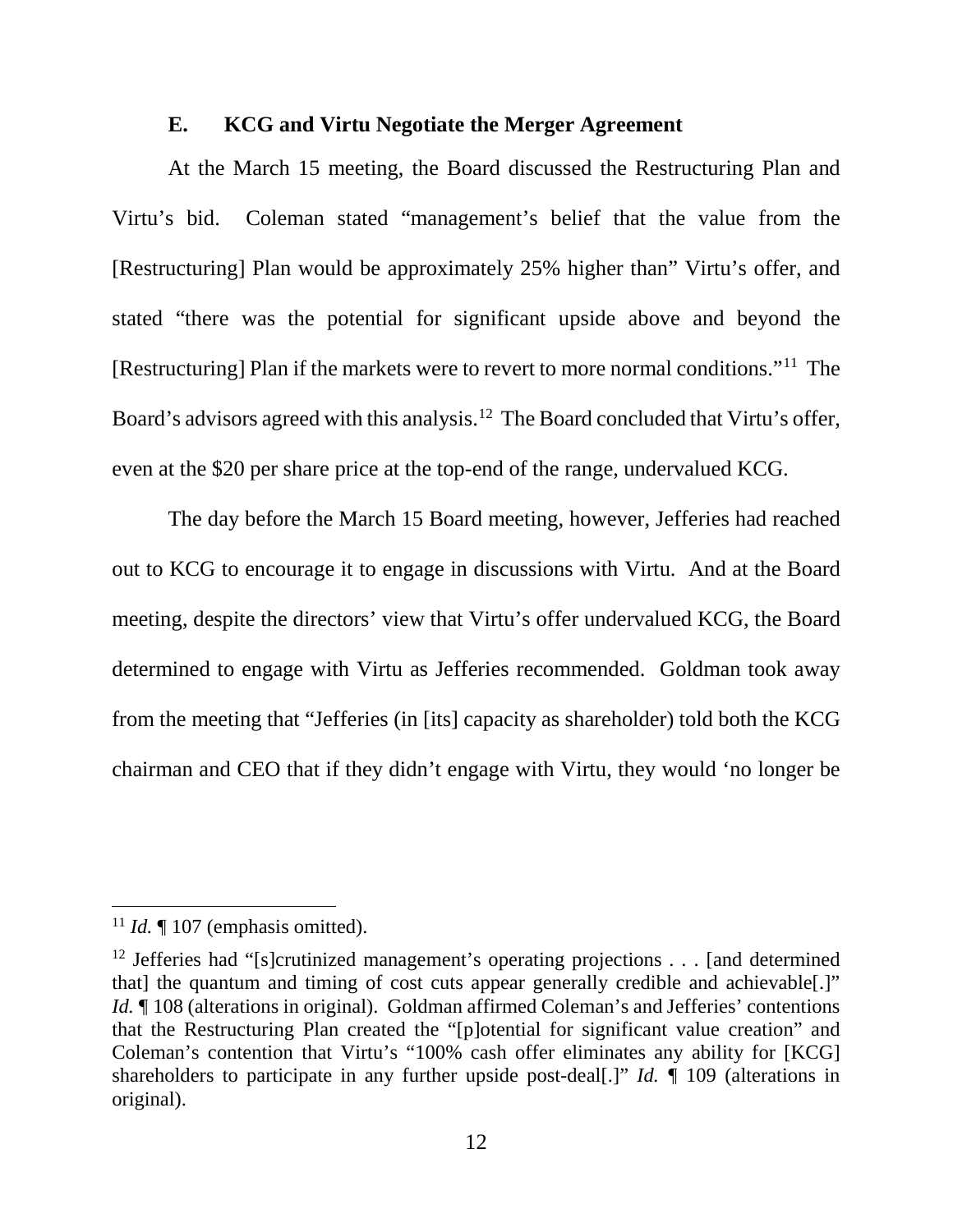aligned,'" and that Jefferies was "[h]ighly likely to support a takeover; [and] gave price guidance to Virtu prior to its bid."[13](#page-14-0)

In a letter to Virtu dated March 15, Coleman requested additional detail from Virtu on what he described as key execution risks related to the proposed transaction, including with respect to retaining KCG employees. Coleman conditioned further discussion with Virtu on "threshold issues," including whether Virtu would (i) raise its price range which, "even at the top-end of the range, significantly undervalue[d] KCG," and (ii) share its retention and compensation plans for KCG's employees.<sup>[14](#page-14-1)</sup>

Virtu responded on March 16, proposing a form of non-disclosure agreement.<sup>[15](#page-14-2)</sup> On March 17, Virtu and KCG entered into a non-disclosure agreement

<span id="page-14-0"></span><sup>&</sup>lt;sup>13</sup> *Id*. ¶ 111 (emphasis omitted).

<span id="page-14-1"></span> $14$  *Id.*  $\llbracket$  116 (emphasis omitted).

<span id="page-14-2"></span><sup>&</sup>lt;sup>15</sup> After KCG received this letter from Virtu, Yavorsky texted McCarthy "I understand we received a letter back." *Id.* ¶ 118. McCarthy questioned how Yavorsky knew of Virtu's correspondence and requested that Yavorsky summarize and forward his written communications with Virtu. After McCarthy told Coleman about Yavorsky's comment, Coleman instructed Molluso that KCG did not want Virtu talking to Jefferies, and J.P. Morgan should communicate with Goldman. Yavorsky never responded directly to McCarthy's request for details about his communications with Virtu. Instead, on March 29, 2017, Jefferies provided KCG's outside counsel with list of Jefferies' communications with Virtu. The timeline: Omits any reference to Handler's and Cifu's February 16 meeting regarding KCG's value; omits that Handler assisted Virtu in drafting its initial February 23 bid letter; and states that Yavorsky told Cifu he would only discuss public information, but (i) Yavorsky emailed Virtu that he was willing to discuss KCG "on an unrestricted basis"; and (ii) Molluso's notes from the February 14 meeting indicate that Yavorsky shared confidential BondPoint information. *Id.* ¶ 119–21.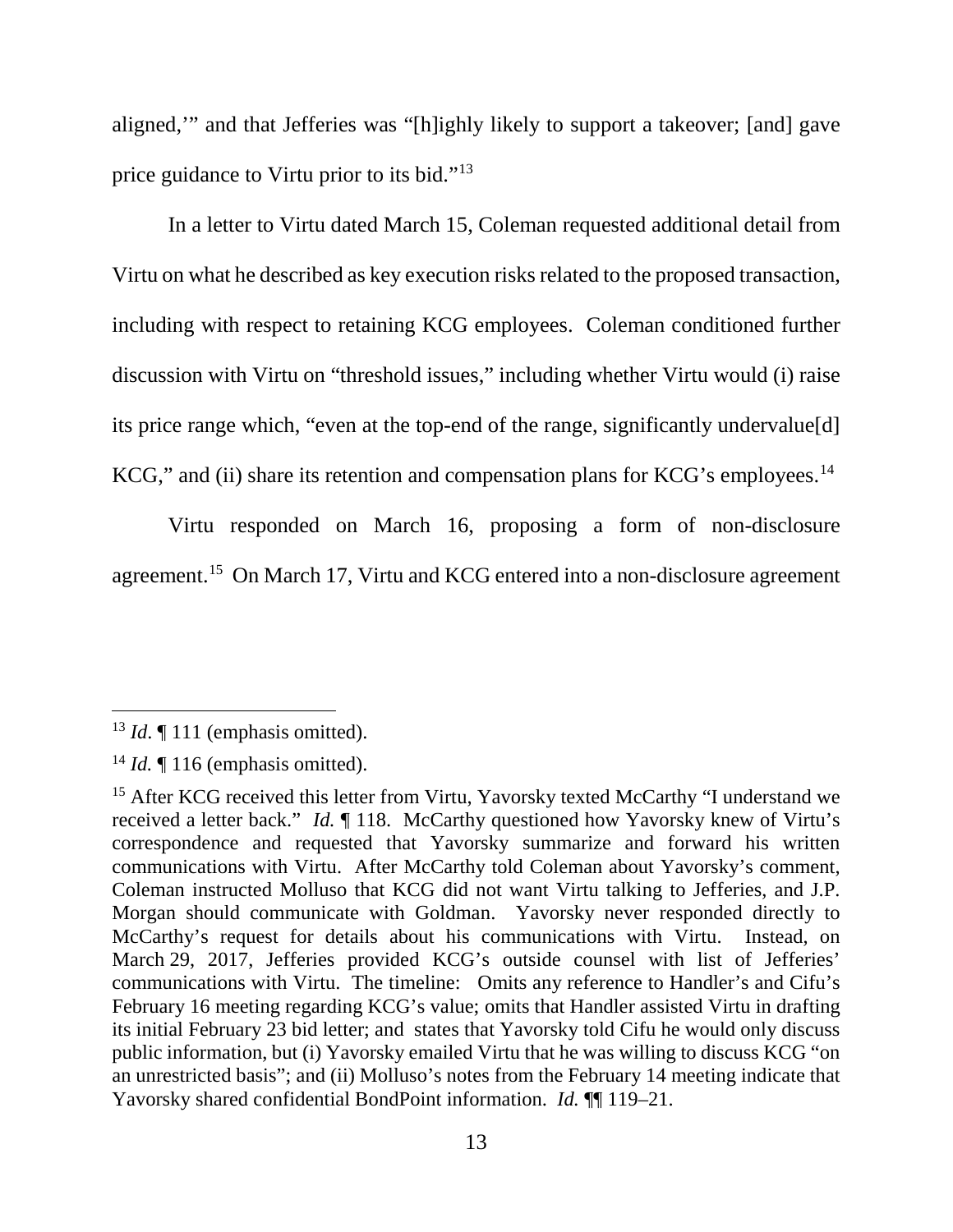to allow KCG to commence its diligence process. Virtu received access to KCG's data room on March 20.

#### **F. KCG Attempts to Cabin Jefferies' Involvement in the Process**

Jefferies was frustrated that KCG selected Goldman over Jefferies and continued to push to be retained as an advisor on the merger. Handler demanded to meet with Coleman because, "given all the history, [Coleman] owe[d] [him] that  $\dots$  [H]e deserves d] this and w[ould] be extremely upset if [Coleman] refuse[d]."<sup>[16](#page-15-0)</sup>

Coleman, however, had grown distrustful of Yavorsky. After KCG received Virtu's March 16 communication, it became clear that Virtu and Yavorksy were in contact. Coleman instructed Virtu to cease communications with Yavorsky and to deal directly with Goldman. KCG also requested details about Jefferies' communications with Virtu. Jefferies' did not respond immediately. On March 29, 2017, Jefferies provided a timeline. The timeline omits: reference to the February 16 meeting of CEOs regarding KCG's value; that Handler assisted Virtu in drafting its initial February 23 bid letter; and that Jefferies shared confidential information with Virtu regarding BondPoint.

Coleman informed Handler that he did not trust and did not want to work with Yavorsky specifically. Despite Coleman's reservations, Coleman offered Jefferies

<span id="page-15-0"></span><sup>&</sup>lt;sup>16</sup> *Id.* [127 (fourth alteration added).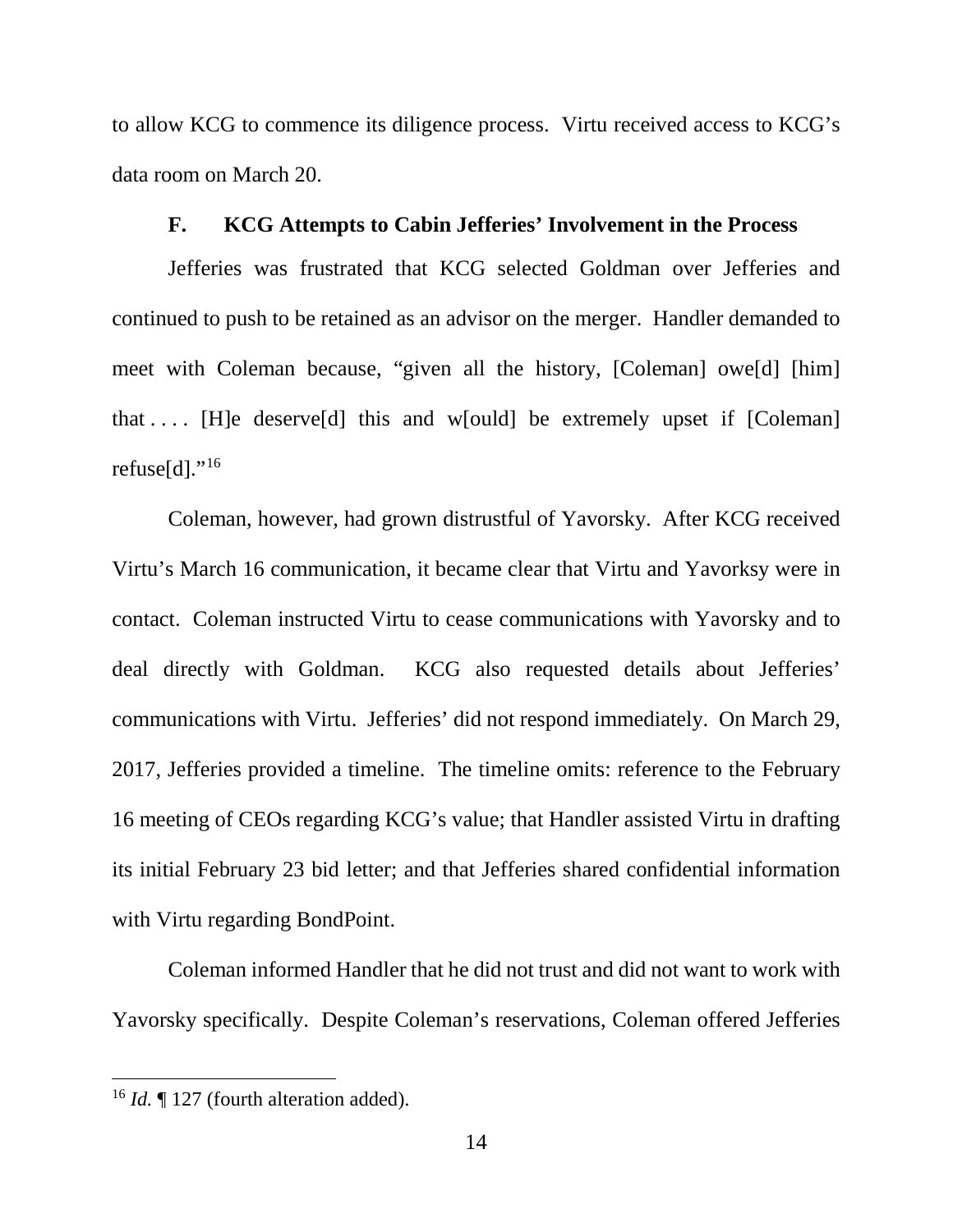a \$1 million advisory fee for the Restructuring Plan. Handler wanted more and insisted on "a real advisory role with a fair fee" as  $KCG$ 's merger advisor.<sup>[17](#page-16-0)</sup> Coleman agreed and recommended to the Board that Jefferies serve as co-advisor with Goldman on the merger. Ultimately, a committee of the Board rejected Coleman's recommendation.

#### **G. Other Expressions of Interest**

After the March 15 Board meeting, various news outlets published articles disclosing that Virtu had made an unsolicited offer to purchase KCG. This news led to a dramatic increase in KCG's stock price. KCG issued a press release confirming that it had received an unsolicited proposal from Virtu to acquire all of the outstanding KCG common stock for \$18.50 to \$20.00 per share in cash. Virtu also issued a press release confirming that it had made an offer to acquire KCG.

On March 16, an entity identified in the proxy as "Party A" contacted Coleman to inform him that Party A was interested in exploring a strategic combination with KCG. Party A executed a non-disclosure agreement, obtained access to the data room, and held diligence sessions with members of KCG's management team. By March 24, however, Party A had informed Coleman that it was no longer interested in pursuing a possible transaction.

<span id="page-16-0"></span> <sup>17</sup> *Id.* ¶ 128.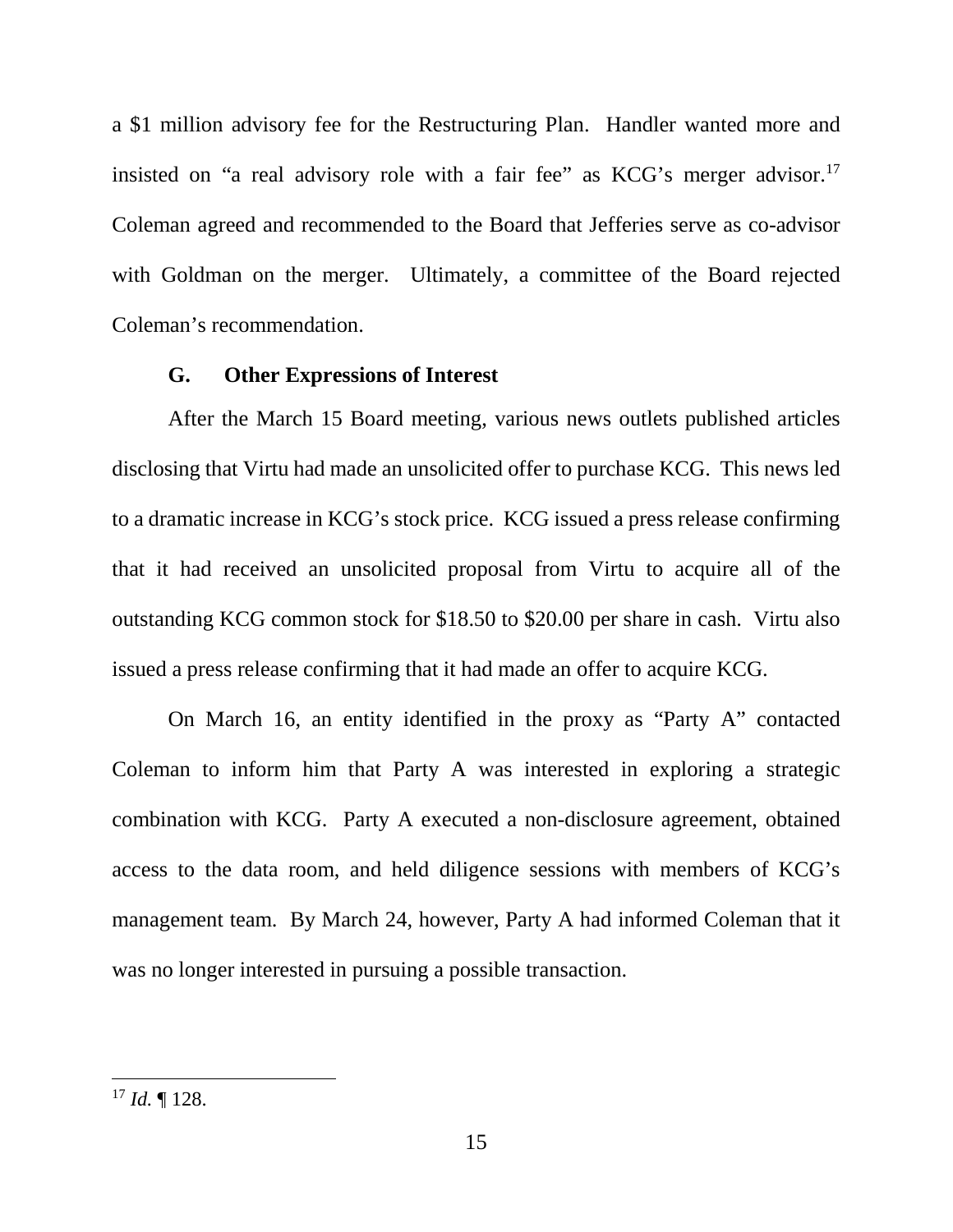On March 23, the Board instructed Goldman to reach out to other possible bidders for KCG. At a March 29 meeting of the KCG Board, Goldman reported to the Board that it had reached out to six potential bidders. Only one of the six, "Party B," expressed interest in receiving more information about KCG. A few days later, Party B withdrew its expression of interest and did not enter into a non-disclosure agreement with KCG.

#### **H. Virtu Offers \$18.50 Per Share**

On April 10, 2017, Virtu offered \$18.50 per share in cash to acquire KCG. Virtu's bid letter enclosed a voting agreement requiring Jefferies to support a sale of KCG to Virtu (the "Voting Agreement").<sup>18</sup>

The next morning, Jefferies' Handler emailed Coleman insisting that Virtu would do a deal at \$20 per share.<sup>[19](#page-17-1)</sup> Roughly two hours later, Handler emailed Coleman again: "To be crystal clear, I have direct reason to be highly confident

<span id="page-17-0"></span><sup>&</sup>lt;sup>18</sup> Through Goldman, KCG requested Virtu's best and final bid with fully committed financing by April 3, 2017. Virtu stated that it would deliver such a proposal by April 10. The parties agreed that if terms could be agreed-upon, they would seek to enter into a merger agreement no later than April 20, 2017, the date of the KCG's first quarter earnings announcement.

<span id="page-17-1"></span><sup>19</sup> Sec. Am. Compl. ¶ 135 (Handler wrote: "We are incredibly disappointed with your process and what you have achieved. That said, we are highly confident we can get all shareholders 20 dollar per share in cash and be done. This is an outcome we would embrace.").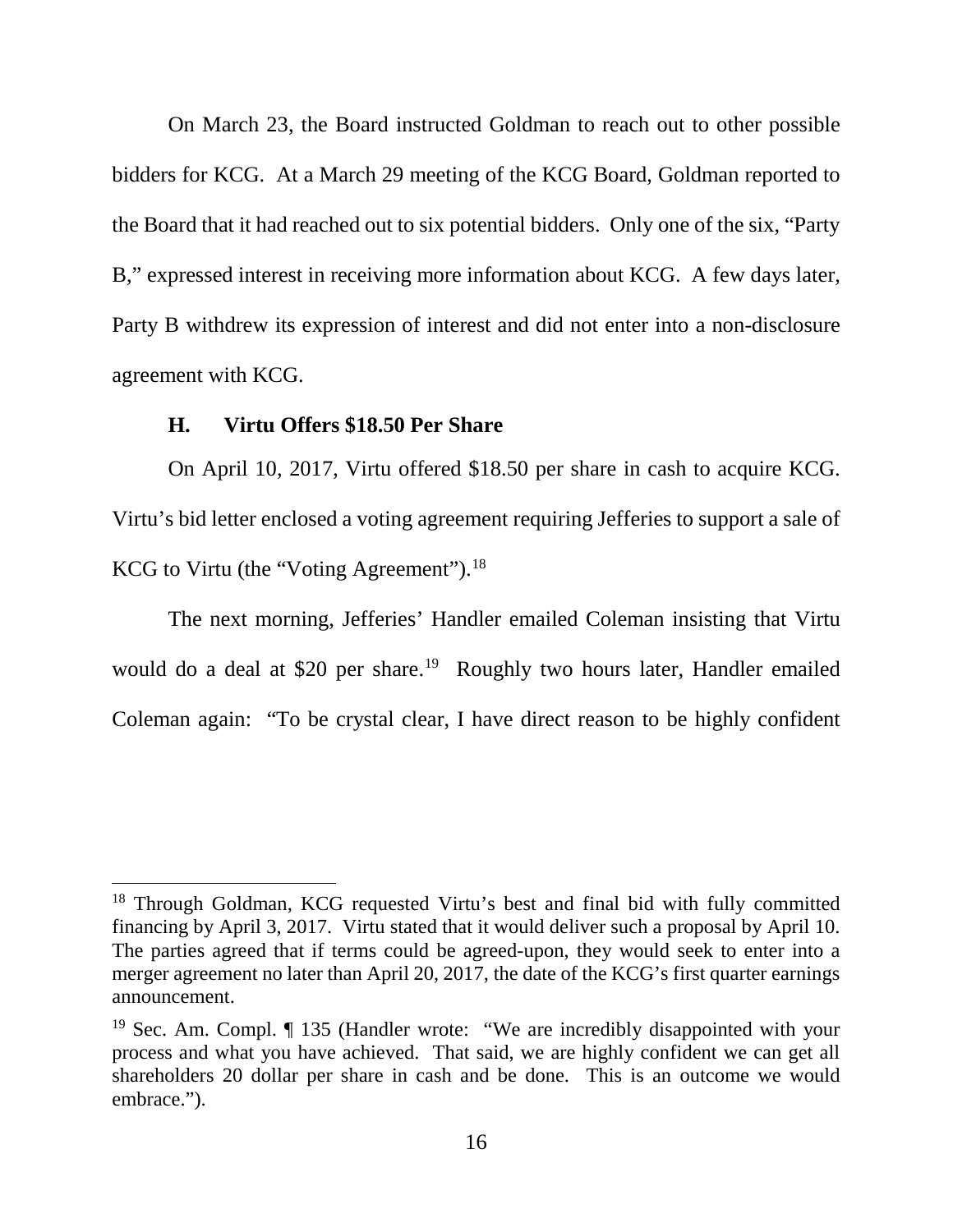V[irtu] will do a deal at 20 dollars per share in cash today. That is what the [B]oard should be considering."<sup>[20](#page-18-0)</sup>

During a Board meeting on April 11, Coleman and others reported on Jefferies' communications regarding the \$20 per share deal. Coleman reiterated that the Restructuring Plan could return \$500 million to KCG shareholders within the next five fiscal years, and that the "[v]alue from [the] [R]estructuring [P]lan should be ~25% higher than [Virtu's] bid," with significant additional upside should market volatility return to normal conditions.<sup>[21](#page-18-1)</sup> After this discussion, the KCG Board rejected Virtu's \$18.50 offer. The Board instructed management to counter Virtu's offer "with an open ended price per share above \$20.00."[22](#page-18-2)

## **I. Virtu Increases Its Offer to \$20 Per Share**

In response to KCG's demand for an open-ended price above \$20 per share, on April 12, 2017, Virtu delivered its "best and final" \$20 per share bid.<sup>23</sup> Jefferies told KCG's Board Chairman Charles E. Haldeman, Jr. "that a \$20 price per share would be embraced by Jefferies."<sup>[24](#page-18-4)</sup>

<span id="page-18-4"></span> $^{24}$  *Id.* 

<span id="page-18-0"></span> <sup>20</sup> *Id.* (second alteration added).

<span id="page-18-1"></span><sup>21</sup> *Id.* ¶ 138 (third and fourth alteration added).

<span id="page-18-2"></span> $^{22}$  *Id.* 

<span id="page-18-3"></span><sup>23</sup> *Id.* ¶ 140.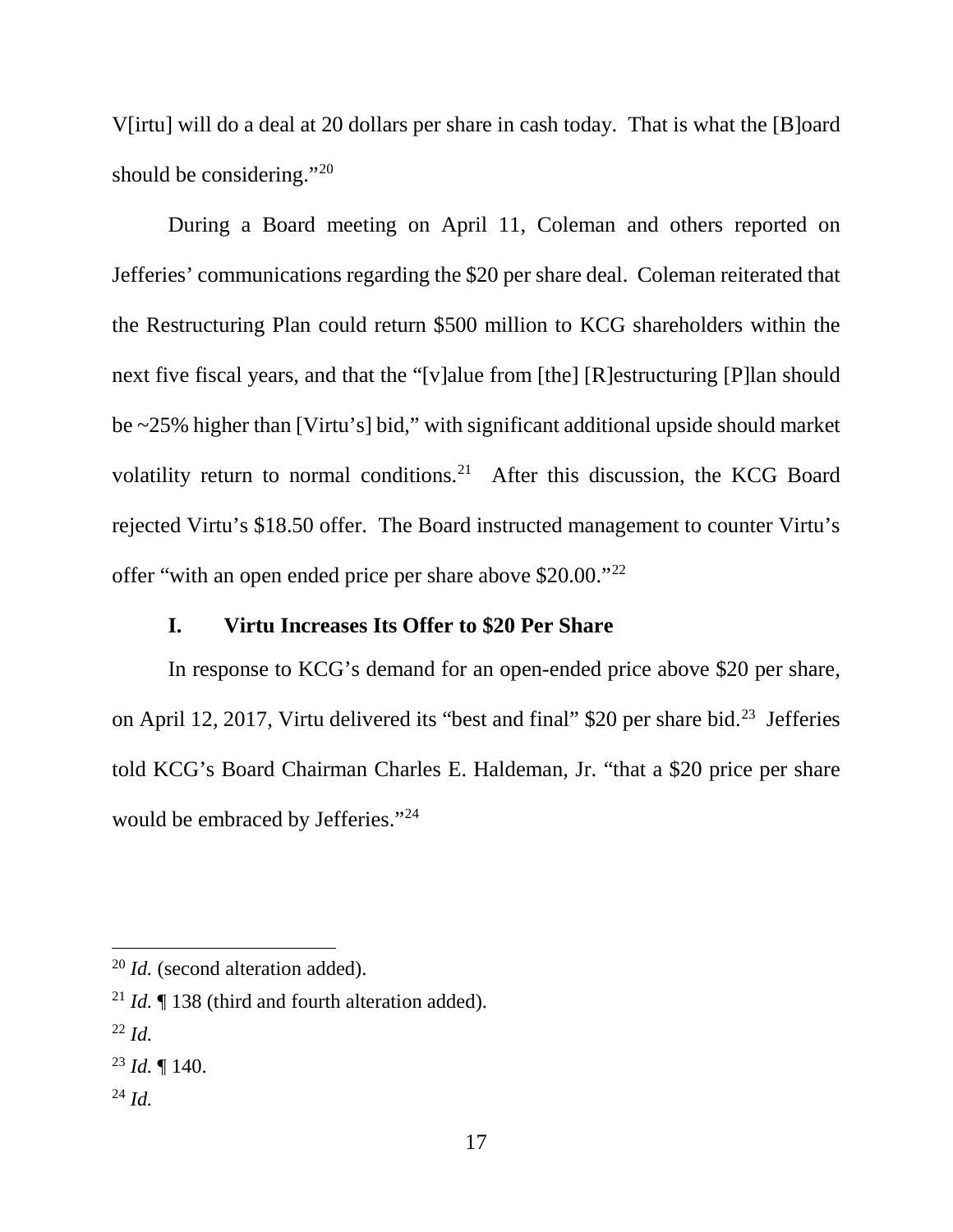At a Board meeting held that same day, all Board members but Coleman voted in favor of a counter-offer of \$20.21 per share—KCG's book value at the close of the first quarter of 2017. Coleman opposed the counteroffer because it "was still too low."[25](#page-19-0) Yet Coleman promised to support the offer if Virtu could eliminate "closing risks, particularly personnel risks and the retention pool  $\dots$  ."<sup>[26](#page-19-1)</sup>

The next morning, Coleman delivered KCG's \$20.21 counteroffer stating that the Board conditioned its approval of the merger on Virtu's agreement to a compensation and retention pool for KCG's employees. That afternoon, Coleman updated Haldeman on his compensation negotiations with Cifu. Haldeman asked if Coleman had heard anything from Virtu about price; Coleman responded that he had not. The next morning, Haldeman emailed Coleman, "[p]erhaps you can get the comp issued resolved and *then* you can resolve the price issue."[27](#page-19-2) 

By April 15, 2017, Virtu had yet to agree to a compensation proposal to Coleman's liking. Haldeman encouraged him to keep negotiating. On April 17, 2017, Coleman informed the Board that he was still negotiating the compensation pool and waiting for a response to the latest counteroffer.

<span id="page-19-0"></span> $^{25}$  *Id.*  $\blacksquare$  142.

<span id="page-19-1"></span><sup>26</sup> *Id.*

<span id="page-19-2"></span><sup>27</sup> *Id.* ¶ 145 (emphasis in Complaint).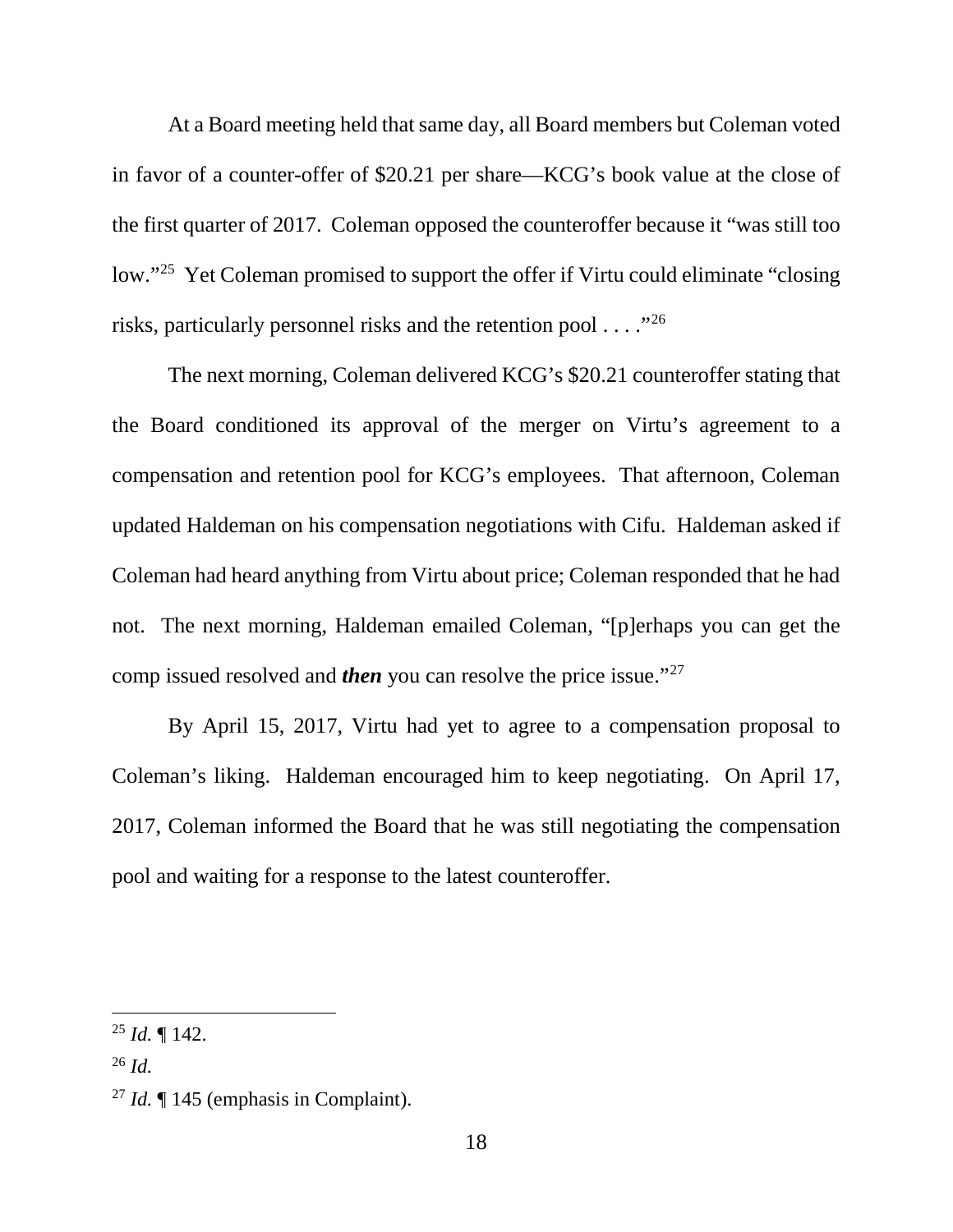After Cifu finally delivered Virtu's proposal on the compensation and retention pool, Coleman reported to Haldeman that "[t]hese numbers won't hold it together. I see no reason to hang out  $\dots$ . We have given on every issue."<sup>28</sup> At Haldeman's suggestion, Coleman created an exhibit illustrating outstanding compensation issues, which depicted a \$13 million difference on the amount of bonus compensation for KCG's top management (close to the \$13.5 million difference between KCG's \$20.21 counter-offer and Virtu's \$20 bid). Later that afternoon, Virtu rejected KCG's \$20.21 counteroffer. That evening, Cifu reached an agreement with Coleman regarding the compensation pool, and Coleman emailed Haldeman, "[s]ounds like we have a deal on comp[.]"<sup>[29](#page-20-1)</sup> Despite Virtu's earlier *rejection* of the \$20.21 counteroffer, Haldeman thought this was good news. He responded: "[G]reat news. Thank you for your understanding on this. The Board is very appreciative on this."[30](#page-20-2)

At the April 19, 2017 meeting, the Board unanimously approved Virtu's \$20 offer subject to Goldman's delivery of a fairness opinion. Later that evening, Jefferies and Virtu also executed their Voting Agreement.

<span id="page-20-0"></span> <sup>28</sup> *Id*. ¶ 152.

<span id="page-20-1"></span><sup>29</sup> *Id.* ¶ 155 (internal quotation marks omitted).

<span id="page-20-2"></span><sup>30</sup> *Id*. (alteration in original).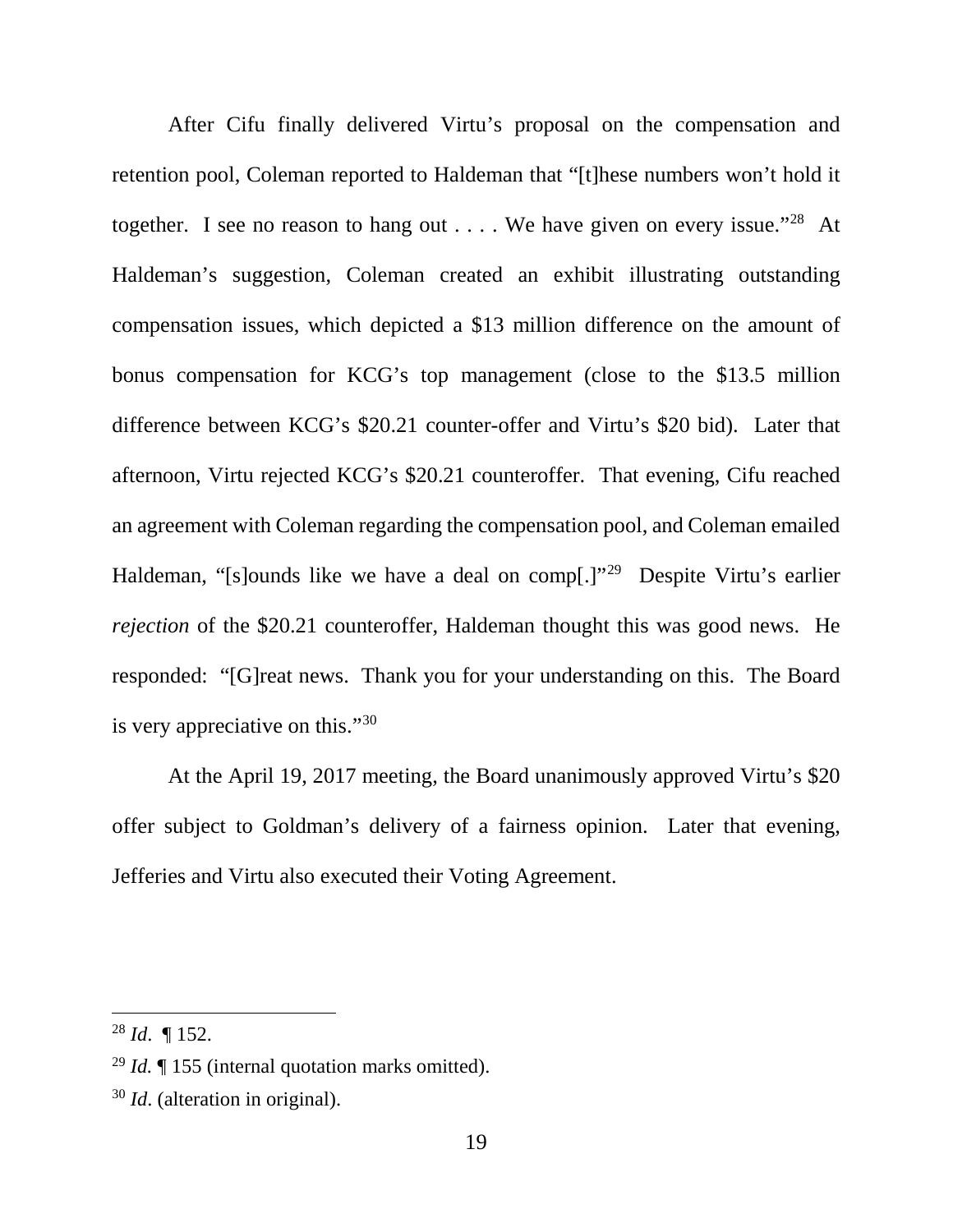After the Board meeting, Coleman revised KCG's projections downward. Approximately six hours after the Board meeting ended, Coleman's management team circulated new five-year projections (the "Revised Projections") for KCG's standalone value under the Restructuring Plan. The Revised Projections differed from the projections that Coleman presented to the Board at the March 15 and April 11, 2017 Board meetings. The Revised Projections (i) lowered KCG's 2017 net revenue forecast by 2.6% and its 2017 adjusted EBITDA forecast by 21.8%; (ii) cut adjusted EBITDA by \$28 million for the terminal year; (iii) cut 2017 adjusted net income by 42.8% from the April 11 projections; and (iv) shrunk KCG's projections for net revenue, adjusted EBITDA, adjusted net income and book value for all five years. Coleman requested that the directors (the "Director Defendants")<sup>[31](#page-21-0)</sup> approve the changes reflected in the Revised Projections that evening to permit KCG to announce the merger before the Board's self-imposed deadline of April 20, 2017. The Director Defendants approved them by email.

Goldman used the Revised Projections to change the assumptions underlying its discounted cash flow ("DCF") analysis. Due to the revisions, Virtu's \$20 bid moved from the bottom to the middle of the DCF range.

<span id="page-21-0"></span><sup>&</sup>lt;sup>31</sup> The Director Defendants are Debra J. Chrapaty, Coleman, Peter R. Fisher, Haldeman, Kern, Milde, John C. (Hans) Morris, Rampell, Daniel F. Schmitt, Laurie M. Shahon, Colin Smith, Tookes, and Adrian Weller.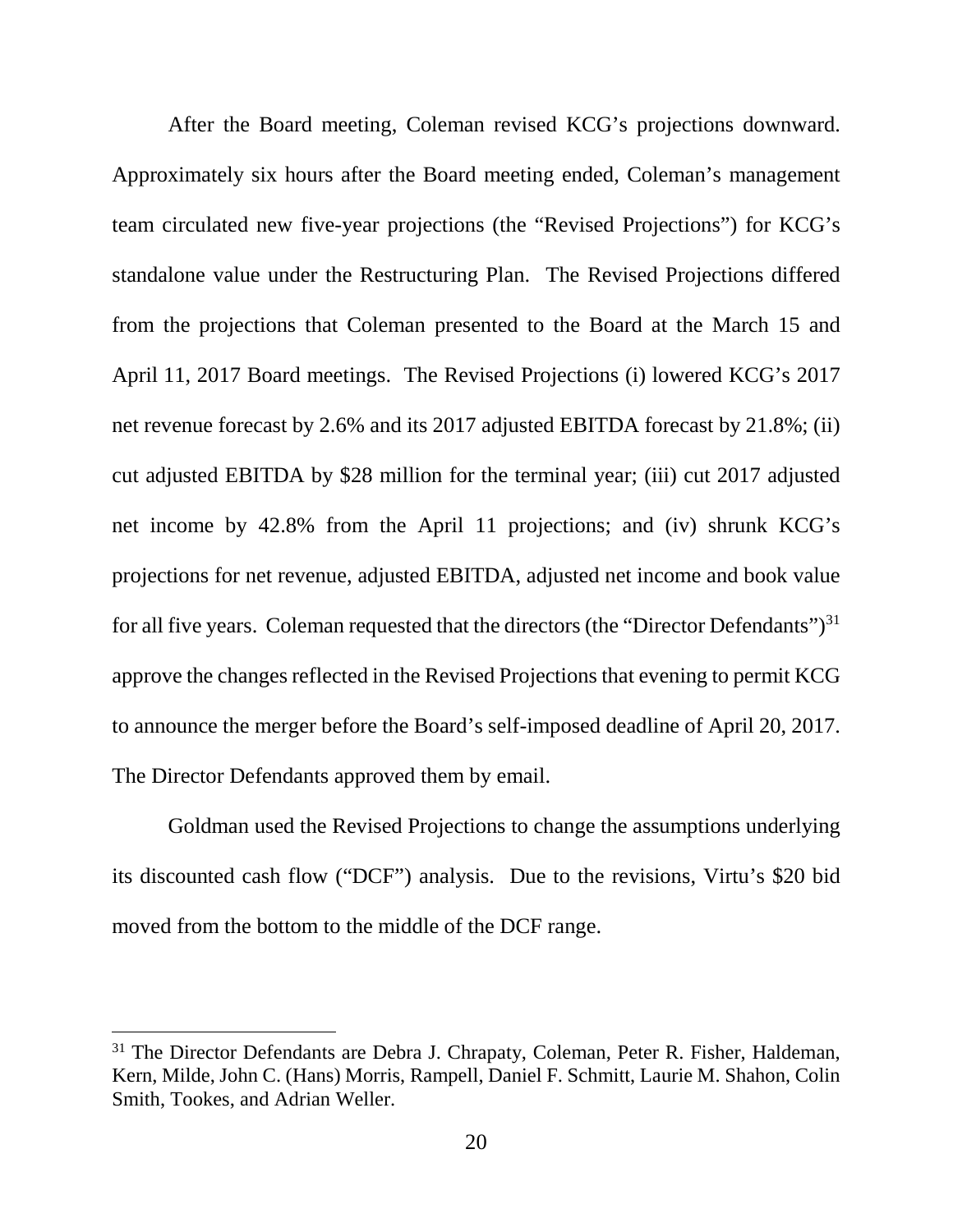Goldman circulated its fairness opinion to the Board at 5:05 a.m. on April 20, 2017. The Board met at 6:30 a.m., and by 7:00 a.m., the Board had approved the merger.

Later on April 20, 2017, KCG issued a press release announcing the merger. The press release announced that the \$20 per share merger consideration represented a premium of approximately 45.7% over the unaffected stock price. This premium was higher than the median premium in similar transactions for each of the last five years, according to the press release. The merger consideration also represented a premium of approximately 12.7% over the closing price of KCG's stock on April 19, 2017, the last trading day before KCG and Virtu entered into the final merger agreement.

In the same press release, KCG also announced negative pre-tax earnings for the first quarter of 2017 and a steep decline in net revenues from roughly \$250 million for the first quarter of 2016 to less than \$149 million for the first quarter in 2017. The press release further disclosed that, as of March 31, 2017, KCG had a TBV of \$18.61 per share and a book value of \$20.21 per share.

### **J. The Proxy and the Preliminary Injunction Proceedings**

On June 1, 2017, KCG filed a definitive proxy statement in connection with the stockholders' vote on the merger. The next day, former plaintiff Herbert Greenway, a KCG stockholder, commenced this litigation against each of the

21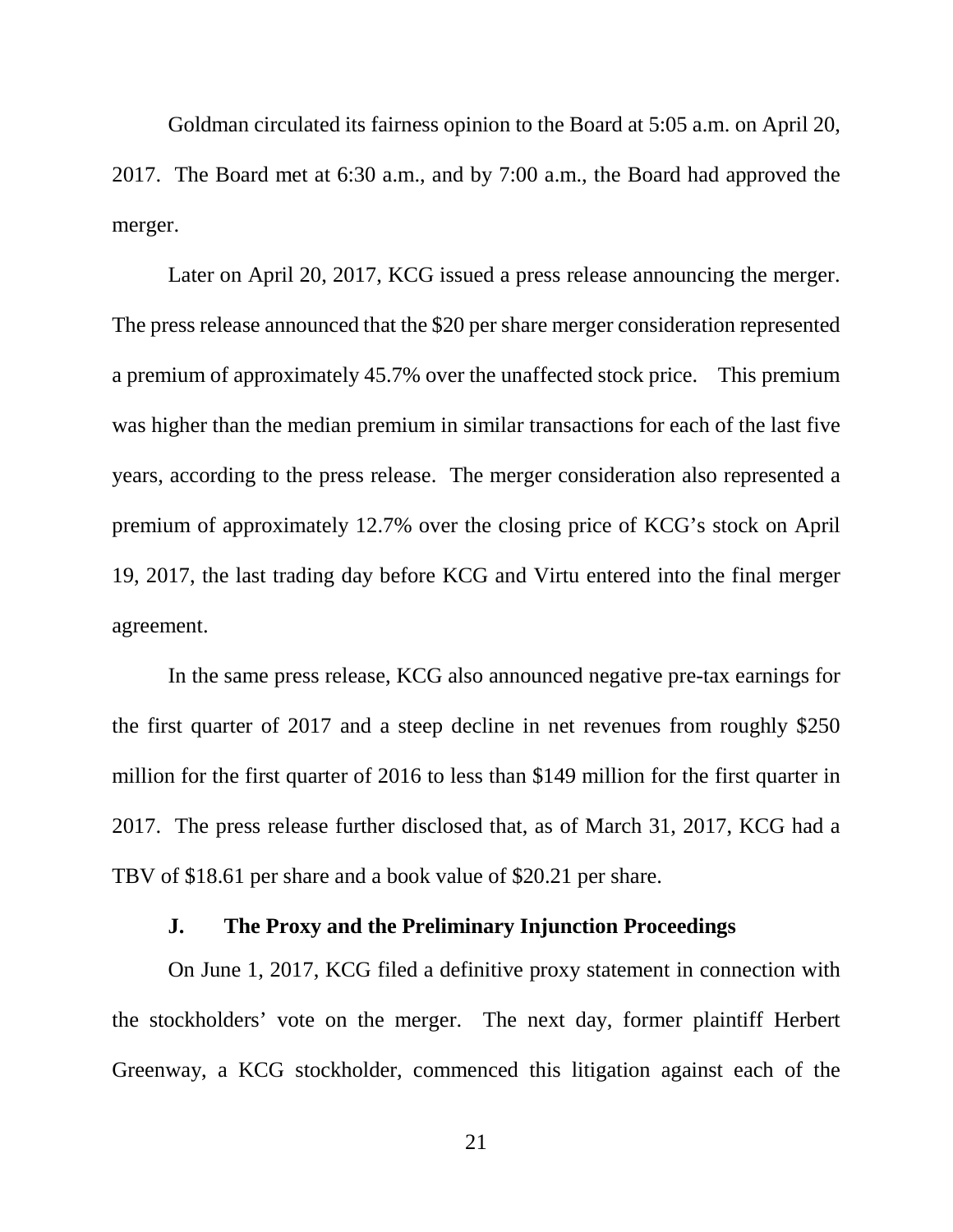Director Defendants, KCG, Virtu, Virtu subsidiary Orchestra Merger Sub, Inc., and Jefferies. Along with claims for breach of fiduciary duty and aiding and abetting, Greenway's initial complaint challenged the merger under 8 *Del. C.* § 203 ("Section 203").

On June 9, 2017, this Court granted expedited discovery on the Section 203 claim alone. [32](#page-23-0) After expedited discovery, which included document production and four depositions, KCG issued a new proxy (the "Proxy")<sup>[33](#page-23-1)</sup> to moot the Section 203 claim. Greenway's counsel then withdrew the preliminary injunction motion on June 30, 2017.

According to KCG, at the rescheduled vote held on July 19, 2017, 75.5% of KCG's shares, excluding the interested shares, voted in favor of the merger. The merger closed on July 20, 2017.

### **K. Post-Merger Sale of BondPoint**

On June 2, 2017—the day after KCG issued the original proxy—Virtu told Jefferies that Virtu "would be in touch" to move forward a sale of BondPoint.[34](#page-23-2)

<span id="page-23-0"></span> <sup>32</sup> *See Greenway v. KCG Hldgs., Inc.*, C.A. No. 2017-0421-JTL (Del. Ch. June 8, 2017) (TRANSCRIPT). The disclosure claims that the plaintiff now asserts arose after expedited discovery and did not appear in the original complaint evaluated for the purpose of Greenway's motion to expedite. *Compare* Dkt. 1, Verified Class Action Compl. ¶¶ 102– 110, *with* Sec. Am. Compl. ¶¶ 194–217.

<span id="page-23-1"></span><sup>&</sup>lt;sup>33</sup> Dkt. 164, Individual Defs.' Opening Br. in Supp. of Their Mot. to Dismiss ("Dir. Defs.' Opening Br.") Ex. A.

<span id="page-23-2"></span><sup>34</sup> Sec. Am. Compl. ¶ 22 n.2.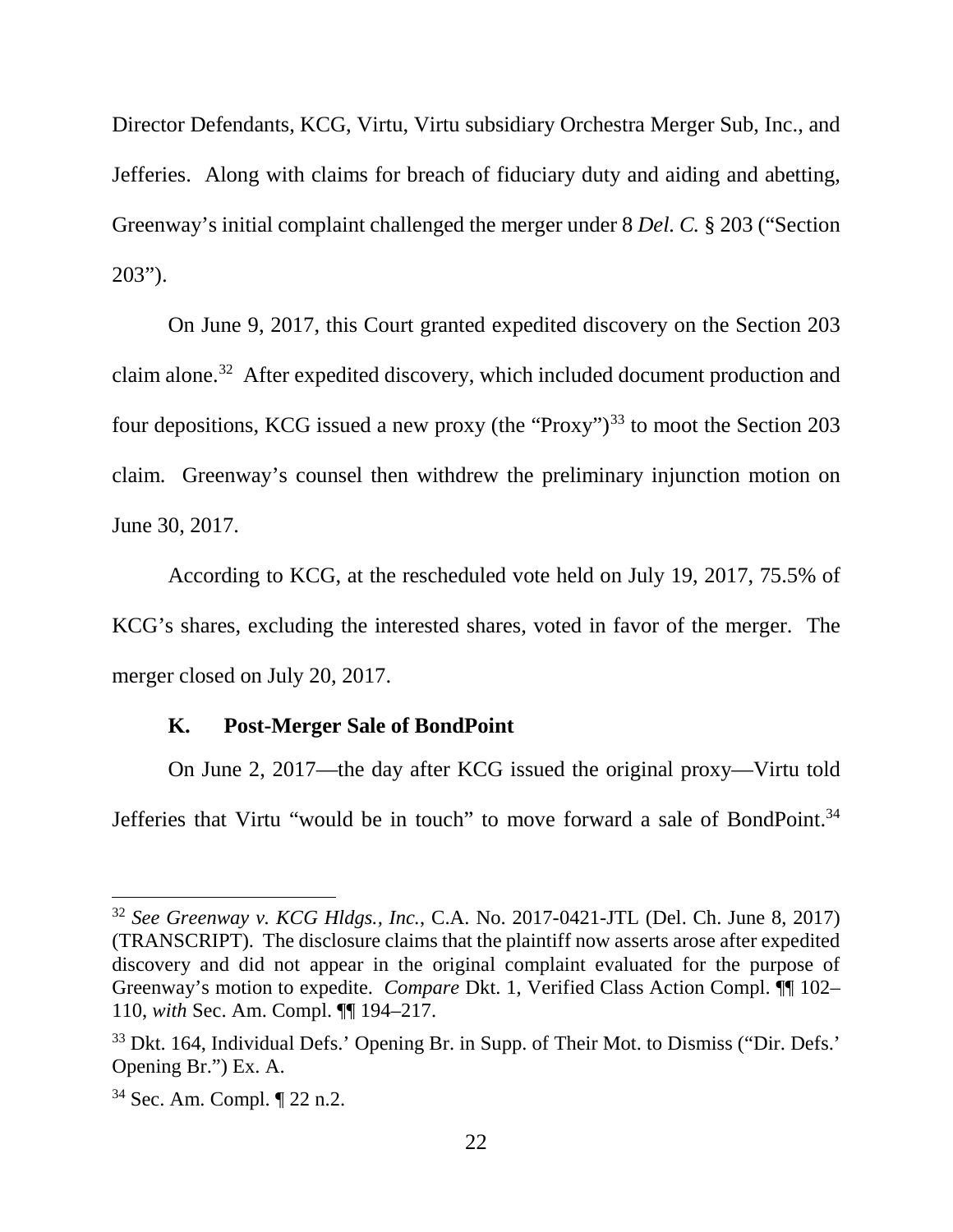Jefferies gave Intercontinental Exchange, Inc. ("ICE") a BondPoint pitch book six days later—before the originally scheduled stockholder vote. On October 24, 2017, Virtu announced an agreement to sell BondPoint to ICE for \$400 million in cash. The sale closed on January 2, 2018. Jefferies acted as Virtu's financial advisor on the sale. Virtu received \$276 million in after-tax proceeds, paid Jefferies a \$7 million fee, and applied the rest to pay down its merger-related debt.

#### **L. Procedural Posture**

On February 14, 2018, Chester County Employees' Retirement Fund ("Plaintiff") filed the first amended complaint, which the defendants ("Defendants") moved to dismiss. In response, on July 16, 2018, Plaintiff filed the second amended complaint<sup>[35](#page-24-0)</sup> and Defendants renewed their motion to dismiss. The parties completed briefing on November 9, 2018, $36$  and the Court held oral argument on March 20, 2019. [37](#page-24-2)

<span id="page-24-0"></span> $35$  Dkt. 155.

<span id="page-24-1"></span><sup>36</sup> Dkt. 163, Virtu Defs.' Opening Br. in Supp. of Their Mot. to Dismiss ("Virtu Defs.' Opening Br"); Dir. Defs.' Opening Br.; Dkt. 166, Jefferies' Opening Br.; Dkt. 174, Pl.'s Answering Br. in Opp'n to Defs.' Mots. to Dismiss ("Pl.'s Ans. Br."); Dkt. 183, Virtu Defs.' Reply Br. in Further Supp. of Their Mot. to Dismiss; Dkt. 184, Jefferies' Reply Br.; Dkt 187, Individual Defs.' Reply Br. in Supp. of Their Mot. to Dismiss ("Dir. Defs.' Reply Br.").

<span id="page-24-2"></span><sup>37</sup> Dkt. 196.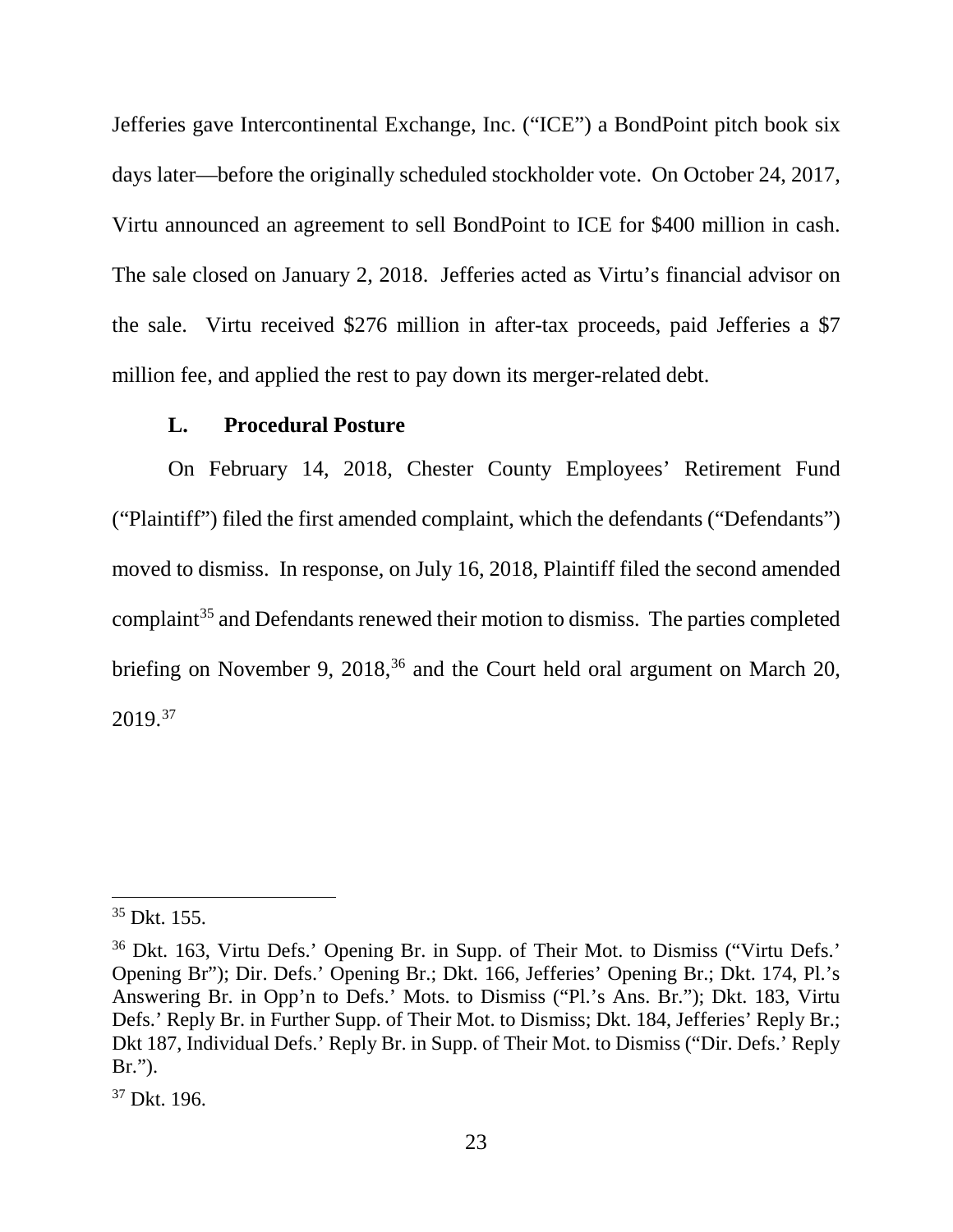#### **II. LEGAL ANALYSIS**

The Complaint asserts four causes of action. In Count I, Plaintiff claims that the Director Defendants breached their fiduciary duties. In Count II and Count III, Plaintiff claims that Virtu and Jefferies respectively aided and abetting in the Director Defendants' breach of fiduciary duties. In Count IV, Plaintiff claims that Virtu and Jefferies engaged in a civil conspiracy to acquire KCG.

Defendants have moved to dismiss each count pursuant to Court of Chancery Rule 12(b)(6). The Court will grant a motion to dismiss under Rule 12(b)(6) only if the "plaintiff could not recover under any reasonably conceivable set of circumstances susceptible of proof."[38](#page-25-0) When considering such a motion, the Court must "accept all well-pleaded factual allegations in the [c]omplaint as true . . . [and] draw all reasonable inferences in favor of the plaintiff."[39](#page-25-1) The Court need not "accept every strained interpretation of the allegations,"[40](#page-25-2) or "credit conclusory allegations that are not supported by specific facts  $\dots$ ."<sup>[41](#page-25-3)</sup>

<span id="page-25-0"></span> <sup>38</sup> *Cent. Mortg. Co. v. Morgan Stanley Mortg. Capital Hldgs. LLC*, 27 A.3d 531, 536 (Del. 2011) (citing *Savor, Inc. v. FMR Corp.*, 812 A.2d 894, 896–97 (Del. 2002)).

<span id="page-25-1"></span><sup>39</sup> *Id.* (alterations added).

<span id="page-25-2"></span><sup>40</sup> *Malpiede v. Townson*, 780 A.2d 1075, 1083 (Del. 2001).

<span id="page-25-3"></span><sup>41</sup> *Norton v. K-Sea Transp. P'rs L.P.*, 67 A.3d 354, 360 (Del. 2013).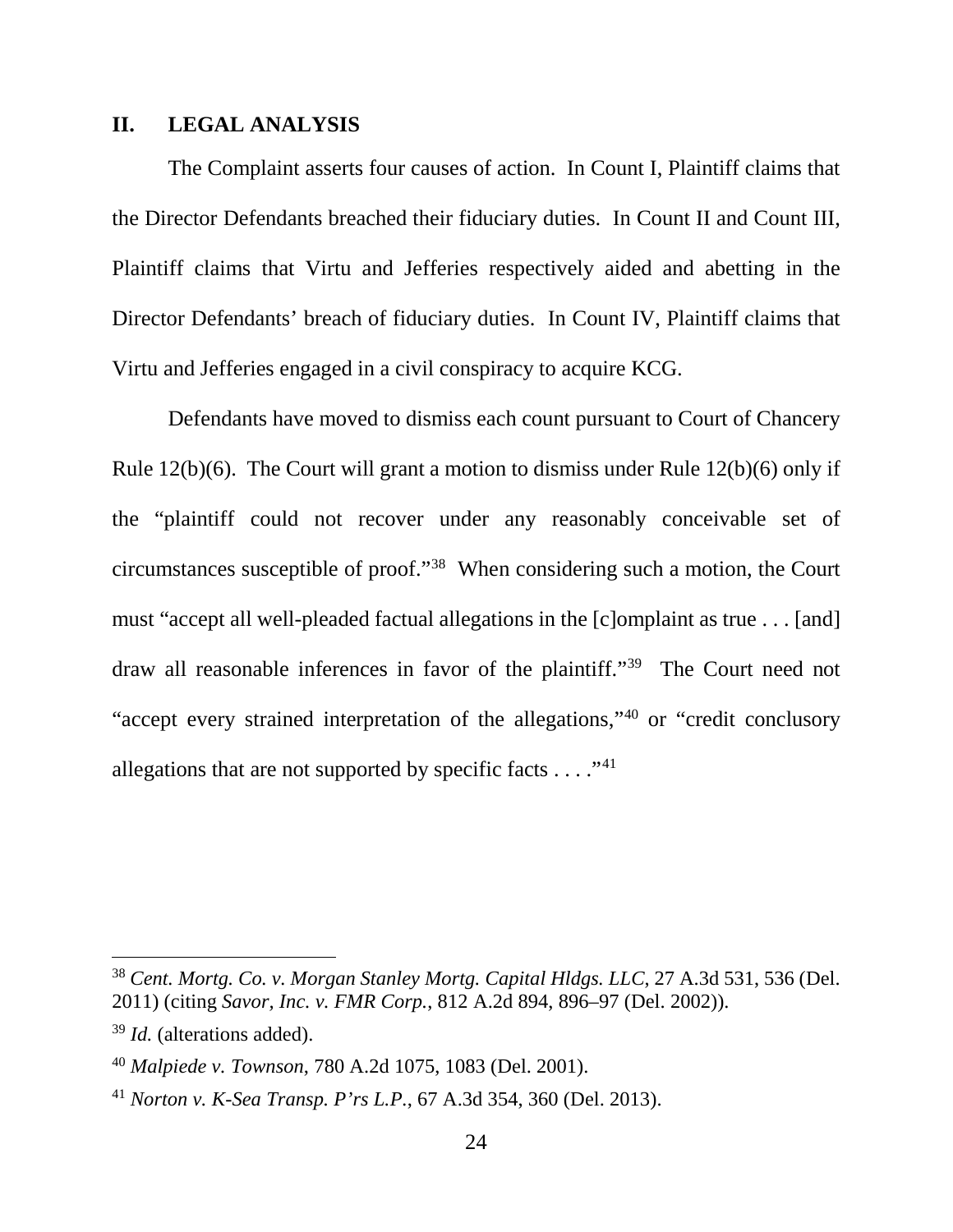#### **A. Breach of Fiduciary Duties**

Because KCG stockholders received cash for their shares, the merger is presumptively subject to enhanced scrutin[y42](#page-26-0) unless pursuant to *Corwin* Defendants can demonstrate that the merger "has been approved by a fully informed, uncoerced majority of the disinterested stockholders."[43](#page-26-1) Plaintiff argues that the stockholder vote was not fully informed and that enhanced scrutiny, rather than the business judgment standard of review, therefore applies.

### **1. The stockholder vote was not fully informed.**

A plaintiff challenging the sufficiency of disclosures in order to avoid business judgment review under *Corwin* bears the burden of pleading a disclosure deficiency.[44](#page-26-2)

"At the pleading stage, [the fully informed directive] requires [the Court] to consider whether Plaintiff's complaint, when fairly read, supports a rational inference that material facts were not disclosed or that the disclosed information was otherwise materially misleading."[45](#page-26-3) The inquiry is fact-intensive, and the Court

<span id="page-26-0"></span> <sup>42</sup> *Revlon, Inc. v. MacAndrews & Forbes Hldgs., Inc.*, 506 A.2d 173, 184 (Del. 1986).

<span id="page-26-1"></span><sup>43</sup> 125 A.3d at 306.

<span id="page-26-2"></span><sup>44</sup> *Morrison v. Berry*, 191 A.3d 268, 282 & n.60 (Del. 2018), *as revised* (July 27, 2018) (favorably citing *In re Solera Hldgs., Inc. S'holder Litig.*, 2017 WL 57839, at \*8 (Del. Ch. Jan. 5, 2017)).

<span id="page-26-3"></span><sup>45</sup> *Id.*; *accord Malpiede*, 780 A.2d at 1086–87.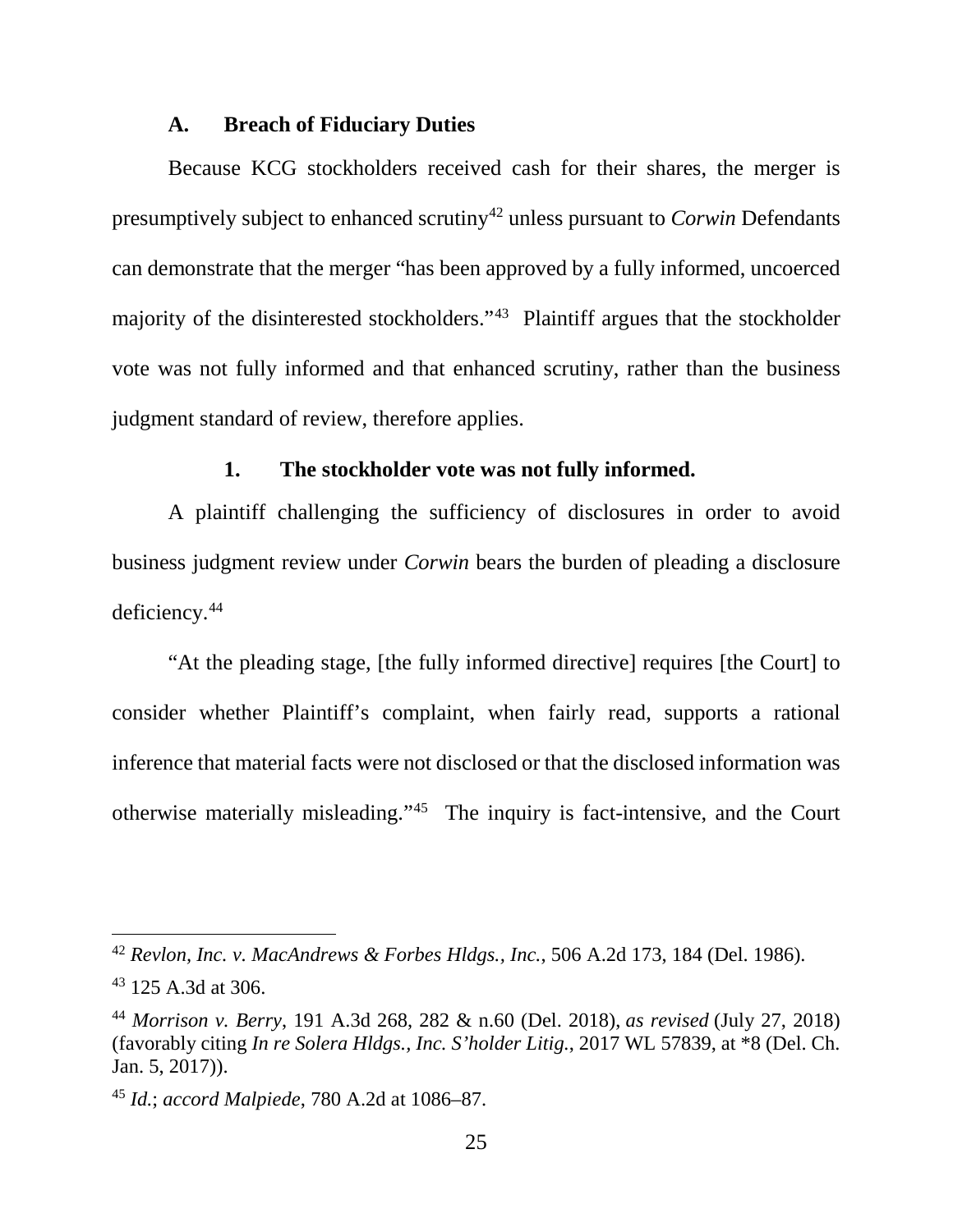should deny a motion to dismiss when developing the factual record may be necessary to make a materiality determination as a matter of law.<sup>[46](#page-27-0)</sup>

"An omitted fact is material if there is a substantial likelihood that a reasonable shareholder would consider it important in deciding how to vote."<sup>[47](#page-27-1)</sup> Stated differently, "an omitted fact is material if there is 'a substantial likelihood that the disclosure of the omitted fact would have been viewed by the reasonable investor as having significantly altered the 'total mix' of information made available.'"[48](#page-27-2)

"Just as disclosures cannot omit material information, disclosures cannot be materially misleading."<sup>49</sup> "[O]nce defendants travel[] down the road of partial disclosure of the history leading up to the Merger . . . they ha[ve] an obligation to provide the stockholders with an accurate, full, and fair characterization of those

<span id="page-27-0"></span> <sup>46</sup> *See, e.g.*, *McMullin v. Beran*, 765 A.2d 910, 926 (Del. 2000) (reversing order granting defendants' motion to dismiss where "answer[ing] the complaint, discovery and a trial may all be necessary to develop a complete factual record before deciding whether, as a matter of law, the . . . [d]irectors breached their [disclosure] duty . . . ."); *Branson v. Exide Elecs. Corp*., 1994 WL 164084, at \*3 (Del. Apr. 25, 1994) (TABLE) ("Whether or not a statement or omission in an offering prospectus was material is a question of fact that generally cannot be resolved on a motion to dismiss, but rather it must be determined after the development of an evidentiary record."); *Wells Fargo & Co. v. First Interstate Bancorp*., 1996 WL 32169, at \*10 (Del. Ch. Jan. 18, 1996) (declining to rule that an omission was immaterial as a matter of law and noting that "[a] question of materiality is difficult to treat as a question of law on a motion to dismiss").

<span id="page-27-1"></span><sup>47</sup> *Morrison*, 191 A.3d at 282 (quoting *Rosenblatt v. Getty Oil Co.*, 493 A.2d 929, 944 (Del. 1985)).

<span id="page-27-2"></span><sup>48</sup> *Id.* at 283 (quoting *Rosenblatt*, 493 A.2d at 944).

<span id="page-27-3"></span><sup>49</sup> *Id.*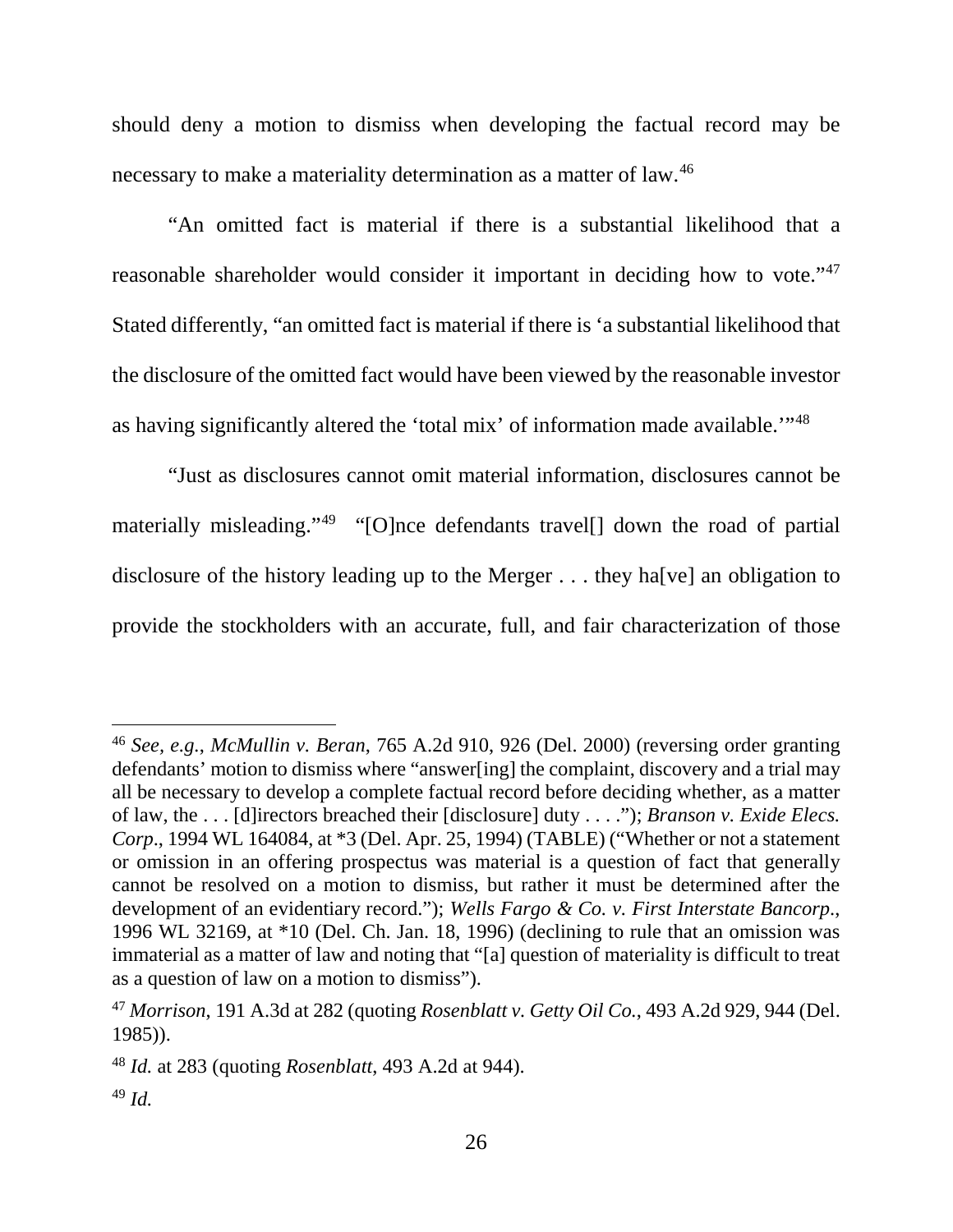historic events."<sup>50</sup> "Partial disclosure, in which some material facts are not disclosed or are presented in an ambiguous, incomplete, or misleading manner, is not sufficient to meet a fiduciary's disclosure obligations."[51](#page-28-1)

The Complaint identifies multiple categories of deficient disclosures. Three of the five identified categories demonstrate that it is reasonably conceivable that the stockholder vote was not fully informed.

### **a. BondPoint and its effect on KCG's TBV**

The Proxy discloses that, during early discussions between Jefferies and Virtu, "Handler expressed his view that, in the event Virtu were to make a proposal,

<span id="page-28-0"></span> <sup>50</sup> *Id*. (citing *Arnold v. Soc'y for Sav. Bancorp., Inc*., 650 A.2d 1270, 1280 (Del. 1994)); *Appel v. Berkman*, 180 A.3d 1055, 1064 (Del. 2018) ("Under Delaware law, when a board chooses to disclose a course of events or to discuss a specific subject, it has long been understood that it cannot do so in a materially misleading way, by disclosing only part of the story, and leaving the reader with a distorted impression."); *In Pure Res., Inc. S'holders Litig.*, 808 A.2d 421, 488 (Del. Ch. 2002) ("When a document ventures into certain subjects, it must do so in a manner that is materially complete and unbiased by the omission of material facts."); 1 R. Franklin Balotti & Jesse A. Finkelstein, *The Delaware Law of Corporations and Business Organizations* § 17.2[b][3][a], at 17-13–17-14 (3d ed. 2019) ("Although the board generally is not required to disclose all of the 'bends and turns in the road' in summarizing a proposed transaction, the Delaware Supreme Court has suggested that, once a board travels down the path of describing its process, it has a duty to provide a full and fair characterization of events."); 2 Edward P. Welch et al., *Folk on the Delaware General Corporation Law* § 212.04[C], at 7-75 (6th ed. 2014) ("[I]f corporate fiduciaries volunteer information, even where there is no duty to disclose, they must do so truthfully and candidly.").

<span id="page-28-1"></span><sup>51</sup> *Appel*, 180 A.3d at 1064 (quoting Welch, *supra*, at 7-78–7-79).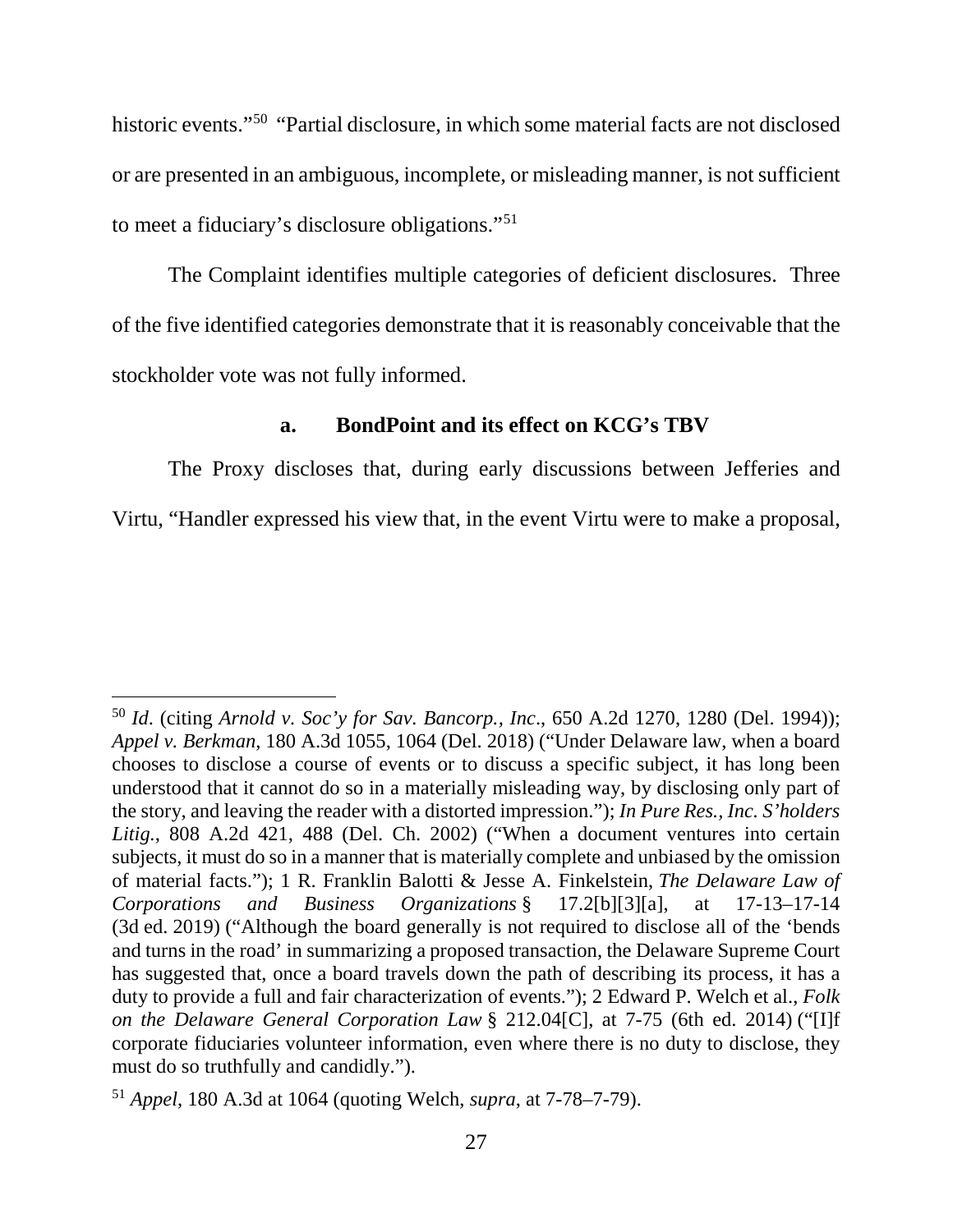Virtu should take into account KCG's tangible book value per share, which, following certain divestitures, could exceed \$20 per share."[52](#page-29-0)

Plaintiff argues that this disclosure is incomplete and materially misleading because it does not mention the specific asset Handler proposed divesting— BondPoint. The language "certain divestures" creates the misleading impression that Handler's proposal was vague or undeveloped. By contrast, the Complaint alleges that: Jefferies specifically proposed that Virtu divest BondPoint postacquisition; the BondPoint divesture became a working assumption in Virtu's acquisition strategy; Jefferies provided to Virtu confidential, BondPoint-specific information to develop that strategy; and Virtu ultimately followed through with that strategy. This was not a vague or undeveloped idea as the Proxy language intimates. The omitted information therefore renders the Proxy materially misleading on this point.

Plaintiff also argues that the Proxy's "could exceed \$20 per share" language understates the value Jefferies relayed to Virtu. Jefferies' Yavorsky concluded that BondPoint's sale would likely yield at least \$200 million in proceeds (it ultimately exceeded that amount) and raise KCG's TBV more than \$2.20 per share from \$18.79 as of November 30, 2016 to between \$21 and \$21.50 per share.<sup>[53](#page-29-1)</sup> Handler then

<span id="page-29-0"></span> <sup>52</sup> Proxy at 24.

<span id="page-29-1"></span><sup>53</sup> Sec. Am. Compl. ¶ 197.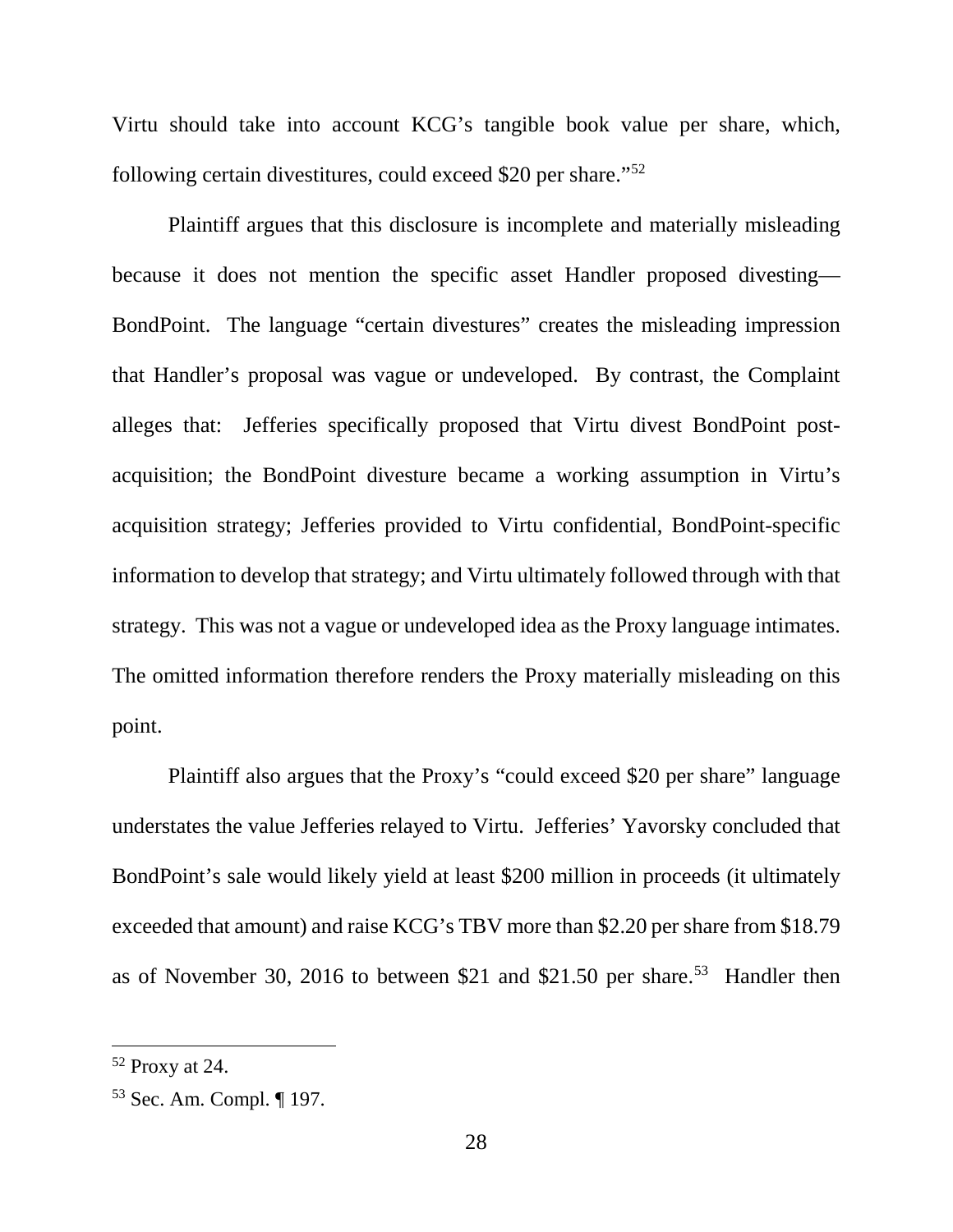informed Virtu that "adjusted for the sale of BondPoint," KCG's TBV "would be *at least \$21 per share.*"<sup>[54](#page-30-0)</sup> Given the allegations, the "could exceed \$20 per share" disclosure is materially misleading. Also, for the stockholders, this undisclosed information sheds light on "whether accepting the merger price is a good deal in comparison with remaining a shareholder and receiving the future expected returns of the company."[55](#page-30-1)

In response to these points, the Director Defendants contend that KCG had no intention of selling BondPoint, that disclosing data would be speculative and would have risked stockholder confusion, and that the Board was unaware of the details of the BondPoint proposal in any event. The fundamental problem with all of these arguments is that Director Defendants chose to disclose Handler's view as expressed to Virtu. Having traveled down the road of partial disclosure, and chosen to disclose some information regarding Handler's early proposal regarding "certain divestitures," Defendants were obligated to disclose fully, fairly, and completely.

## **b. Coleman's objection to the merger price and change of position**

Plaintiff alleges that Coleman believed that Virtu's \$20 per share offer undervalued KCG and should have been rejected, voted against the Board's \$20.21

<span id="page-30-0"></span> <sup>54</sup> *Id.* ¶ 72 (emphasis added).

<span id="page-30-1"></span><sup>55</sup> *In re PNB Hldg. Co. S'holders Litig.*, 2006 WL 2403999, at \*15 (Del. Ch. Aug. 18, 2006).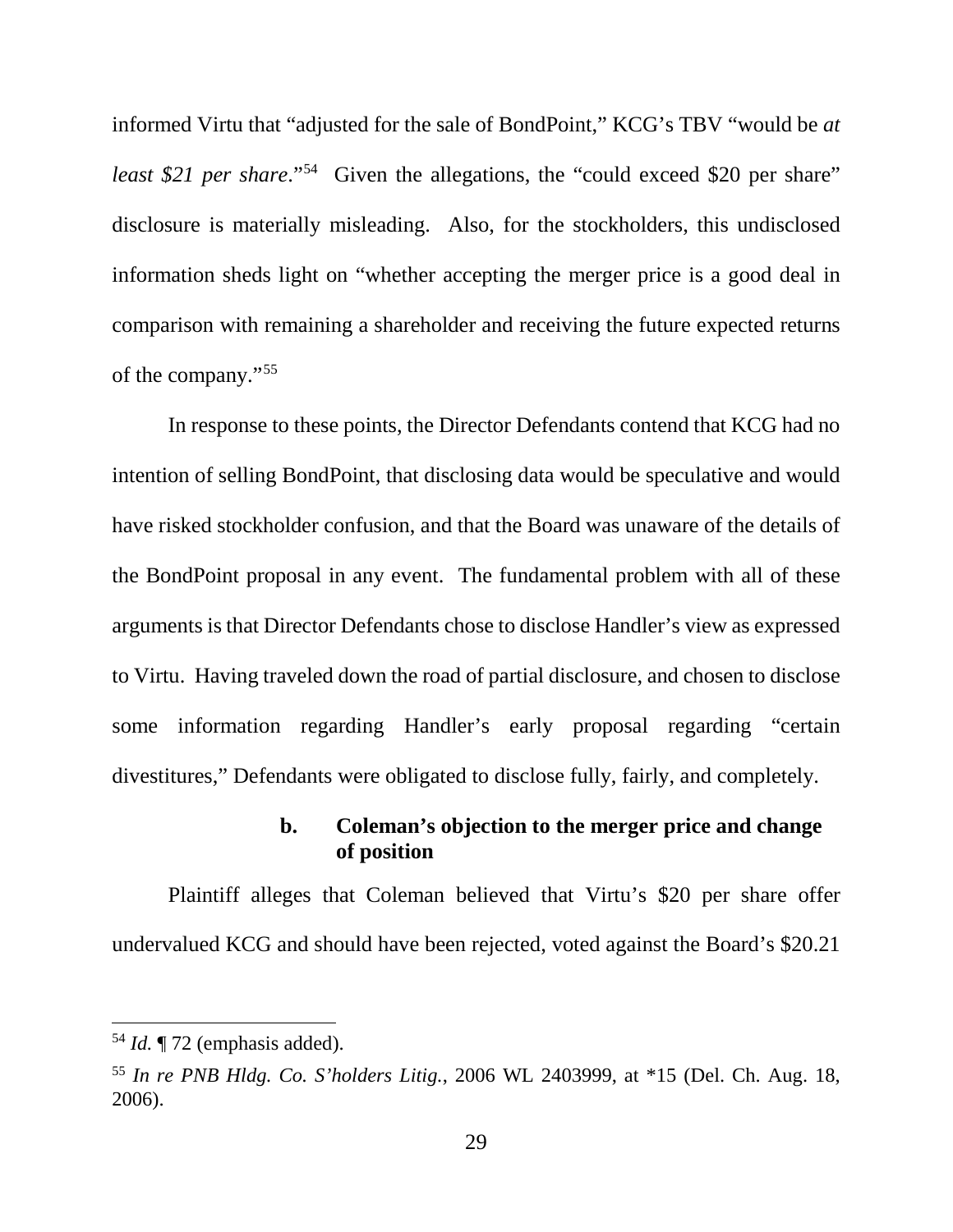counterproposal because it "was still too low," and reversed course to support the merger at a \$20 per share price after negotiating a compensation pool to his satisfaction.<sup>56</sup> Plaintiff argues that Coleman's initial position, potential conflicts, and change in position are material and should have been disclosed to stockholders.

In response, Defendants note that the Proxy reflects the Board's concern regarding employee retention, and they say that as a general matter, the Board was not obligated to disclose the "play-by-play" details that led to the merger.<sup>57</sup> They also cite as supportive a case in which the Court deemed the fact of a director's abstention as immaterial to a stockholder vote.[58](#page-31-2) These arguments are largely beside the point and do not meaningfully grapple with the cruces of the deficiencies Plaintiff identifies with respect to Coleman, including Coleman's unique position at KCG, his potential conflicts, and the role those conflicts might have played in his change of position.

<span id="page-31-0"></span> <sup>56</sup> Sec. Am. Compl. ¶¶ 6–7, 107, 109, 138, 142.

<span id="page-31-1"></span><sup>57</sup> Dir. Defs.' Opening Br. at 36–38 (citing *In re Cogent, Inc. S'holder Litig.*, 7 A.3d 487, 511–12 (Del. Ch. 2010)).

<span id="page-31-2"></span><sup>58</sup> *Id.* at 37 (citing *In re Orchid Cellmark Inc. S'holder Litig.*, 2011 WL 1938253, at \*4, \*12 (Del. Ch. May 12, 2011)). Defendants also point to *Huff Energy Fund v. Gershen*, 2016 WL 5462958, at \*15 (Del. Ch. Sept. 29, 2016), for the proposition that Defendants had no obligation to disclose that the April 12, 2017 Board vote was less than unanimous. *Huff Energy* is inapposite. In that case, the Court held that the corporation was not obligated to disclose the fact of a director's abstention from a dissolution vote. By contrast, Plaintiff alleges that Coleman, an interested director, voted against the counteroffer because it was too low, but then voted in favor of a lower \$20 offer after he negotiated the compensation pool.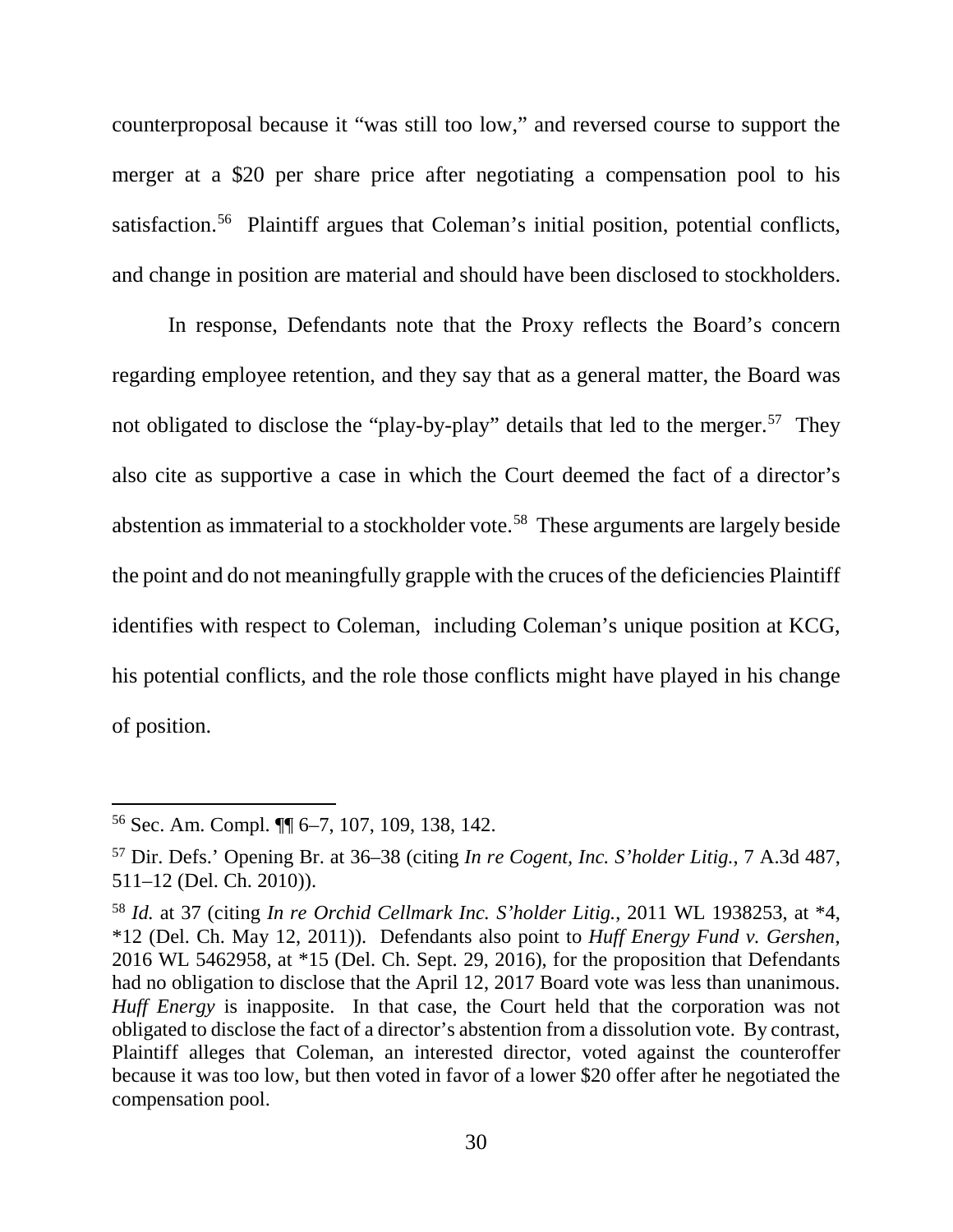A comparison of the facts of this case to those in *Appel v. Berkman*[59](#page-32-0) and *Gilmartin v. Adobe Resources Corporation*<sup>[60](#page-32-1)</sup> reveals the omitted information to be material.

In *Appel*, the Delaware Supreme Court held that the target chairman's objections to the price and timing of a merger were material, $61$  because the chairman's position gave him a "unique understanding" and "in-depth knowledge about" the company's business.[62](#page-32-3) Like the chairman in *Appel*, Coleman's position as CEO gives him a unique understanding and in-depth knowledge about the company's business.

In *Gilmartin*, this Court held that where key insiders change their views concerning the merger, the proxy should disclose their prior belief and explain why they changed their minds.[63](#page-32-4) Like the key insiders in *Gilmartin*, Coleman changed his view concerning the merger in a short period, viewing the \$20.21 per share price as too low, but then later voting in favor of a price of \$20 per share. Moreover, because Coleman secured a benefit from the acquirer in between his change in

<span id="page-32-0"></span> <sup>59</sup> 180 A.3d 1055.

<span id="page-32-1"></span><sup>60</sup> 1992 WL 71510 (Del. Ch. Apr. 6, 1992).

<span id="page-32-2"></span><sup>61</sup> 180 A.3d at 1064.

<span id="page-32-3"></span><sup>62</sup> *Id.* at 1059.

<span id="page-32-4"></span><sup>63</sup> 1992 WL 71510, at \*13 n.15.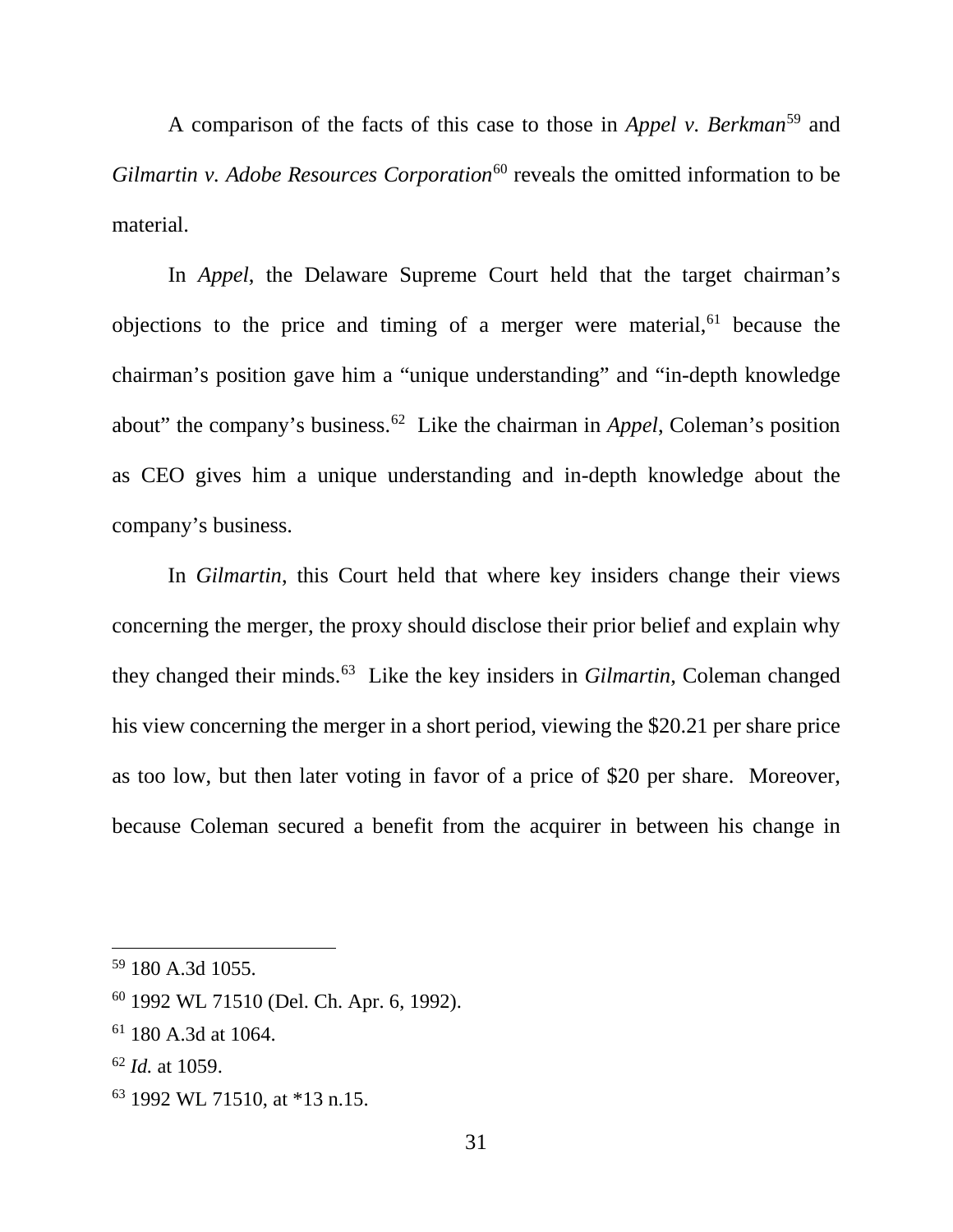position, the facts of this case weigh more heavily in favor of disclosure than those at issue in *Gilmartin*.

As in *Appel* and *Gilmartin*, Plaintiff has demonstrated that the omitted disclosures speak to more than ordinary play-by-play details. Plaintiff has met its burden of alleging facts to support an inference of a material deficiency in failing to disclose Coleman's objections and potential conflicts surrounding the merger price negotiations. [64](#page-33-0)

#### **c. The projections**

The Proxy discloses the Revised Projections forecasting KCG's standalone value under the Restructuring Plan and that the Restructuring Plan was a strategic alternative to the merger.<sup>[65](#page-33-1)</sup> Plaintiff contends that this was insufficient, and argues that the Proxy should have disclosed (i) the more optimistic, earlier projections, and (ii) the circumstances surrounding creation of the Revised Projections. $66$  In response, Director Defendants argue that they were "not obligated to disclose any

<span id="page-33-0"></span><sup>&</sup>lt;sup>64</sup> Defendants also attack the factual allegations regarding Coleman's conflict. They contend that Coleman was not negotiating the compensation pool for his personal gain, but rather, to ensure that the company retained employees to remain viable if the merger did not close. Director Defendants might succeed in proving these facts on the merits. At the pleadings stage, however, the Court must make all reasonable inferences in Plaintiff's favor. It is reasonable to infer that Coleman was acting in his own interests, and that this interest—or those of his management team or employees—overtook his duties to the stockholders when he was charged with obtaining the highest deal price. Accepting the allegations as true, that information is material.

<span id="page-33-1"></span><sup>65</sup> Proxy at 37–38.

<span id="page-33-2"></span><sup>66</sup> Pl.'s Ans. Br. at 59–63.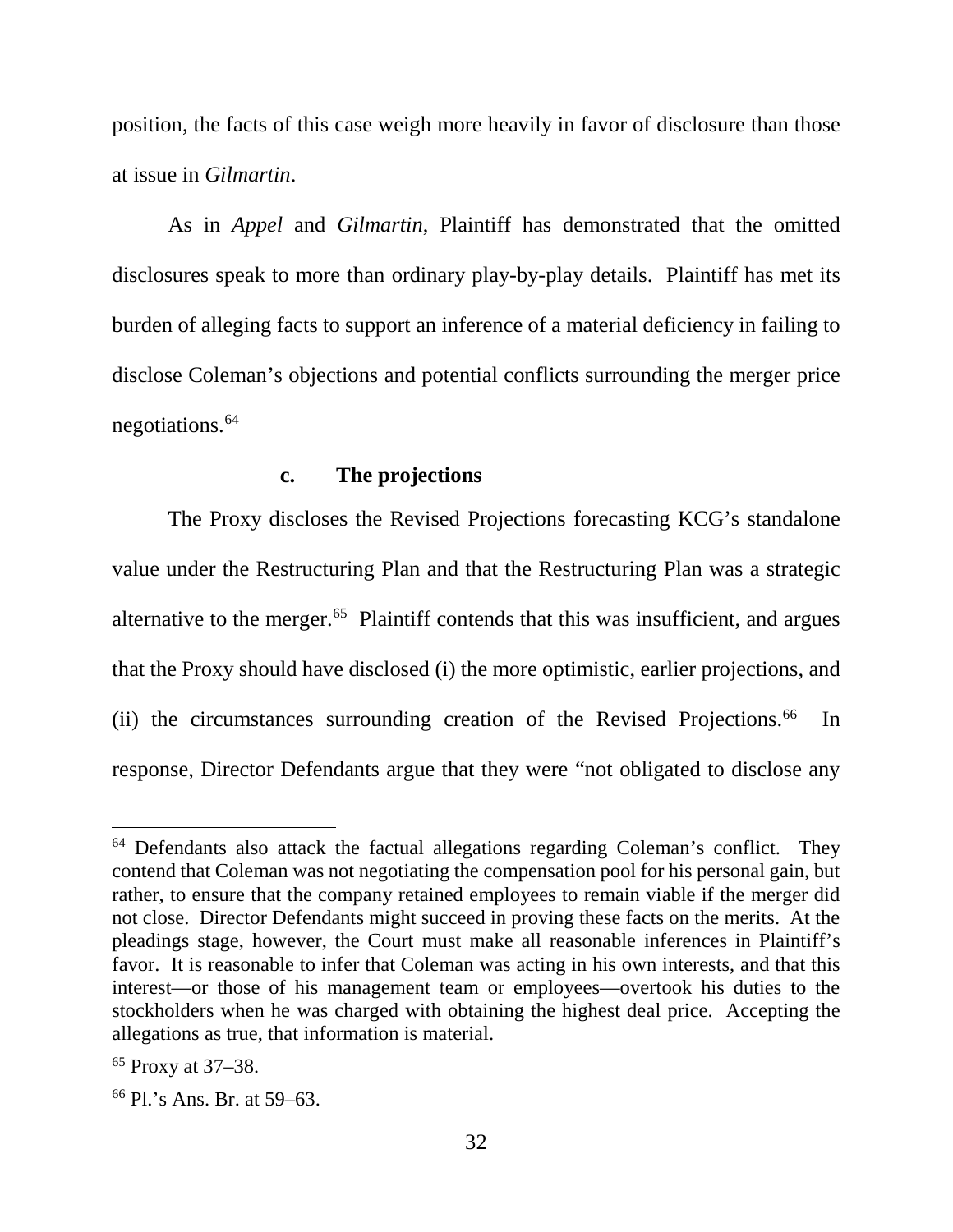and all extant projections," but rather, only "the final projections relied upon by the Board and its financial advisor."[67](#page-34-0)

Delaware law does not support the bright-line rule for which Defendants advocate. Rather, in *In re PNB Holding Co. Shareholders Litigation*, then-Vice Chancellor Strine held that "[i]n the context of a cash-out merger, reliable management projections of the company's future prospects are of obvious materiality to the electorate."<sup>[68](#page-34-1)</sup> "The word reliable is critical," the Court emphasized.[69](#page-34-2) The Court observed that projections might be material where "the circumstances of their preparation support the conclusion that they are reliable enough to aid the stockholders in making an informed judgment."<sup>[70](#page-34-3)</sup>

Thus, under *PNB*, if the circumstances surrounding the preparation of interim projections reveal them to be reliable enough to aid stockholders in making an informed judgment, they should be disclosed, regardless of whether they were the final projections relied upon by the Board.<sup>71</sup> By logical extension, if the

<span id="page-34-0"></span> $67$  Dir. Defs.' Opening Br. at  $42-43$  (citing cases). The Director Defendants fail to address the meat of Plaintiff's argument—that the Proxy should have disclosed the reason for the Revised Projections.

<span id="page-34-1"></span><sup>68</sup> 2006 WL 2403999, at \*15.

<span id="page-34-2"></span><sup>69</sup> *Id.* at \*16.

<span id="page-34-3"></span><sup>70</sup> *Id.*

<span id="page-34-4"></span><sup>71</sup> *Id. See also Chen v. Howard-Anderson*, 87 A.3d 648, at 687–89 (Del. Ch. 2014) (applying *PNB* and denying summary judgment where a plaintiff had shown facts suggesting that undisclosed projections were reliable and thus material); *Globis Partners, L.P. v. Plumtree Software, Inc*., 2007 WL 4292024, at \*13 (Del. Ch. Nov. 30, 2007) ("This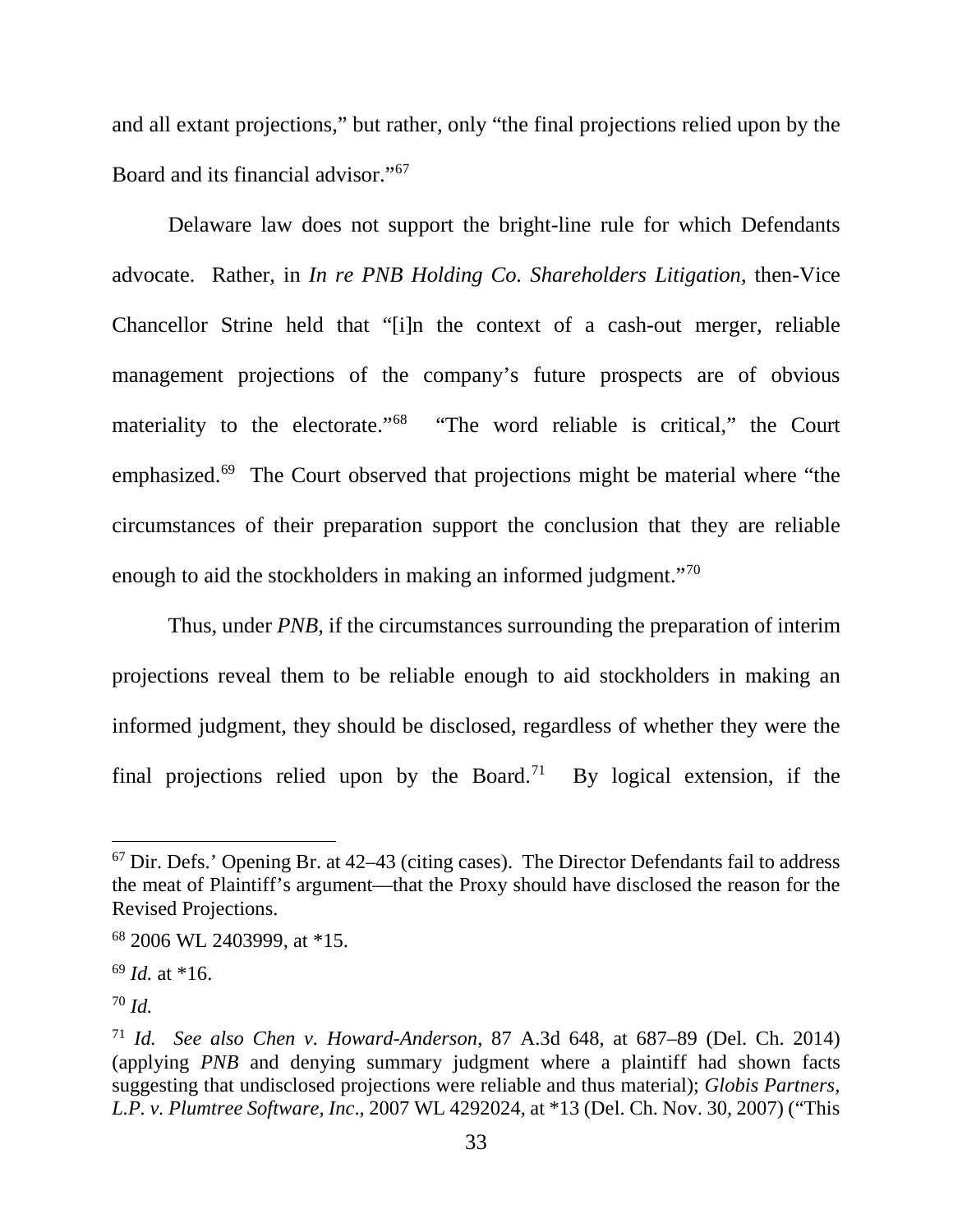circumstances surrounding the preparation of final projections relied upon by the Board and disclosed to stockholder cast doubt on their reliability, then those circumstances should be disclosed. [72](#page-35-0) 

Plaintiff has pled facts making it reasonably conceivable that the earlier, more optimistic projections, which were prepared in KCG's ordinary course of business, were in fact reliable and thus material. According to Plaintiff, Coleman presented the five-year projections to the Board during the March 15 Board Meeting. Goldman relied on these projections to create its valuation analyses for the merger that it presented at the March 29 and April 11 Board meetings. Plaintiff alleges that the projections were unhurried, vetted by management, "affirmed by Jefferies and Goldman . . . and relied upon by the Director Defendants . . . ."[73](#page-35-1)

 $\overline{a}$ 

court has found omissions of certain projections of corporations' future profits to be material if they were reliable."); *Cede & Co. v. Technicolor, Inc.*, 2003 WL 23700218, at \*7 (Del. Ch. July 9, 2004) ("When management projections are made in the ordinary course of business, they are generally deemed reliable."), *aff'd in part, rev'd in part*, 884 A.2d 26 (Del. 2005).

<span id="page-35-0"></span><sup>72</sup> *See generally Appel*, 180 A.3d at 1064 ("Under Delaware law, when a board chooses to disclose a course of events or to discuss a specific subject, it has long been understood that it cannot do so in a materially misleading way, by disclosing only part of the story, and leaving the reader with a distorted impression."); *Weinberger v. Rio Grande Indus., Inc.*, 519 A.2d 116, 129 (Del. Ch. 1986) (recognizing that the disclosure of "'forward looking' information containing either opinions or projections of values . . . may be critical to an informed, reasoned shareholder decision[,]" and noting that "[i]n cases of genuine doubt [as to the certainty of such information], the uncertainty can be mitigated where the 'soft' information is disclosed but qualified with an appropriate cautionary explanation." (citation omitted)).

<span id="page-35-1"></span><sup>73</sup> Pl.'s Ans. Br. at 62.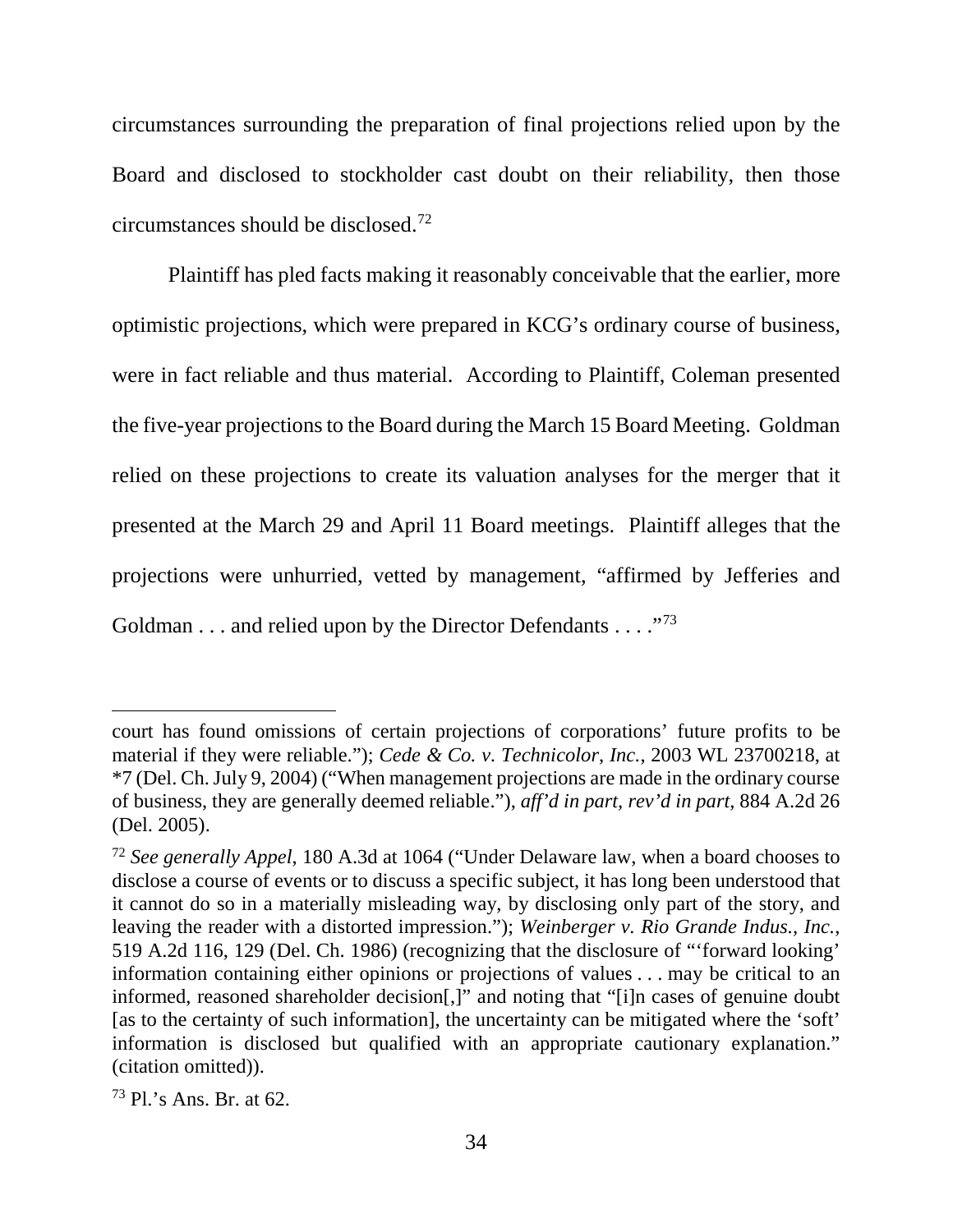Plaintiff has also pled facts concerning the circumstances of the preparation of the Revised Projections sufficient to cast doubt on their reliability. Plaintiff alleges Coleman's management team created the Revised Projections at the lastminute—after the Board approved the \$20 per share price, and after Coleman secured satisfactory compensation from Virtu.<sup>74</sup> Plaintiff further alleges that the Revised Projections were significantly more pessimistic concerning KCG's standalone value than their immediate prior version.<sup>[75](#page-36-1)</sup>

Accepting those allegations as true, it is reasonably conceivable the earlier projections and the circumstances surrounding the preparation of the Revised Projections would have been viewed as material and should have been disclosed. Developing the factual record on this issue is necessary to make a materiality determination on this issue.

## **d. Jefferies' role in the merger negotiations**

Plaintiff contends that the Director Defendants breached their duty of disclosure by failing to provide "a full and accurate summary of Jefferies' conduct and influence relating to the merger."<sup>[76](#page-36-2)</sup> In addition to Jefferies' role in orchestrating the BondPoint sale, which states a viable disclosure issue as discussed above,

<span id="page-36-0"></span> <sup>74</sup> Sec. Am. Compl. ¶ 161.

<span id="page-36-1"></span><sup>75</sup> *Id.* ¶¶ 162–64.

<span id="page-36-2"></span><sup>76</sup> Pl.'s Ans. Br. at 63.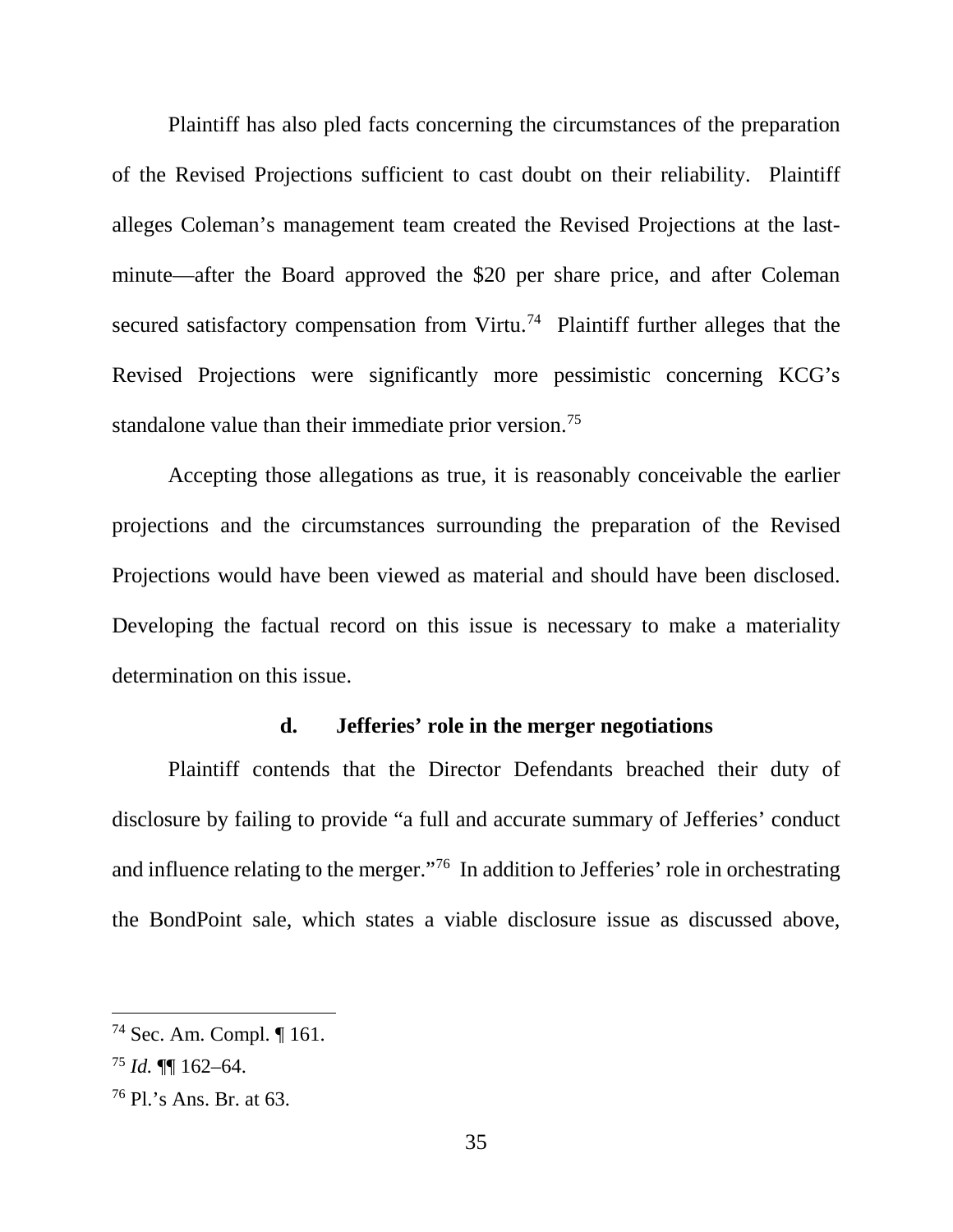Plaintiff points to the failure to disclose: (i) the extent of Jefferies' pressure on the Board to accept the \$20 bid, and (ii) the reason that the Board did not retain Jefferies as a merger advisor.[77](#page-37-0)

On the first point, the Proxy includes sufficient detail. It discloses that Jefferies discussed price ranges for Virtu's eventual bid while rejecting any price below \$20 per share,[78](#page-37-1) met with Coleman in February to discuss Virtu's bid,[79](#page-37-2) and later encouraged Coleman to engage with Virtu repeatedly.<sup>[80](#page-37-3)</sup> Further, the Proxy states Jefferies was "highly confident" that Virtu would raise its bid to \$20 per share, that Jefferies "would embrace such an outcome," and that the Board should consider such an outcome."<sup>[81](#page-37-4)</sup> This Court has cautioned that "[f]ully informed does not mean infinitely informed . . . . Redundant facts, insignificant details, or reasonable assumptions need not be disclosed."[82](#page-37-5) Here, Plaintiff has failed to show that additional facts are material, or would significantly alter the "total mix" of information available on this particular issue.

<span id="page-37-4"></span><sup>81</sup> *Id.* at 27.

<span id="page-37-0"></span> <sup>77</sup> *Id.* at 64–65.

<span id="page-37-1"></span><sup>78</sup> Proxy at 26–28.

<span id="page-37-2"></span><sup>79</sup> *Id.* at 24.

<span id="page-37-3"></span><sup>80</sup> *Id.* at 25, 27.

<span id="page-37-5"></span><sup>82</sup> *In re Merge Healthcare Inc.*, 2017 WL 395981, at \*9 (Del. Ch. Jan. 30, 2017).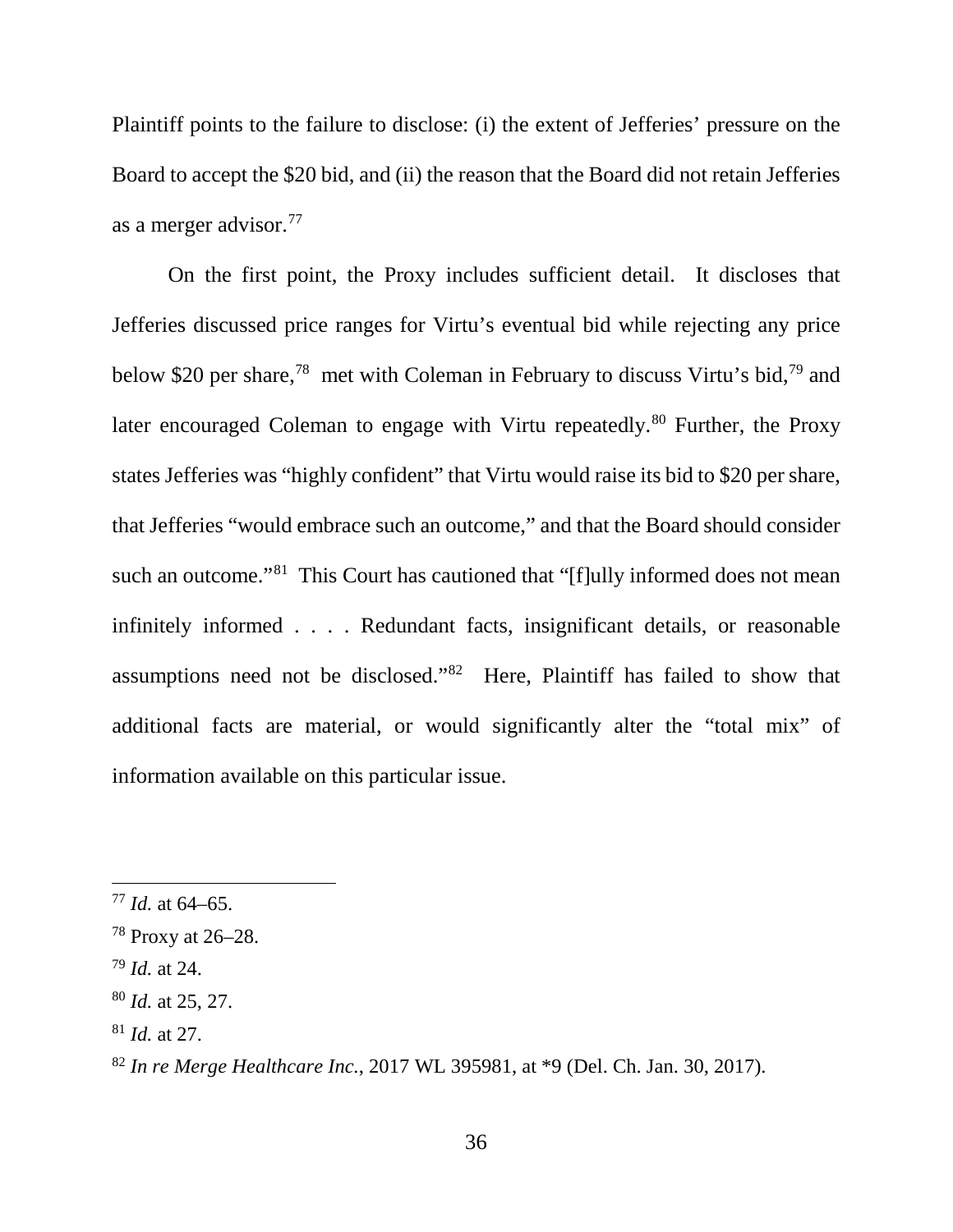On the second point, the Proxy discloses that the Board considered retaining, but rejected Jefferies as a financial advisor to the merger.<sup>[83](#page-38-0)</sup> Generally, a board need not disclose the "why" for certain actions.<sup>[84](#page-38-1)</sup> Here, the Board did not need to disclose why it did not select Jefferies as its financial advisor, given the other information disclosed. On this point, Plaintiff has failed to meet the material threshold of alleging how additional information would alter the "total mix" of information available.

### **e. Goldman's alleged conflicts**

Plaintiff alleges that the Proxy omitted financial and other details concerning Goldman's potential conflicts of interests. According to Plaintiff, Goldman's former-Chief Operating Officer had a longstanding relationship with Viola, and that relationship led to Goldman's selection as the lead underwriter of Virtu's IPO. Goldman also had relationships with Virtu's merger financing sources, North Island Holdings, L.P. ("North Island") and Temasek Holdings (Private) Limited ("Temasek"). Also, Plaintiff contends that Goldman's co-investments with Jefferies and the details of those co-investments should have been disclosed.

As to Goldman's alleged conflicts, the Proxy is sufficient. It details that Goldman invests in or provides financial work for Virtu and their affiliates and third

<span id="page-38-0"></span> <sup>83</sup> Proxy at 25.

<span id="page-38-1"></span><sup>84</sup> *Kahn v. Stern*, 2017 WL 3701611, at \*16 (Del. Ch. Aug. 28, 2017), *aff'd*, 183 A.3d 715 (Del. 2018).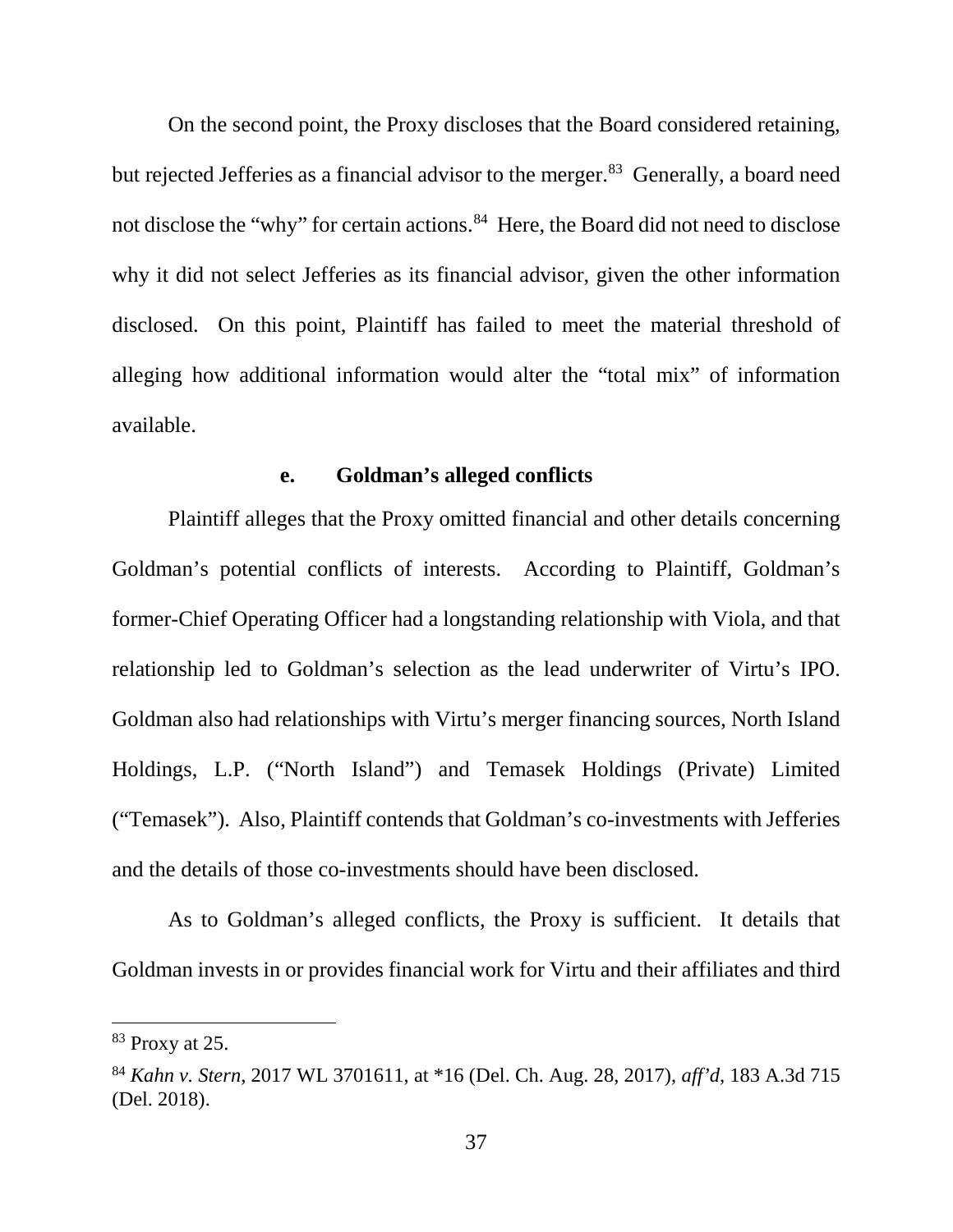parties.[85](#page-39-0) It contains Goldman's compensation for its services for Temasek in the last two years,<sup>[86](#page-39-1)</sup> and further discloses that Goldman has not provided services for North Island or its affiliates in the same two-year period.<sup>87</sup> It also discloses that "[a]ffiliates of Goldman Sachs also may have co-invested with Jefferies . . . ."[88](#page-39-3)

Plaintiff does not provide support to show that Delaware requires a greater level of detail. Given the Proxy's factual disclosures, the information Plaintiff asserts should have been disclosed would not significantly alter the "total mix" of information available.[89](#page-39-4)

# **2. Plaintiff has stated a non-exculpated claim for breach of fiduciary duties under** *Revlon***.**

For the foregoing reasons, Plaintiff has sufficiently alleged that the stockholders' vote was not fully informed. *Corwin* is therefore inapplicable and

<span id="page-39-0"></span><sup>&</sup>lt;sup>85</sup> The third-parties include "Leucadia . . ., Temasek . . ., the Republic of Singapore and its agencies or instrumentalities . . ., including the sole shareholder of Temasek, North Island Holdings . . ., which, together with certain of its affiliates, is providing equity financing to Virtu in connection with the merger[.]" Proxy at 43.

<span id="page-39-1"></span><sup>86</sup> *Id*. at 43–44.

<span id="page-39-2"></span><sup>87</sup> *Id*. at 44.

<span id="page-39-3"></span><sup>88</sup> *Id*. at 45.

<span id="page-39-4"></span><sup>89</sup> *See, e.g.*, *English v. Narang*, 2019 WL 1300855, at \*14 (Del. Ch. Mar. 20, 2019) (holding that where the disclosures included "past work that both of the Company's financial advisors performed" and "the compensation [the financial advisors] each were entitled to receive for their work on the [t]ransaction . . . , it cannot be said that the [disclosures] omitted facts about past work [the financial advisors] performed . . . that 'would have been viewed by a reasonable investor as having significantly altered the 'total mix' of information made available' concerning the financial advisors' incentives in connection with the sale process").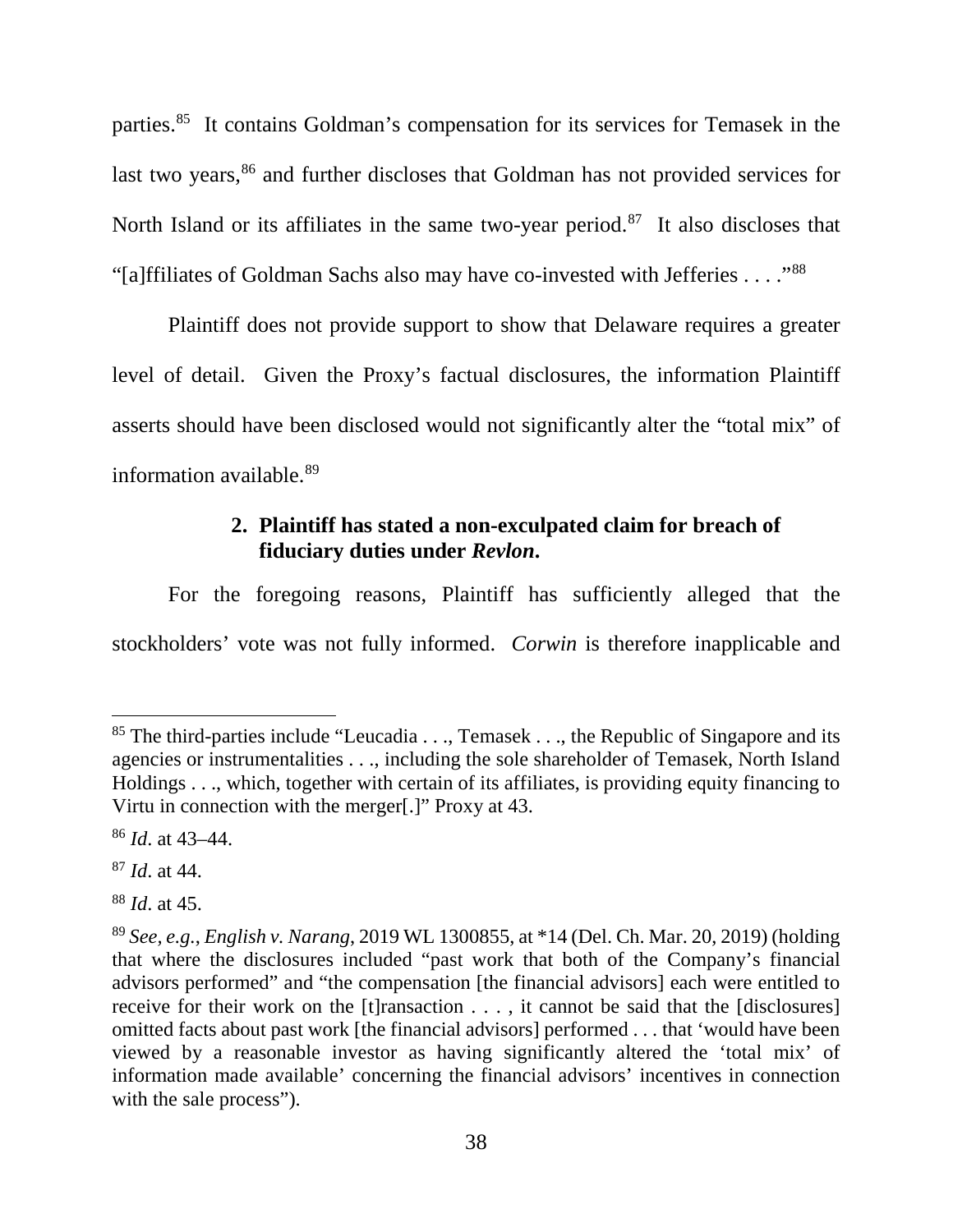Plaintiff's claims are subject to the *Revlon* standard of review. Under *Revlon*, "directors are generally free to select the path to value maximization, so long as they choose a reasonable route to get there."[90](#page-40-0) Furthermore, "directors must maintain 'an active and direct role in the context of a sale of a company from beginning to end.' Part of providing active and direct oversight is becoming reasonably informed about the alternatives available to the company."[91](#page-40-1) "Another part of providing active and direct oversight is acting reasonably to learn about actual and potential conflicts faced by directors, management, and their advisors."[92](#page-40-2)

KCG's charter contains a provision adopted pursuant to 8 *Del. C.* § 102(b)(7) that shields the Director Defendants from liability for monetary damages for breaching their duty of care.<sup>93</sup> The practical effect of this provision under *In re Cornerstone Therapeutics Inc. Stockholder Litigation* is that Plaintiff must plead a

<span id="page-40-0"></span> <sup>90</sup> *In re Answers Corp. S'holders Litig*., 2011 WL 1366780, at \*3 (Del. Ch. Apr. 11, 2011).

<span id="page-40-1"></span><sup>91</sup> *In re Rural Metro Corp.*, 88 A.3d 54, 89–90 (Del. Ch. Mar. 7, 2014) (citation omitted); *see also Paramount Commc'ns Inc. v. QVC Network Inc.*, 637 A.2d 34, 45 (Del. 1994) ("The key features of an enhanced scrutiny test are: (a) a judicial determination regarding the adequacy of the [decision-making] process employed by the directors, including the information on which the directors based their decision; and (b) a judicial examination of the reasonableness of the directors' action in light of the circumstances then existing.").

<span id="page-40-2"></span><sup>92</sup> *Rural Metro*, 88 A.3d at 90.

<span id="page-40-3"></span><sup>&</sup>lt;sup>93</sup> That charter provision provides: "No director shall be personally liable to the Corporation or any of its stockholders for monetary damages for breach of fiduciary duty as a director, except to the extent such exemption from liability or limitation thereof is not permitted under the [Delaware General Corporation Law] as the same exists or may hereafter be amended." Dir. Defs.' Opening Br. Ex. B § 6.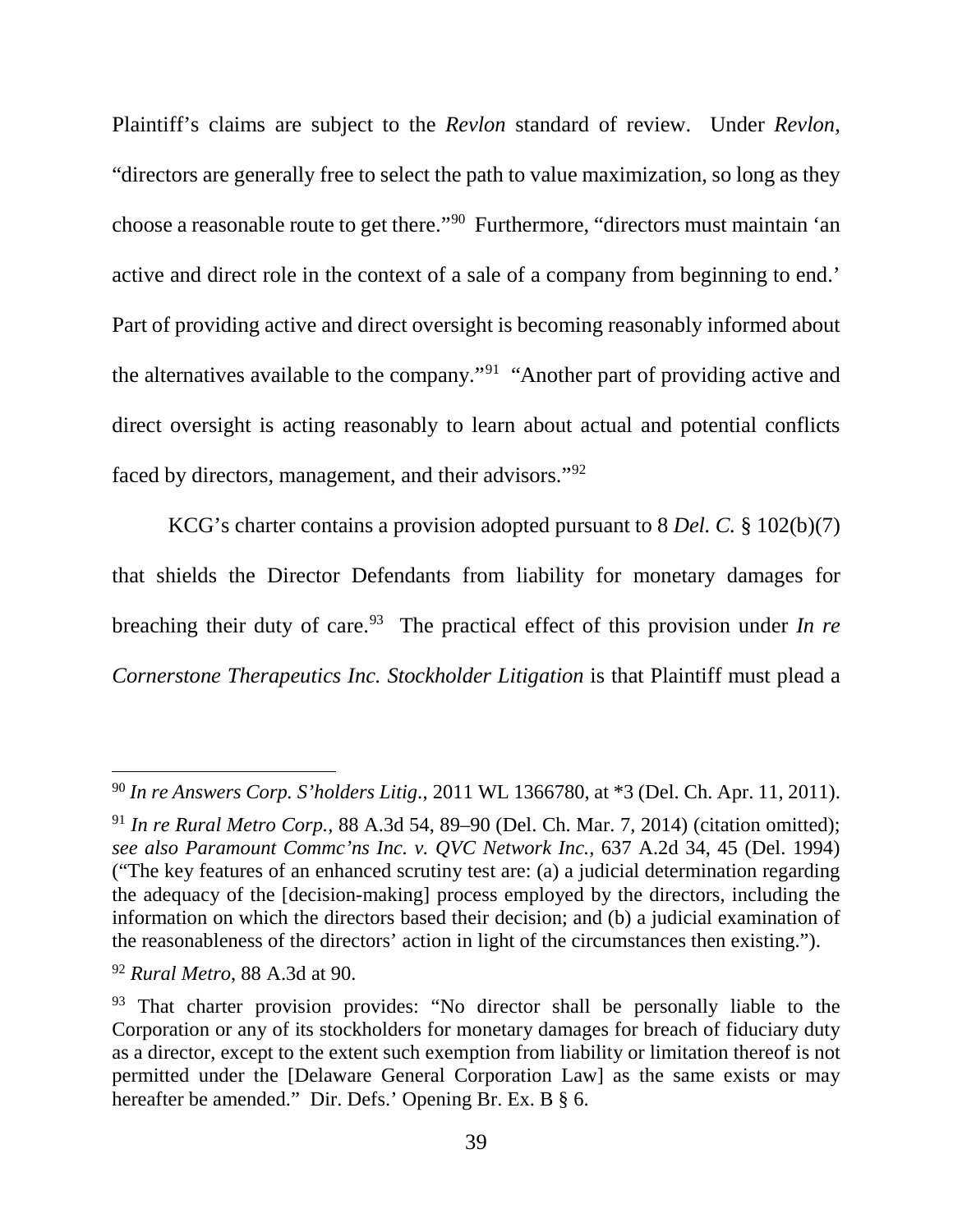violation of the duty of loyalty or good faith to avoid dismissal of its claims against the Director Defendants. [94](#page-41-0) 

To meet this standard, Plaintiff argues that the majority of the Director Defendants acted in bad faith by failing to cabin Coleman's conflict or prevent Coleman from downwardly revising the projections. [95](#page-41-1)

The Complaint adequately alleges that Coleman's interest in negotiating the compensation pool gave rise to conflicts during Coleman's negotiations of the deal price. The Complaint further alleges that the Director Defendants knew of these conflicts and also knew that Coleman was willing to make them paramount to negotiating a higher deal price. In fact, Plaintiff alleges that Coleman told the Board that "*if* Virtu were to be agreeable with providing comfort on the closing risks, particularly personnel risks and the retention pool, he would work diligently in support of the Board's decision to see the transaction successfully through closing."[96](#page-41-2) 

<span id="page-41-0"></span> $94$  115 A.3d 1173, 1179 (Del. 2015). To be clear, "[t] he presence of an exculpatory charter provision does not mean that *Revlon* duties no longer apply. Rather, *Revlon* remains applicable as a context-specific articulation of the directors' duties but directors may only be held liable for a non-exculpated breach of their *Revlon* duties." *Kahn v. Stern*, 2018 WL 1341719, at \*1 n.3 (Del. Mar. 15, 2018).

<span id="page-41-1"></span><sup>&</sup>lt;sup>95</sup> Plaintiff also alleges that the Director Defendants failed to manage Jefferies' conflicts or thoroughly investigate Goldman's conflicts.

<span id="page-41-2"></span><sup>96</sup> Sec. Am. Compl. ¶ 142 (emphasis added).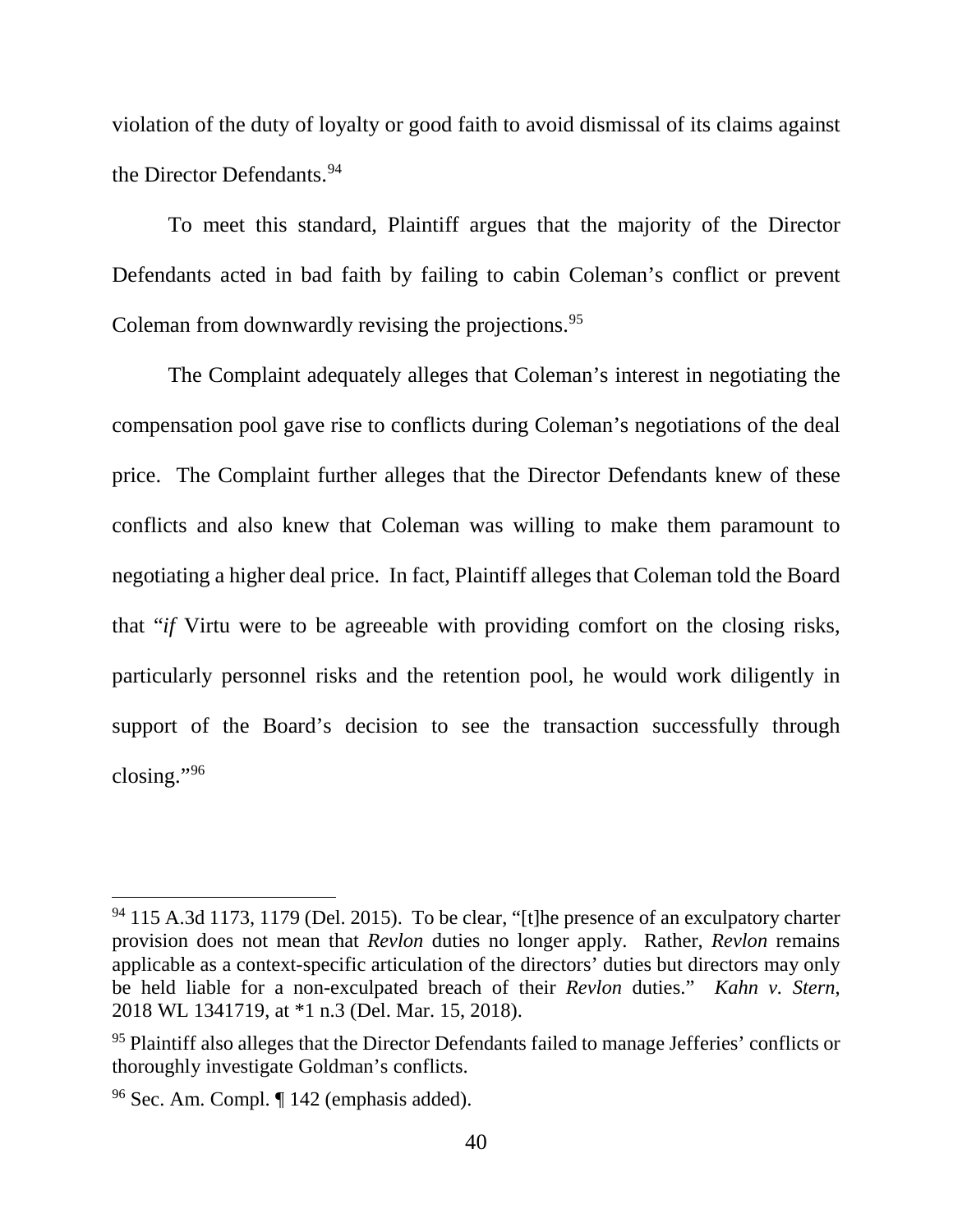Yet, rather than cabining Coleman, or limiting his authority to negotiations over the compensation pool, the full Board authorized Coleman to negotiate both the compensation pool *and* the deal price. Haldeman expressly instructed Coleman to "get the comp issued resolved and *then* you can resolve the price issue,"<sup>97</sup> suggesting" an understanding that success on the first issue might position KCG to give on the second. Predictably, once Coleman secured the compensation pool that benefitted the officers and directors, the Board agreed to the \$20 per share price. Although Virtu had rejected the Board's counteroffer of \$20.21, once the negotiations for the compensation pool were finalized, Haldeman was happy. Upon learning from Coleman that he had resolved the compensation pool issue with Virtu, he responded: "[G]reat news. Thank you for your understanding on this. The Board is very appreciative on this."[98](#page-42-1)

Then, the Board permitted Coleman to revise the projections downward, which made the \$20 per share merger price look more attractive. Plaintiff alleges that the Board approved the Revised Projections at Coleman's request, without any deliberation, over email, and the night before receiving Goldman's fairness

<span id="page-42-0"></span> <sup>97</sup> *Id.* ¶ 145 (emphasis in original).

<span id="page-42-1"></span><sup>98</sup> *Id*. ¶ 155.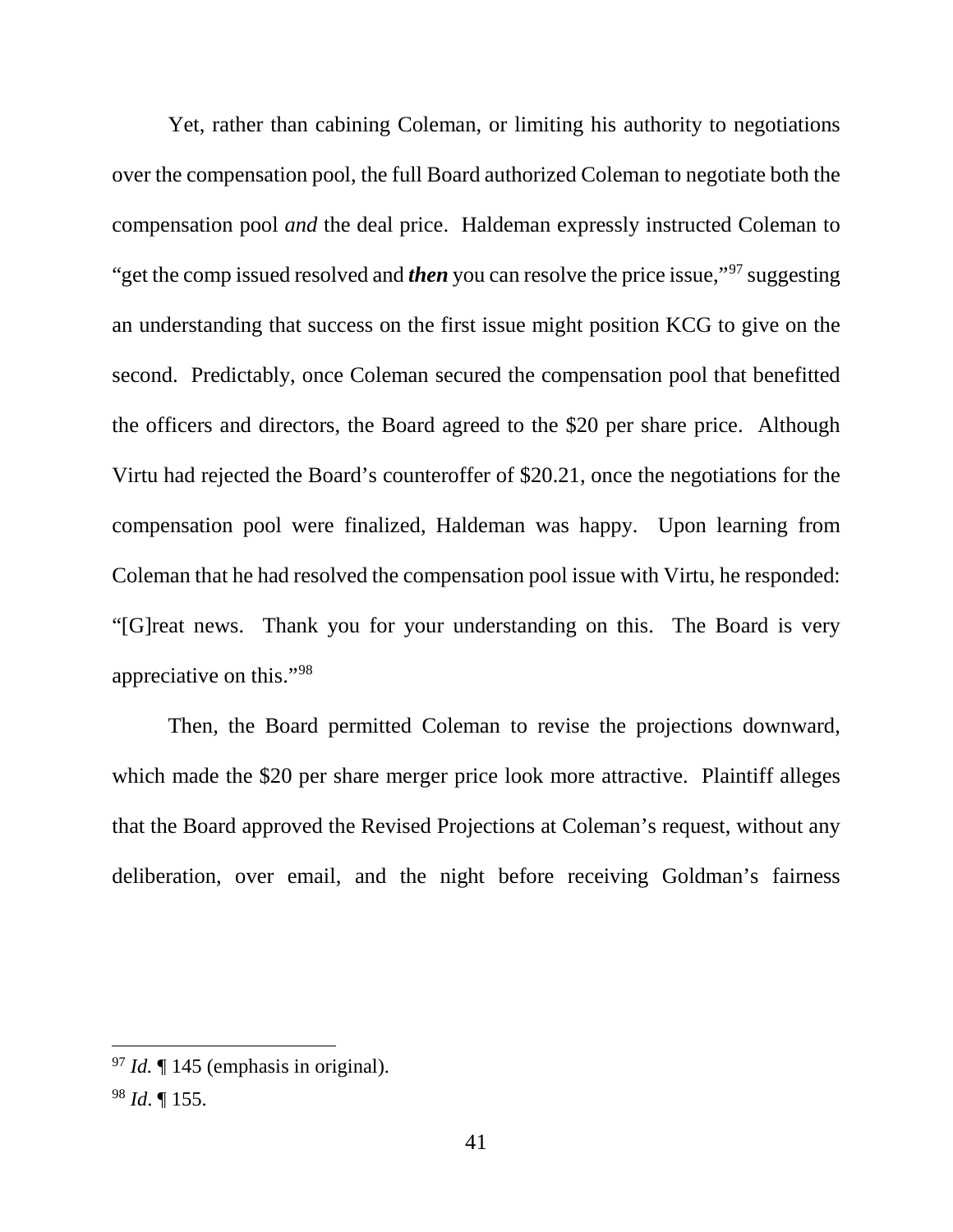presentation.<sup>99</sup> Defendants attack these allegations as factually inaccurate, <sup>[100](#page-43-1)</sup> but the Court must accept them as true for the purpose of this motion.

Plaintiff's allegations make it reasonably conceivable the Board placed the interests of members of management, who benefited from the compensation pool, above the interests of the stockholders.<sup>[101](#page-43-2)</sup> "A failure to act in good faith may be shown . . . where the fiduciary intentionally acts with a purpose other than that of advancing the best interests of the corporation[.]"<sup>[102](#page-43-3)</sup> Because it is reasonably conceivable that the Director Defendants placed management's interests ahead of

<span id="page-43-0"></span><sup>&</sup>lt;sup>99</sup> Smith approved the Revised Projections despite missing the prior four Board meetings, and Chrapaty approved them before Haldeman provided her with an update on board discussions and decisions that she had missed.

<span id="page-43-1"></span><sup>100</sup> *See* Dir. Defs.' Opening Br. at 53–54; Dir. Defs.' Reply Br. at 14–15.

<span id="page-43-2"></span><sup>101</sup> *See In re El Paso Corp. S'holder Litig.*, 41 A.3d 432, 439 (Del. Ch. Feb. 29, 2012) ("[A] range of human motivations . . . can inspire fiduciaries and their advisors to be less than faithful to their contextual duty to pursue the best value for the company's stockholders."); *Guttman v. Huang*, 823 A.2d 492, 506 n.34 (Del. Ch. 2003) ("The reason for the disloyalty (the faithlessness) is irrelevant, the underlying motive (be it venal, familial, collegial, or nihilistic) for conscious action not in the corporation's best interest does not make it faithful, as opposed to faithless."); *In re RJR Nabisco, Inc. S'holders Litig.*, 1989 WL 7036, at \*15 (Del. Ch. Jan. 31, 1989) ("Greed is not the only human emotion that can pull one from the path of propriety; so might hatred, lust, envy, revenge, or, . . . shame or pride.").

<span id="page-43-3"></span><sup>102</sup> *In re Walt Disney Co. Deriv. Litig.*, 906 A.2d 27, 53 (Del. 2006) (quoting *In re Walt Disney Co. Deriv. Litig.*, 907 A.2d 693, 755 (Del. Ch. 2005)); *accord Stone v. Ritter*, 911 A.2d 362, 369 (Del. 2006) (same) (citation omitted). *See also Cede & Co. v. Technicolor, Inc.*, 634 A.2d 345, 361 (Del. 1993) ("[T]he duty of loyalty mandates that the best interest of the corporation and its shareholders takes precedence over any interest possessed by a director, officer or controlling shareholder and not shared by the stockholders generally."); 907 A.2d at 753 ("Bad faith has been defined as 'authorizing a transaction for some purpose *other than* a genuine attempt to advance corporate welfare . . . ." (emphasis original) (citation omitted)), *aff'd*, 906 A.2d 27 (Del. 2006).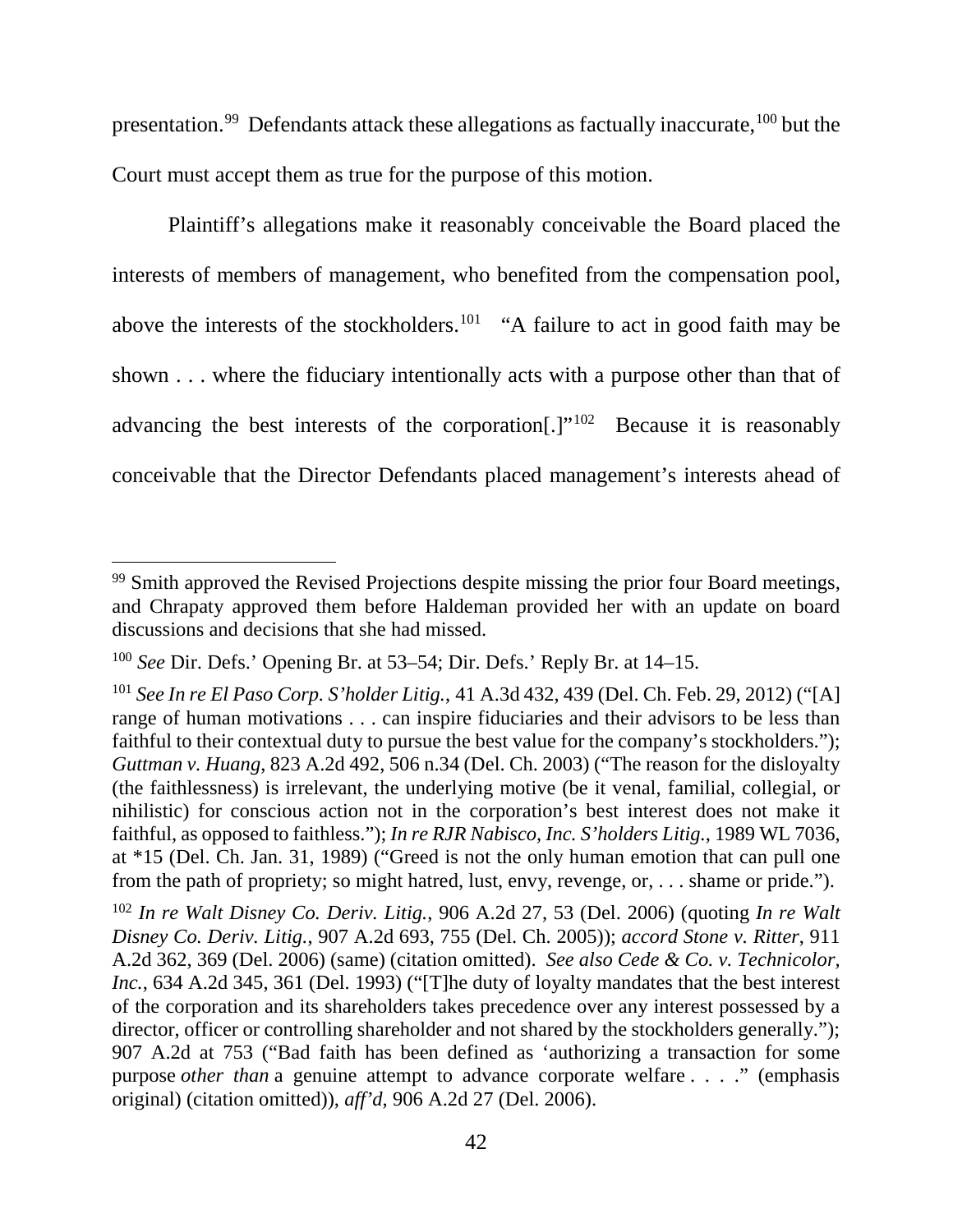their obligation to maximize stockholder value, the Complaint supports an inference of bad faith, and states a non-exculpated claim.

Plaintiff makes other arguments to show bad faith as to the majority of the Director Defendants. For example, Plaintiff contends that the Board should have prohibited or better managed the behind-the-scenes negotiations between Jefferies and Virtu, which undermined the Board's negotiations with Virtu concerning the deal price. [103](#page-44-0) Plaintiff points to numerous facts suggesting that the Directors Defendants were on notice of Jefferies' conduct.<sup>104</sup> The Director Defendants respond by stating that at first they did not know of the full extent of Jefferies conduct; once they knew, they tried to exclude Jefferies from the process.<sup>105</sup> The allegations support a pleadings-stage inference that the Director Defendants

<span id="page-44-0"></span><sup>&</sup>lt;sup>103</sup> Plaintiff contends that the Board's failure to intervene and stop the negotiations was unreasonable. A reasonable inference from the facts alleged is that Jefferies played for both sides to facilitate a deal. This allegedly includes pushing the Board into a deal, while also alerting the Board that Virtu would submit a higher bid for \$20 per share.

<span id="page-44-1"></span><sup>104</sup> *See* Pl.'s Ans. Br. at 33–34 ("On February 21, 2017, Handler advised Coleman that Virtu would be making an acquisition proposal. On March 7, Handler showed Coleman a text he received from Cifu. On March 16, Jefferies asked KCG about Virtu's March 16 letter before Jefferies should have known about it. On March 17, Coleman learned that Jefferies met with Virtu on February 14 and that Yavorsky had been communicating with Molluso. On March 19, McCarthy probed Yavorsky as to how J.P. Morgan knew about the Restructuring Plan. On April 10, Virtu delivered a draft voting agreement for Jefferies along with its 'best and final' offer. On April 11, Handler told Coleman and Friedman told Haldeman Virtu would increase its bid to \$20 per share. On April 19, Virtu and Jefferies executed the Voting Agreement, before the Board approved the Merger." (internal footnotes and bullet points omitted)).

<span id="page-44-2"></span><sup>105</sup> *See* Dir. Defs.' Reply Br. at 15–17, 21–23.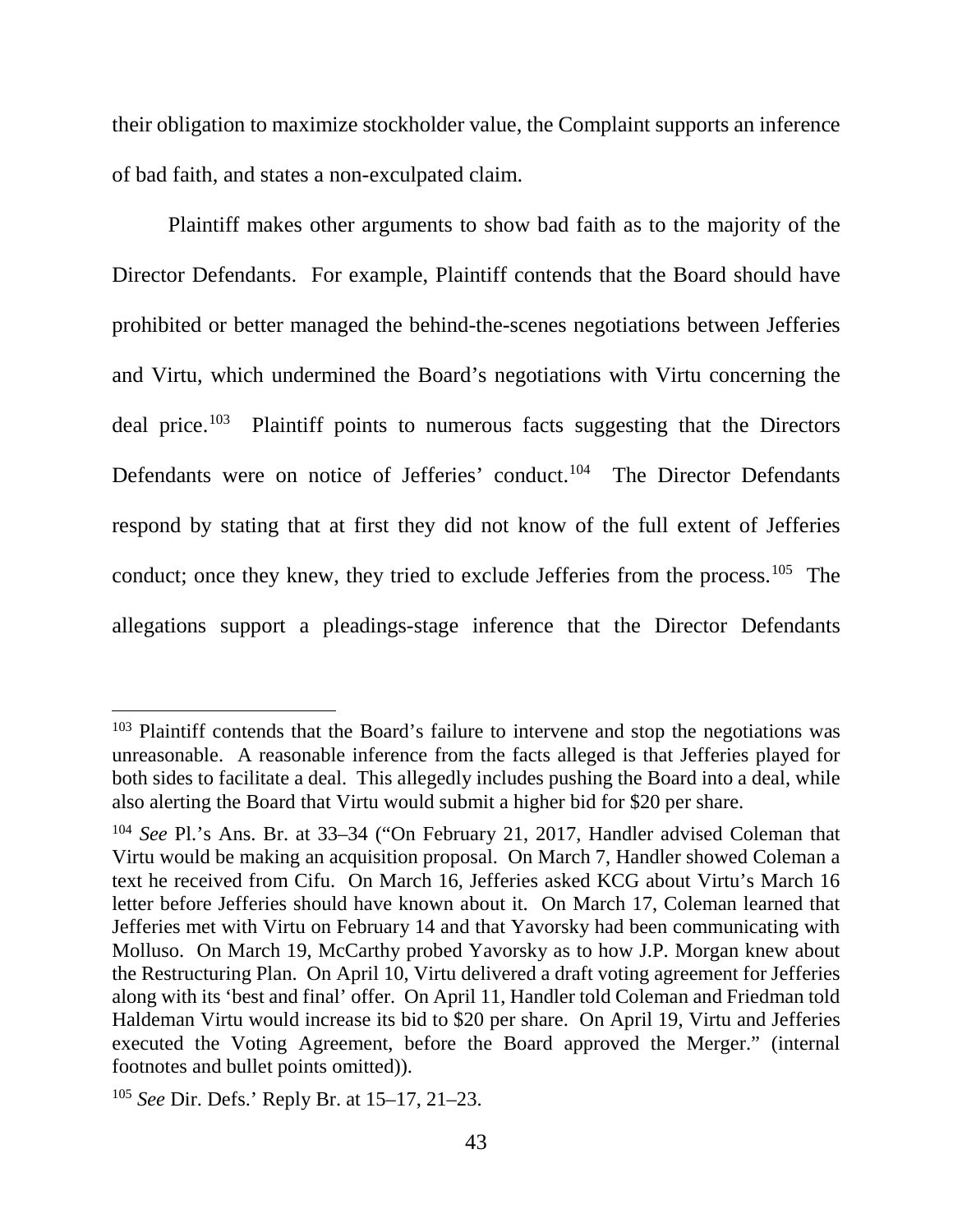breached their duty of care by failing to employ a reasonable process that managed Jefferies' influence. Whether the Director Defendants' actions in this regard rose to the level of bad faith or merely state a claim for breach of the duty of care is a close call.[106](#page-45-0) The Court need not make this call in light of the sufficiency of Plaintiff's other allegations.

#### **B. Aiding and Abetting**

A party is liable for aiding and abetting when it knowingly participates in any fiduciary breach.<sup>[107](#page-45-1)</sup> As established above, Plaintiff has stated a claim against the Director Defendants for a breach of their fiduciary duties. Jefferies and Virtu argue, however, that the Complaint against them must be dismissed because Plaintiff failed to allege knowing participation.

An aider and abettor knowingly participates in a breach when it acts "with the knowledge that the conduct advocated or assisted constitutes such a breach.["108](#page-45-2) "[K]nowing participation in a board's fiduciary breach requires that the third party

<span id="page-45-0"></span><sup>&</sup>lt;sup>106</sup> The charter provision does "not vitiate the Board's obligation to adhere to its fiduciary obligation to proceed with due care, it simply proscribe[s] monetary liability in the event they failed to do so." *RBC Capital Mkts., LLC v. Jervis*, 129 A.3d 816, 874 (Del. 2015).

<span id="page-45-1"></span><sup>107</sup> *In re Santa Fe Pac. Corp. S'holder Litig.*, 669 A.2d 59, 72 (Del. 1995) ("A claim for aiding and abetting requires the following three elements: (1) the existence of a fiduciary relationship, (2) a breach of the fiduciary's duty, and (3) a knowing participation in that breach by [the non-fiduciary]."). *See also RBC*, 129 A.3d at 861–62.

<span id="page-45-2"></span><sup>108</sup> *Rural Metro*, 88 A.3d at 97 (citation and internal quotation marks omitted); *see also In re Comverge, Inc. S'holders Litig.*, 2014 WL 6686570, at \*18 (Del. Ch. Nov. 25, 2014) (knowing participation "requires an understanding between the parties with respect to their complicity. . .").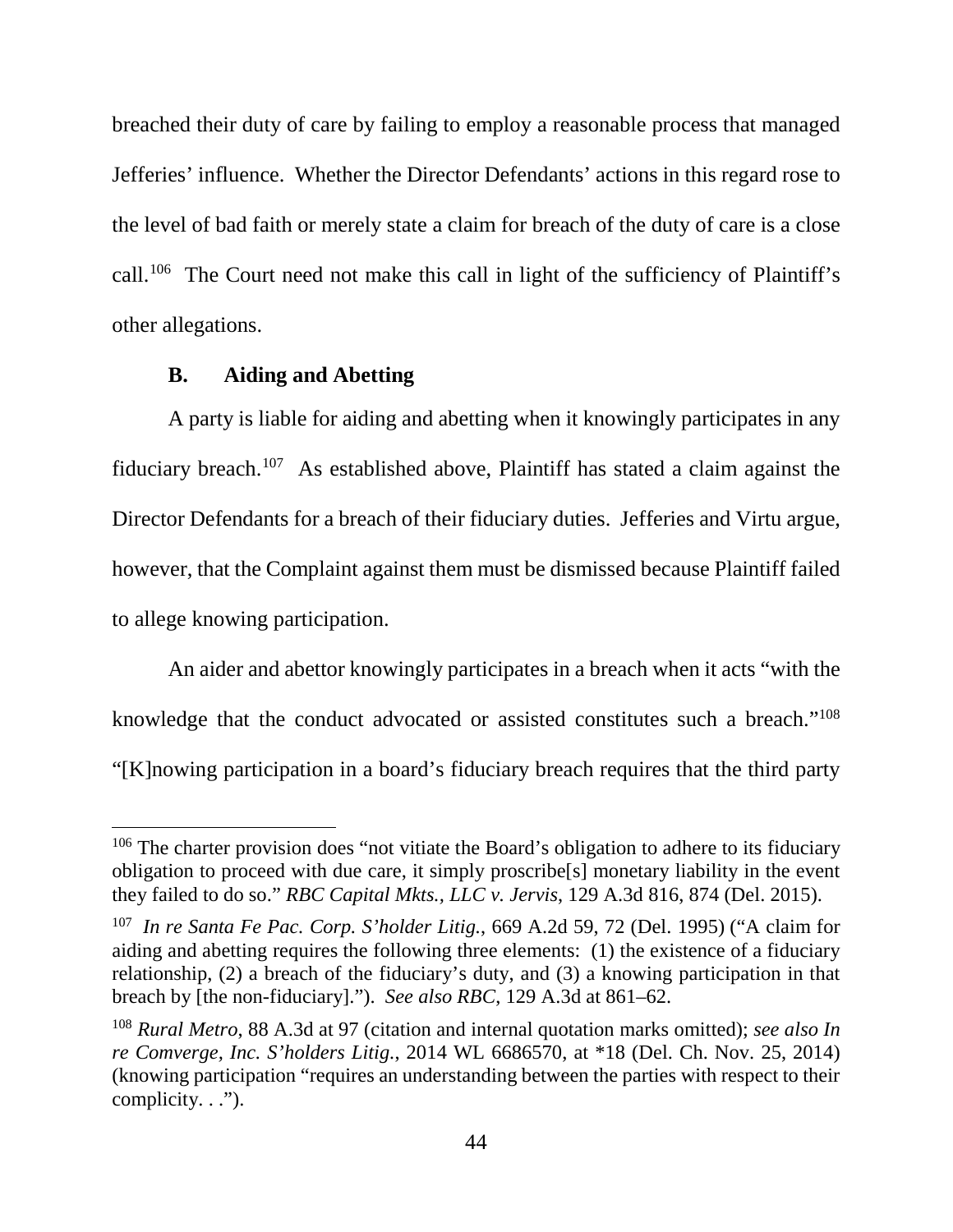act with the knowledge that the conduct advocated or assisted constitutes such a breach."[109](#page-46-0) Stated differently, "[i]f the third party knows that the board is breaching its duty . . . and participates in the breach by misleading the board or creating the informational vacuum, then the third party can be liable for aiding and abetting.["110](#page-46-1) This standard requires well-pled facts that the aider and abettor acted with "scienter," or "knowingly, intentionally or with reckless indifference."[111](#page-46-2)

## **1. Against Jefferies**

In *RBC Capital Markets, LLC v. Jervis*, the Delaware Supreme Court upheld this Court's finding that a financial advisor aided and abetted in a breach of fiduciary duties "by misleading the board or creating the informational vacuum" that led to the fiduciary breach. $112$ 

Relying on *RBC*, Plaintiff alleges that Jefferies knowingly participated in the Director Defendants' breach of fiduciary duties by misleading them and creating an informational vacuum. Plaintiff alleges that Jefferies negotiated with Virtu for months and committed to a \$20 per share price before notifying the Director Defendants of Virtu's interest. Critically, during that time, Jefferies used allegedly

<span id="page-46-0"></span> <sup>109</sup> *Mesirov v. Enbridge Energy Co., Inc.*, 2018 WL 4182204, at \*13 (Del. Ch. Aug. 29, 2018) (alteration added) (quoting *Malpiede v. Townson*, 780 A.2d 1075, 1097 (Del. 2001)).

<span id="page-46-1"></span><sup>110</sup> *Id.* (citation omitted).

<span id="page-46-2"></span><sup>111</sup> *Id.* (citation omitted).

<span id="page-46-3"></span><sup>112</sup> 129 A.3d 816, 862 (Del. 2015).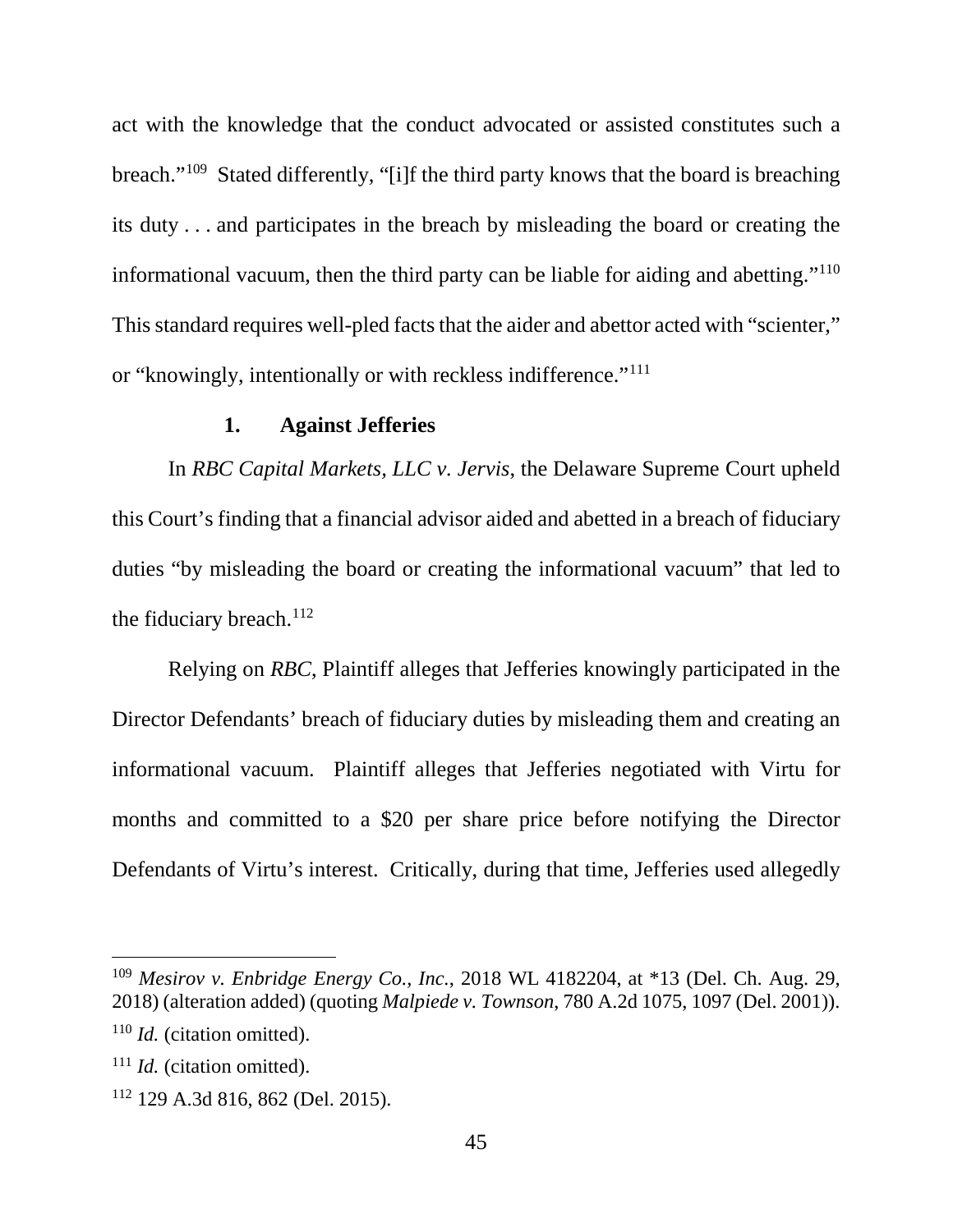confidential KCG information to develop a divestiture strategy concerning BondPoint, but failed to inform KCG's Board. Then, after the Board demanded Jefferies' actual communications with Virtu, Jefferies provided to KCG a "sanitized" timeline. The timeline omitted various information that Plaintiff views as critical.[113](#page-47-0) According to Plaintiff, failing to contemporaneously inform the Board of its dealing with Virtu and later preparing the misleading timeline, effectively "strip[ped] the Board of its negotiating leverage" in the Board's dealings with Virtu.[114](#page-47-1) These facts are sufficiently analogous to those at issue *RBC* and give rise to an inference of knowing participation at the pleadings stage.

## **2. Against Virtu**

Plaintiff's allegations as to Virtu's knowing participation are slightly less compelling than the allegations regarding Jefferies' knowing participation. Still, at the pleadings stage, they suffice. Plaintiff alleges that Virtu worked with Jefferies to pressure "the Board to approve the Merger for a less-than-value-maximizing price,"[115](#page-47-2) accepted confidential information concerning BondPoint to develop its

<span id="page-47-0"></span> <sup>113</sup> Sec. Am. Compl. ¶¶ 119–21.

<span id="page-47-1"></span><sup>114</sup> Pl.'s Ans. Br. at 83.

<span id="page-47-2"></span><sup>&</sup>lt;sup>115</sup> The Complaint specifically alleges that during its negotiations with KCG, Virtu worked with Handler to pressure KCG behind the scenes. *See* Sec. Am. Compl. ¶¶ 90–93, 103– 105, 110, 131, 140. Virtu's Viola and Cifu discussed how Coleman would be "overwhelmed by [H]andler" in negotiating the merger price. *Id.* ¶ 92.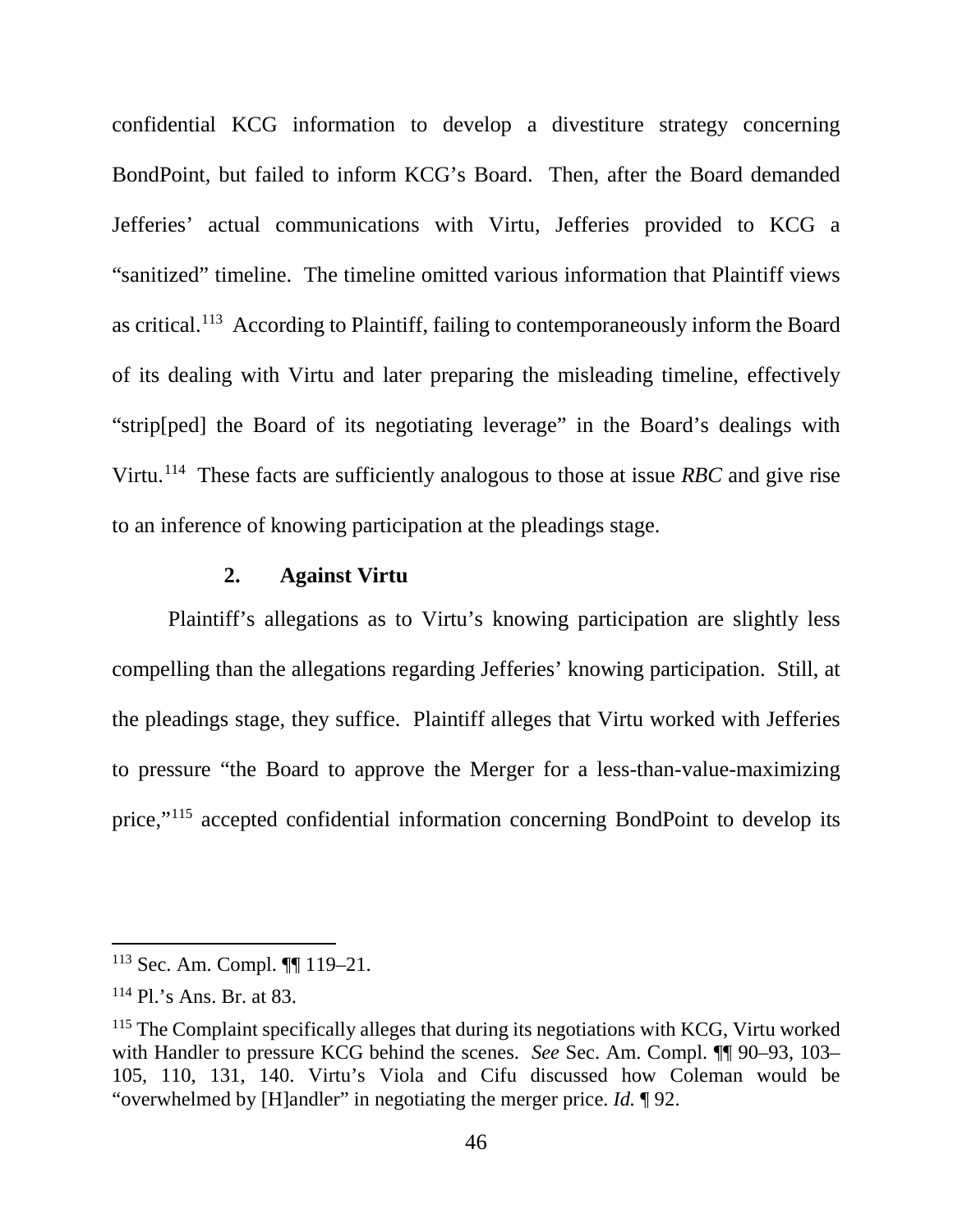acquisition strategy,<sup>[116](#page-48-0)</sup> and exploited Coleman's conflict to obtain his support of the merger price.<sup>[117](#page-48-1)</sup> This is sufficient to survive the pleadings stage on an aiding and abetting claim under Delaware law.[118](#page-48-2)

# **C. Civil Conspiracy**

Count IV asserts a claim of civil conspiracy. It has been said that "aiding and

abetting claims represent a context-specific application of civil conspiracy law."[119](#page-48-3)

That is because a plaintiff typically alleges that the bidder and *the target's board*

<span id="page-48-0"></span> <sup>116</sup> On multiple occasions, Jefferies presented KCG's valuation to Virtu, including the adjustments for a BondPoint sale. *Id.* ¶¶ 72, 81. Evidence from one such meeting suggests that Jefferies gave Virtu non-public, confidential information. *Id.* ¶ 85. Virtu used this information to create financial models to structure its bid. *Id. ¶* 77.

<span id="page-48-1"></span><sup>&</sup>lt;sup>117</sup> Virtu knew that Coleman did not support Virtu's \$20 per share offer because Coleman told Virtu that this price "significantly undervalue[d] KCG." *Id.* ¶ 116 (emphasis omitted). Thereafter, Virtu closed the outstanding gap between the \$20.21 counteroffer and Virtu's \$20 bid. Virtu offered \$13 million in additional bonus compensation pool funds that secured Coleman's approval of the merger. *Id.* ¶¶ 153, 155, 157.

<span id="page-48-2"></span><sup>118</sup> *See Carr v. New Enter. Assocs., Inc.*, 2018 WL 1472336, at \*16 (Del. Ch. Mar. 26, 2018) (finding that a plaintiff adequately alleged knowing participation where an investor allegedly exploited a director's conflict of interest by convincing that director to issue stock at an unfairly low price); *RBC*, 129 A.3d at 862 ("[A] bidder may be liable to the target's stockholders [for aiding and abetting] if the bidder attempts to create or exploit conflicts of interest in the board" (citing *Malpiede*, 780 A.2d at 1097)); *Zirn v. VLI Corp.,* 1989 WL 79963, at \*6 (Del. Ch. July 17, 1989) (finding that the complaint stated an aiding and abetting claim where it was reasonably inferable that buyer was aware of the sellers' directors conflict of interest and gained some advantage as a result); *Gilbert v. El Paso Co*., 490 A.2d 1050, 1058 (Del. Ch. 1984) ("[A]lthough an offeror may attempt to obtain the lowest possible price for stock through arm's-length negotiations with the target's board, it may not knowingly participate in the target board's breach of fiduciary duty by extracting terms which require the opposite party to prefer its interests at the expense of its shareholders."), *aff'd*, 575 A.2d 1131 (Del. 1990).

<span id="page-48-3"></span><sup>119</sup> *Allied Capital Corp. v. GC-Sun Hldgs., L.P.*, 910 A.2d 1020, 1038 (Del. Ch. 2006) (citing cases).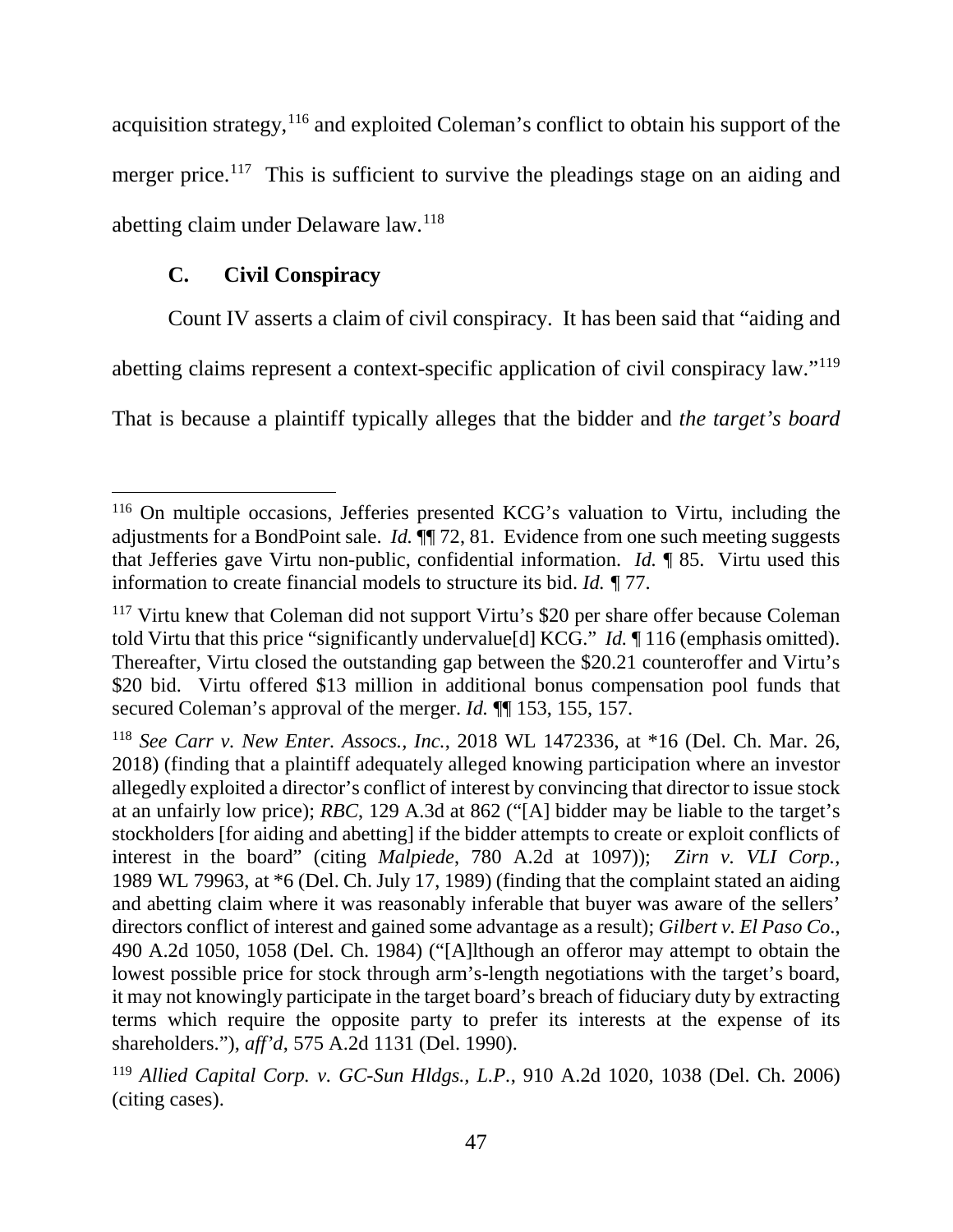conspired to harm stockholders. By contrast, in this case, Plaintiff alleges that Virtu *and Jefferies* conspired to harm KCG's stockholders.

"The elements for civil conspiracy under Delaware law are: (1) a confederation or combination of two or more persons; (2) an unlawful act done in furtherance of the conspiracy; and  $(3)$  actual damage."<sup>[120](#page-49-0)</sup> "The torts of civil conspiracy and aiding and abetting, while similar, address different claims."[121](#page-49-1)

Virtu and Jefferies argue that Count IV should be dismissed because the Plaintiff has not alleged a predicate tort sufficient to satisfy the first element. This argument fails because the Complaint adequately alleged a claim for aiding and abetting a breach of fiduciary duty.

Plaintiff has adequately alleged the other elements of conspiracy also. It is reasonable to infer from the facts alleged that: Virtu and Jefferies agreed upon a merger price as of the February 16, 2017 meeting of their  $CEOs$ ;<sup>[122](#page-49-2)</sup> they agreed to

<span id="page-49-0"></span> <sup>120</sup> *Aeroglobal Capital Mgmt., LLC v. Cirrus Indus., Inc.*, 871 A.2d 428, 437 n.8 (Del. 2005) (citing *Nicolet, Inc. v. Nutt,* 525 A.2d 146, 149 (Del. 1987)).

<span id="page-49-1"></span><sup>121</sup> *In re Bracket Hldg. Corp. Litig.*, 2017 WL 3283169, at \*12 (Del. Super. July 31, 2017).

<span id="page-49-2"></span> $122$  A failure to identify an explicit agreement does not foreclose a finding of a combination where the plaintiff makes a showing that the alleged conspirators had a "meeting of the minds" or shared a "common design." *LVI Gp. Invs., LLC v. NCM Gp. Hldgs., LLC*, 2018 WL 1559936, at \*16 (Del. Ch. Mar. 28, 2018). The sequence of events leading up to the February 16 meeting followed by Jefferies' conduct thereafter are sufficient facts upon which to infer a meeting of the minds to support Plaintiff's claim of civil conspiracy. *See, e.g.*, Sec. Am. Compl. ¶ 79 (while negotiating with Virtu, Handler stated that he "[w]ant[ed] \$20 per share"); *id.* ¶ 82 (Virtu recognized that Jefferies "[c]learly wants to do something" and had "[f]ocused on a price with a 2 handle"); *id.* ¶ 83 (the day before the CEOs' February 16 meeting, Molluso presented Cifu and Viola with the bid and price range